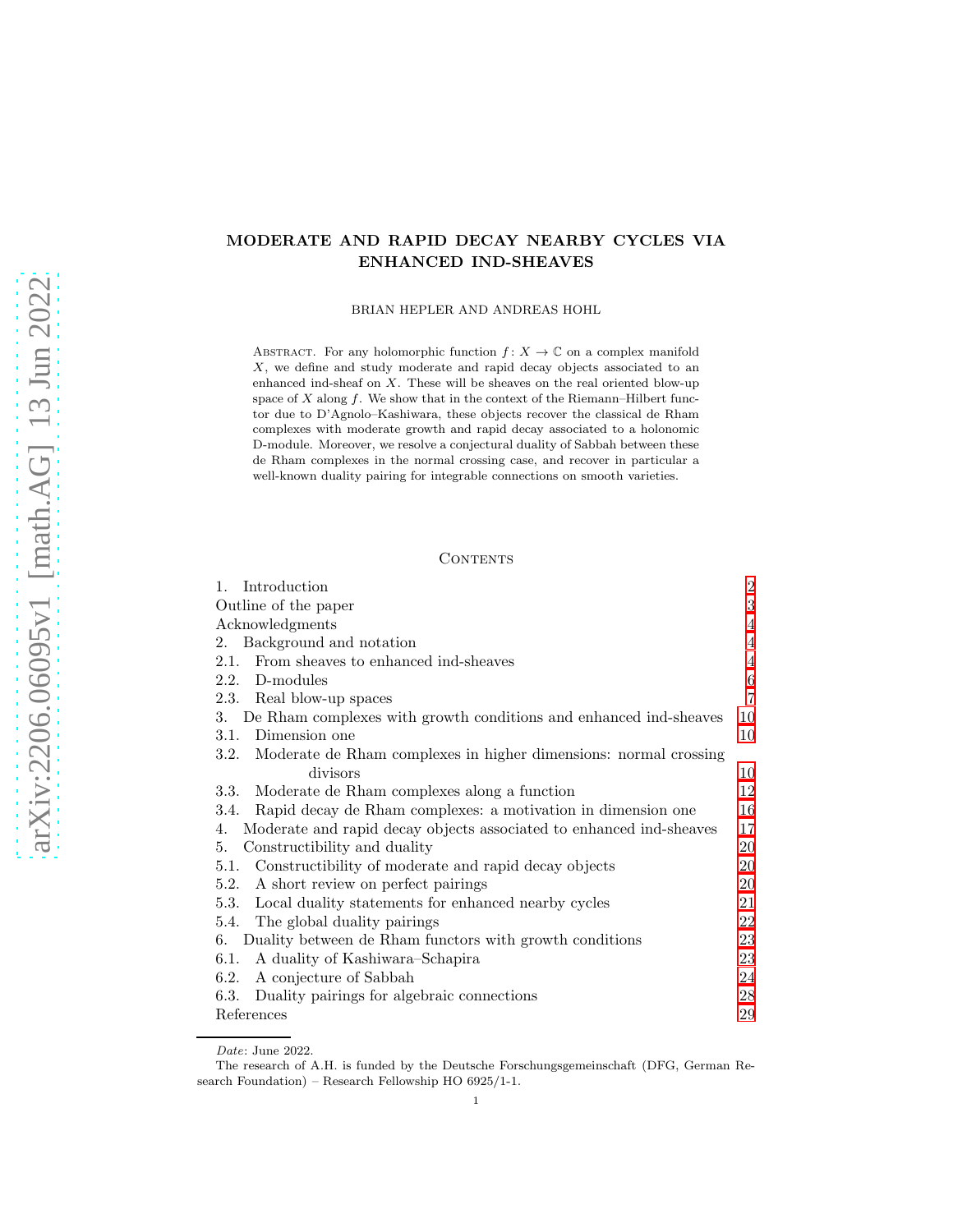### 1. INTRODUCTION

<span id="page-1-0"></span>The theories of ind-sheaves (initiated in [\[KS01\]](#page-29-0)) and enhanced ind-sheaves (established in [\[DK16\]](#page-29-1)) led to an extension of the classical Riemann–Hilbert correspondence for regular holonomic D-modules, which had been proved independently by M. Kashiwara [\[Kas84\]](#page-29-2) and Z. Mebkhout [\[Meb84\]](#page-29-3)) and which states that the de Rham functor

$$
\mathrm{DR}_X\colon \mathrm{D}^\mathrm{b}_{\mathrm{reg, hol}}(\mathcal{D}_X)\stackrel{\sim}{\longrightarrow} \mathrm{D}^\mathrm{b}_{\mathbb{C}\text{-}\mathrm{c}}(\mathbb{C}_X)
$$

from the derived category of regular holonomic D-modules to the derived category of  $\mathbb C$ -constructible sheaves on a complex manifold X is an equivalence of categories.

It was not difficult to observe that this functor is no longer fully faithful on the category of (not necessarily regular) holonomic  $\mathcal{D}_X$ -modules, and finding an irregular analogue for the target category was a long-standing problem that led to the development of the above-mentioned theories and the following result:

On a complex manifold  $X$ , A. D'Agnolo and M. Kashiwara (see [\[DK16\]](#page-29-1)) defined a functor

$$
\mathrm{DR}^{\mathrm{E}}_X : \mathrm{D}^{\mathrm{b}}_{\mathrm{hol}}(\mathcal{D}_X) \hookrightarrow \mathrm{E}^{\mathrm{b}}(\mathrm{I}\mathbb{C}_X),
$$

called the *enhanced de Rham functor*, from the derived category of holonomic Dmodules to the category of so-called *enhanced ind-sheaves*. More precisely, the essential image of this functor is contained in the subcategory of R-constructible enhanced ind-sheaves.<sup>[1](#page-1-1)</sup>

From a general point of view, this result teaches us that constructible enhanced ind-sheaves should be our objects of interest in the study of irregular singularities just as we were interested in constructible sheaves as the topological counterparts of regular holonomic D-modules. More precisely, it will be helpful to have tools like a theory of nearby and vanishing cycles at hand in the context of these still quite recent objects. One of the purposes of this paper is therefore to introduce objects similar to the ones known from the classical theory of constructible sheaves.

Classical objects in the study of differential equations with irregular singularities are the de Rham complexes with moderate growth and rapid decay. The reason why such complexes are important is the following: There are non-isomorphic Dmodules whose (classical) de Rham complexes are isomorphic. Roughly speaking, this happens because their sheaves of holomorphic solutions are the same, even though the growth behavior of their solutions is different, but the classical de Rham functor is not sensitive to growth conditions. In order to obtain a functor which can distinguish such D-modules, it is therefore necessary to introduce variants of the de Rham functor that can "measure" the growth of the solutions to a differential system. A technical difficulty in these constructions is the need to work on real oriented blow-up spaces, where functions with moderate growth and rapid decay are well-defined. (Let us note that the use of the real blow-up can, however, partly be avoided by working with ind-sheaves.)

In the one-dimensional case, a solution to the irregular Riemann–Hilbert problem has been described earlier by introducing the notion of *Stokes structure*, which can be formulated in different ways, one of them being *Stokes-filtered local systems*

<span id="page-1-1"></span><sup>&</sup>lt;sup>1</sup>In fact, one can restrict the target category further: The essential image is precisely the category of C-constructible enhanced ind-sheaves, a notion introduced in [\[Ito20\]](#page-29-4) (see also [\[Kuw21\]](#page-29-5) for an alternative approach). In this way, the functor  $\text{DR}_X^{\text{E}}$  becomes an equivalence of categories, but we will not use these notions here.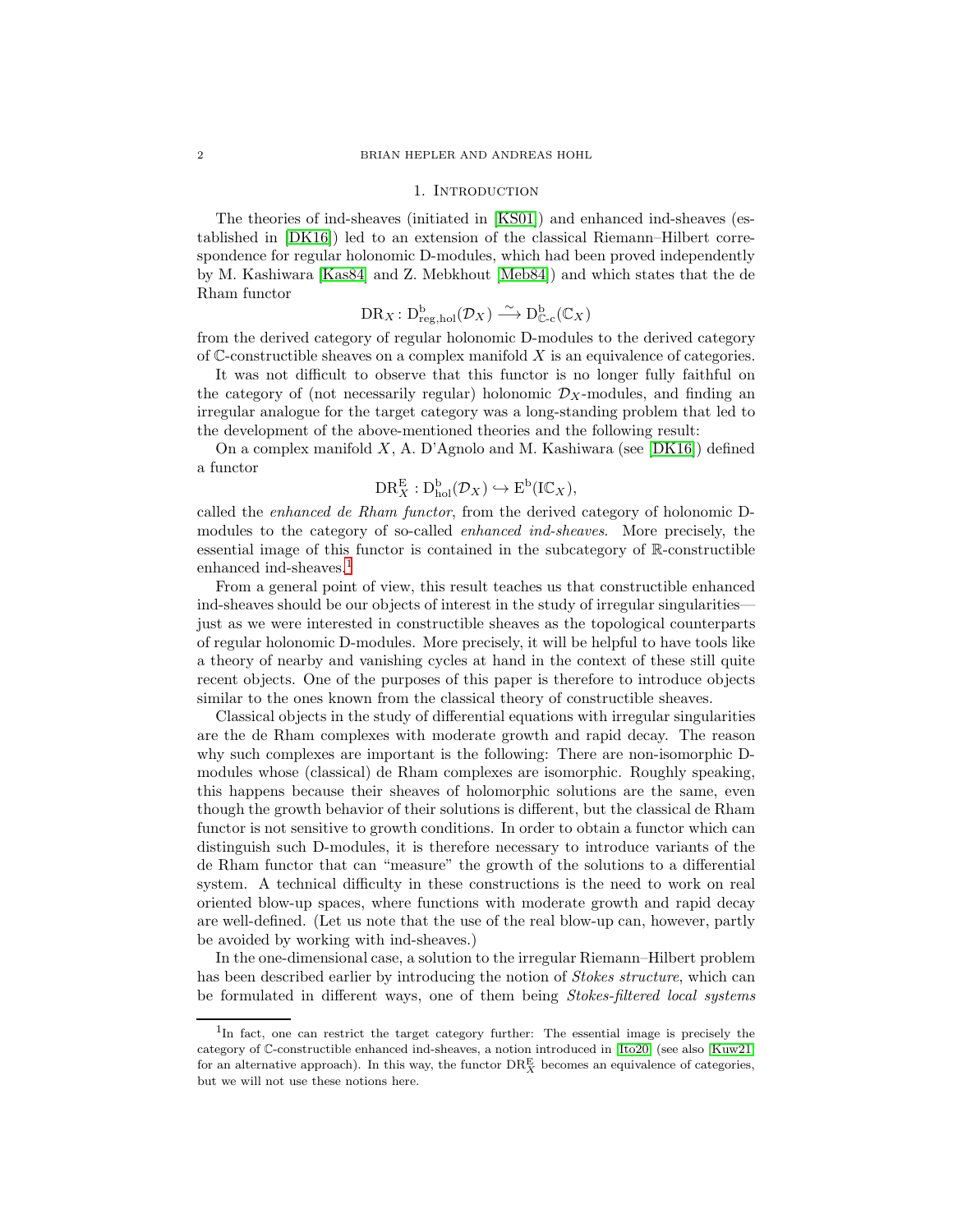(see [\[Mal91\]](#page-29-6), and we refer to [\[Sab13\]](#page-29-7) for an exposition on Stokes filtrations for Dmodules, and to [\[Boa21\]](#page-28-1) for a history and comparison of different formulations of the Stokes phenomenon). Indeed, the Stokes filtration on the local system associated to a holonomic D-module  $M$  is essentially given by the moderate de Rham complexes of "exponentially twisted" versions of  $M$ .

The simple idea at the heart of this article is now the following: Since  $\text{DR}_X^{\text{E}}$  is fully faithful, all the information about a holonomic D-module must be encoded in its enhanced de Rham complex. In particular, there should be a functorial way to obtain the moderate growth and rapid decay de Rham complexes of a holonomic Dmodule M from the enhanced ind-sheaf  $\text{DR}_X^{\text{E}}(\mathcal{M})$ , without leaving the topological setting.

Indeed, such a connection between enhanced de Rham complexes and Stokes filtrations has been described in the one-dimensional case in [\[DK20\]](#page-29-8) (see also [\[DK18\]](#page-29-9)). In the recent article [\[Sab21\]](#page-30-0), nearby and vanishing cycles for general holonomic Dmodules were defined and studied.

The aim of this paper is now to develop an analogous theory of nearby and vanishing cycles for enhanced ind-sheaves that is compatible with the irregular Riemann–Hilbert correspondence, i.e., a theory that produces the nearby cycles defined in [\[Sab21\]](#page-30-0) if applied to the enhanced de Rham complex of a holonomic  $\mathcal{D}_X$ -module on an arbitrary complex manifold X.

In particular, in order to to this, we will investigate two notions that do not seem to have been studied in the context of enhanced ind-sheaves yet: Firstly, we develop the notion of enhanced de Rham complex on the real blow-up along a holomorphic function f (in  $[DK16]$  and  $[KS16]$ , only the real blow-up along a normal crossing divisor has been studied). Secondly, we study the notion of rapid decay function and the rapid decay de Rham complex using enhanced ind-sheaves. (In [\[DK16\]](#page-29-1) and [\[KS16\]](#page-29-10), only the sheaf  $\mathcal{A}^{\text{mod}}_{\tilde{X}}$  of holomorphic functions with moderate growth has been studied). In order to achieve results about rapid decay objects on this different notion of real blow-up, we will on the one hand mimick constructions done in [\[DK16\]](#page-29-1) in the case of moderate growth along a normal crossing divisor, and on the other hand make a connection between moderate growth and rapid decay by duality, using a duality result of M. Kashiwara and P. Schapira (see [\[KS96\]](#page-29-11) and [\[KS16\]](#page-29-10)) about the closely related notions of tempered and Whitney functions. In this way, we prove—in the case of a normal crossing divisor—a conjecture posed by C. Sabbah in [\[Sab21\]](#page-30-0).

<span id="page-2-0"></span>Outline of the paper. Section [2](#page-3-1) is a brief review of the languages of sheaves, ind-sheaves, enhanced ind-sheaves and D-modules, as well as the theory of real oriented blow-up spaces, all of which we will use in this paper.

In Section [3,](#page-9-0) we motivate our later definition of moderate and rapid decay objects associated to enhanced ind-sheaves: First, we show how the moderate de Rham complex of a holonomic D-module  $M$  along a divisor can be recovered in a functorial way from its enhanced de Rham complex  $DR_X^E(\mathcal{M})$  (Proposition [3.1\)](#page-10-0). This is greatly inspired by the formulas developed in [\[DK20\]](#page-29-8), which are briefly reviewed at the beginning of the section. The proof in the higher-dimensional case works in two steps: We prove the result in the case of a simple normal crossing divisor, and then use results about resolution of singularities to prove a statement in the general case. We then motivate a similar functorial construction for the rapid decay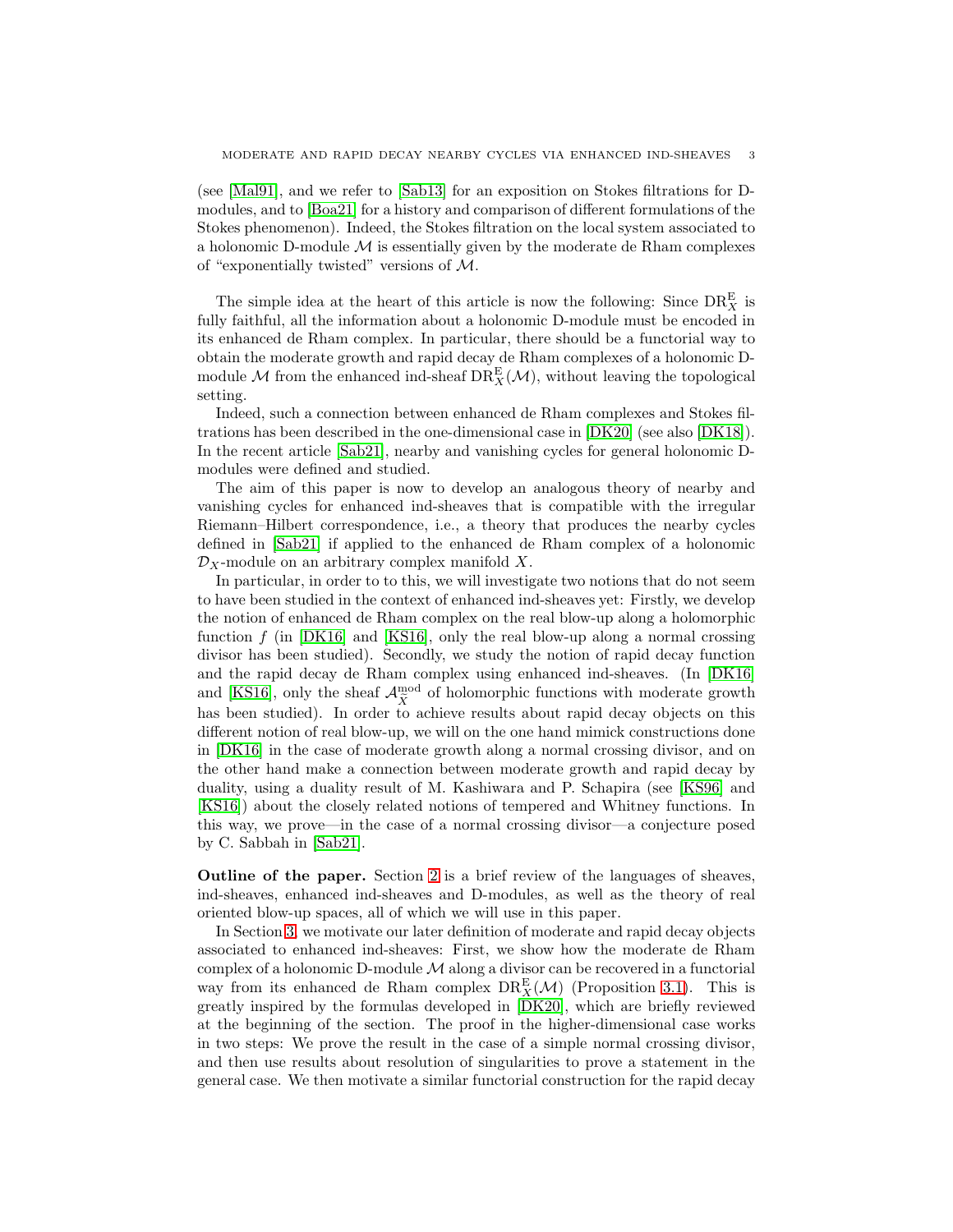de Rham complex of M, which will be proved in the case of normal crossing divisor in Section [6.](#page-22-0)

In Section [4,](#page-16-0) we define functors that associate to an enhanced ind-sheaf moderate and rapid decay objects in the category of sheaves on the real blow-up. These naturally lead to definitions for moderate and rapid decay nearby cycles in the category of sheaves on the boundary of the real blow-up space. The definitions will be motivated by the statements in the preceding section, so that these objects will in particular recover moderate de Rham complexes of holonomic D-modules. We also prove some elementary properties of these objects, similar to those known from classical nearby cycles (see [\[KS90\]](#page-29-12)) and moderate and rapid decay objects associated to holonomic D-modules (as in [\[Sab21\]](#page-30-0)).

If one starts with an R-constructible enhanced ind-sheaf, the objects defined above are easily seen to be related by duality, and hence one has natural duality pairings betweens them that we study in Section [5.](#page-19-0)

In Section [6,](#page-22-0) after reviewing a duality result of [\[KS96\]](#page-29-11) and [\[KS16\]](#page-29-10) between tempered and Whitney functions, we prove a conjecture of [\[Sab21\]](#page-30-0) in the case of a simple normal crossing divisor and show that duality interchanges the moderate growth with rapid decay de Rham complex for holonomic D-modules. This result will have two interesting implications: First of all, it shows that the rapid decay object defined in Section [4](#page-16-0) does indeed recover the rapid decay de Rham complex of a holonomic D-module (Corollary [6.11\)](#page-27-1). Moreover, it allows us to recover the pairings between rapid decay homology and de Rham cohomology due to M. Hien [\[Hie09\]](#page-29-13) (Proposition [6.12\)](#page-28-2).

<span id="page-3-0"></span>Acknowledgments. First of all, we would like to thank Claude Sabbah who pointed out many questions studied in this article to us, and in particular inspired us with his recent work on nearby cycles for holonomic D-modules in the higherdimensional case. We thank him and Andrea D'Agnolo for useful discussions and correspondence during the preparation of this work. Moreover, we are grateful to Pierre Schapira for explanations on the duality between Whitney and tempered functions, which helped us in proving the duality in Section [6.](#page-22-0)

### 2. Background and notation

<span id="page-3-2"></span><span id="page-3-1"></span>2.1. From sheaves to enhanced ind-sheaves. In this section, we will recall some basic notation in the context of sheaf theory and its generalizations. Let X be a topological space (all topological spaces will be assumed to be *good*, i.e., Hausdorff, locally compact, second countable and of finite flabby dimension), and let  $k$  be a field.

*Sheaves.* We denote by  $Mod(k_X)$  the category of sheaves of k-vector spaces on X and by  $D^b(k_X)$  its bounded derived category. One has the six Grothendieck operations  $R\mathcal{H}$ *om*,  $\otimes$ ,  $Rf_*, f^{-1}, Rf_!, f'$  (for f a morphism of good topological spaces) on  $D^b(k_X)$ . We denote the duality functor by  $D_X = R\mathcal{H}om_{k_X}(\bullet, \omega_X)$ , where  $\omega_X$  is the dualizing complex. For a locally closed set  $Z \subseteq X$ , we will denote by  $k_Z \in Mod(k_X)$ the constant sheaf with stalk  $k$  on  $Z$ , extended by zero outside  $Z$ . We refer to the standard literature, e.g., [\[KS90\]](#page-29-12), for details on sheaf theory.

*Ind-sheaves.* We denote by  $I(k_X)$  the category of ind-sheaves over k on X, which has been constructed in [\[KS01\]](#page-29-0) as the category of ind-objects for the category of compactly supported sheaves of k-vector spaces. The inductive limit in  $I(k_X)$  will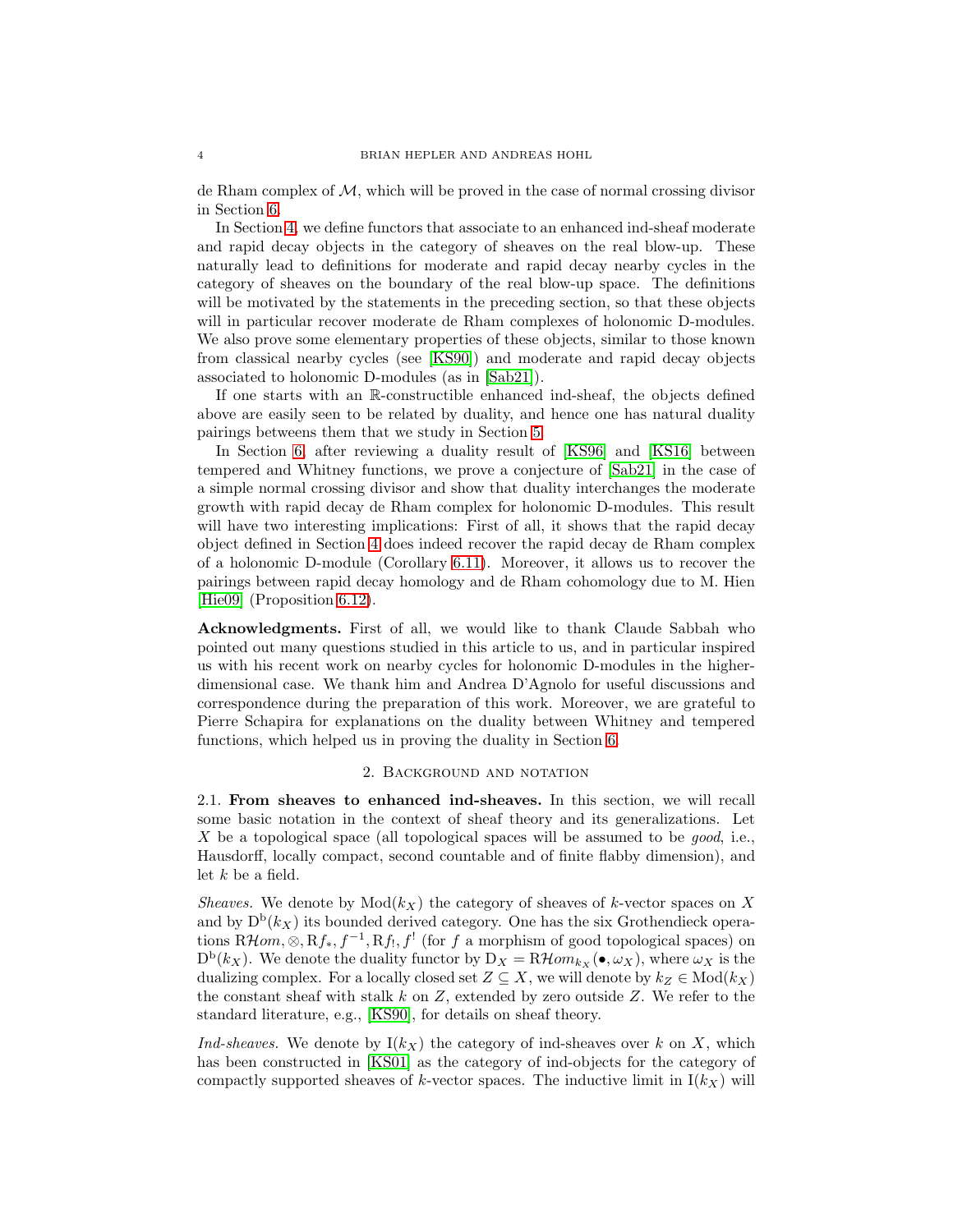be denoted by " $\varinjlim$ ". We denote by  $D^b(Ik_X)$  the bounded derived category of

I( $k_X$ ). One has the six Grothendieck operations  $R\mathcal{I}hom, \otimes, Rf_*, f^{-1}, Rf_{!!}, f^{!}$  on it. Moreover, one has a fully faithful embedding  $\iota_X : Mod(k_X) \to I(k_X)$ . It has a left adjoint  $\alpha_X$ , which itself has a fully faithful left adjoint  $\beta_X$ . Let us note that the three functors  $\iota_X$ ,  $\alpha_X$  and  $\beta_X$  are exact. Let us also note that the natural inclusion  $\iota_X$  is mostly suppressed in the notation (starting with [\[KS01\]](#page-29-0)) and that also the functor  $\beta_X$  is often suppressed in the more recent notational conventions of [\[DK16\]](#page-29-1) and [\[KS16\]](#page-29-10) (and works thereafter). We refer to [\[KS01\]](#page-29-0) for details on the theory of ind-sheaves.

*Enhanced ind-sheaves.* The category of enhanced ind-sheaves has been constructed in [\[DK16\]](#page-29-1) in order to establish a Riemann–Hilbert correspondence for holonomic D-modules.

To this end, the authors of loc. cit. introduced the notion of a *bordered space*, which is a pair  $(X,\widehat{X})$  of good topological spaces such that  $X \subseteq \widehat{X}$  is an open subspace. A morphism of bordered spaces  $(X, \hat{X}) \to (Y, \hat{Y})$  is a continuous map  $X \to Y$  such that, denoting by  $\overline{\Gamma}$  the closure of its graph in  $\hat{X} \times \hat{Y}$ , the map  $\overline{\Gamma} \to \hat{X}$ induced by the projection to the first factor is proper. (Note that this condition is in particular satisfied if  $\hat{Y}$  is compact.) The category of good topological spaces is naturally a subcategory of the category of bordered spaces by considering a topological space X as the pair  $(X, X)$ .

Let  $\mathcal{X} = (X, \overline{X})$  be a bordered space, and consider also the bordered space  $\mathbb{R}_{\infty} := (\mathbb{R}, \mathsf{P})$ , where  $\mathsf{P} := \mathbb{P}^1(\mathbb{R})$  is the real projective line. One then defines the quotient categories

$$
\mathcal{D}^{\mathrm{b}}(\mathcal{I}k_{\mathcal{X}\times\mathbb{R}_{\infty}}):=\mathcal{D}^{\mathrm{b}}(\mathcal{I}k_{\widehat{X}\times\mathsf{P}})/\mathcal{D}^{\mathrm{b}}(\mathcal{I}k_{(\widehat{X}\times\mathsf{P})\backslash(X\times\mathbb{R})})
$$

and

$$
E^{b}(Ik_{\mathcal{X}}) := D^{b}(Ik_{\mathcal{X} \times \mathbb{R}_{\infty}})/\pi^{-1}D^{b}(Ik_{\mathcal{X}}),
$$

where  $\pi = \pi_{\mathcal{X}} : \mathcal{X} \times \mathbb{R}_{\infty} \to \mathcal{X}$  denotes the projection. We refer to [\[DK16\]](#page-29-1) for details on this construction and to [\[KS06\]](#page-29-14) for an exposition on quotients of triangulated categories. One calls  $E^b(Ik_{\mathcal{X}})$  the category of *enhanced ind-sheaves* over k on X. It admits the six Grothendieck operations  $R\mathcal{I}hom^+, \overset{+}{\otimes}, \mathrm{E}f_*, \mathrm{E}f^{-1}, \mathrm{E}f_{!!}$  and  $\mathrm{E}f^!$  for a morphism of bordered spaces f. Moreover, we denote by  $D_{\mathcal{X}}^{\mathcal{E}}$  the duality functor for enhanced ind-sheaves.

A basic object in the category  $E^b(Ik\chi)$  is

$$
k_{\mathcal{X}}^{\mathcal{E}} := \lim_{a \to \infty} k_{\{t \geq a\}},
$$

where we abbreviate  $\{t \ge a\} := \{ (x, t) \in \widehat{X} \times \mathsf{P}; x \in X, t \in \mathbb{R}, t \ge a \}.$ 

For a bordered space 
$$
\mathcal{X} = (X, X)
$$
, there is a fully faithful embedding

$$
e_{\mathcal{X}} \colon \mathcal{D}^{\mathcal{b}}(k_X) \hookrightarrow \mathcal{E}^{\mathcal{b}}(\mathcal{R}_{\mathcal{X}}),
$$

$$
F \mapsto k_{\mathcal{X}}^{\mathcal{E}} \otimes \pi^{-1}F.
$$

In [\[DK21b\]](#page-29-15), the authors introduced the *sheafification functor*  $\sh_{\mathcal{X}}: E^b(Ik_{\mathcal{X}}) \to$  $D^b(k_X)$  for enhanced ind-sheaves on a bordered space  $\mathcal{X} = (X, \hat{X})$ . In the case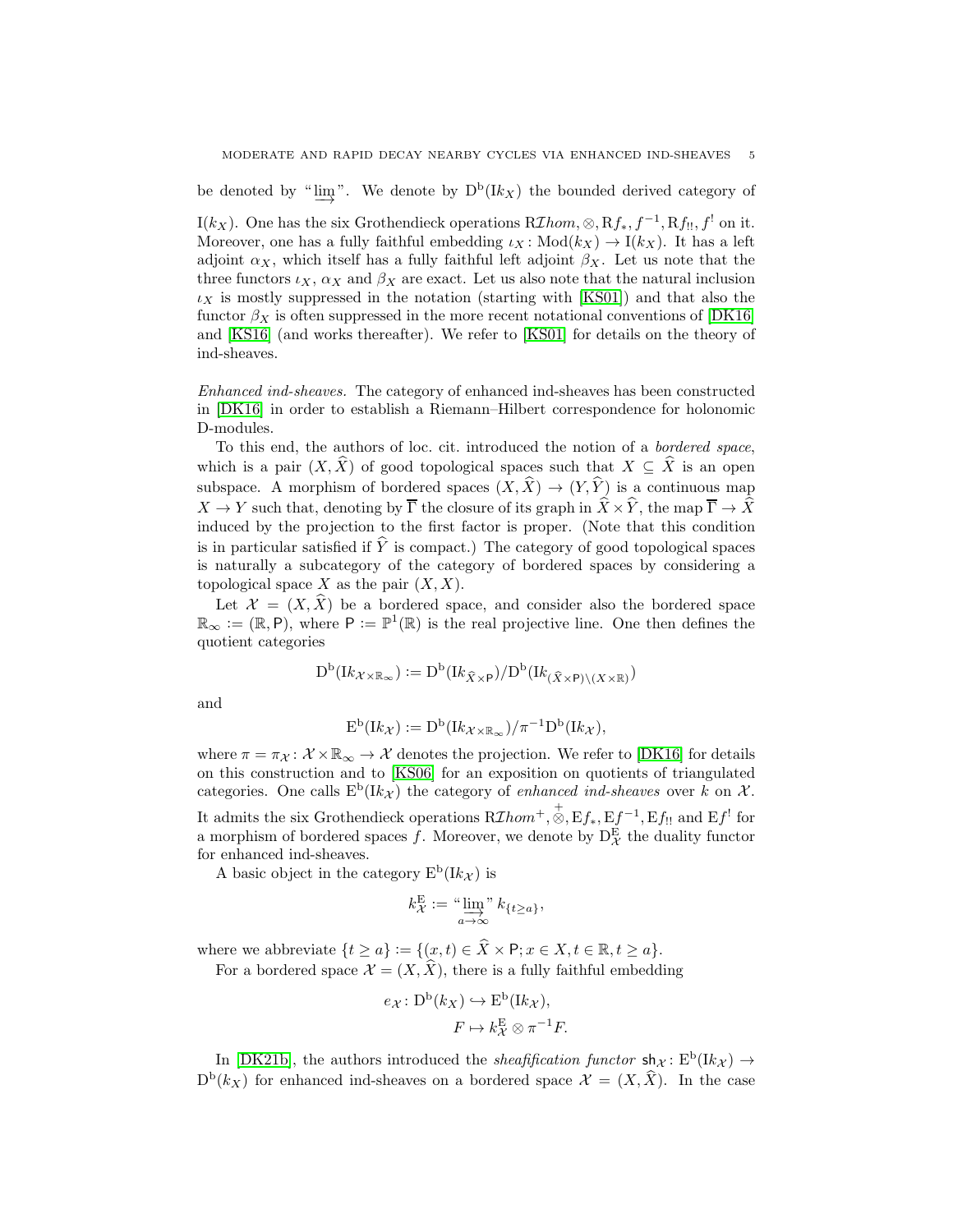of stable (in particular for R-constructible, see below) enhanced ind-sheaves, it is given by

$$
\mathsf{sh}_{\mathcal{X}}(K) := \mathbf{R}\mathcal{H}om^{\mathcal{E}}(k_{\mathcal{X}}^{\mathcal{E}}, K) \in \mathcal{D}^{\mathcal{b}}(k_{X}).
$$

(For a definition of the functor  $\mathbb{R}$  Hom<sup>E</sup>, we refer to [\[DK16,](#page-29-1) Definition 4.5.13], where it was denoted by  $\mathcal{H}om^{\mathcal{E}}$ . See also [\[DK21b\]](#page-29-15) for a detailed study of the sheafification functor.) Let us note that  $\mathsf{sh}_{\mathcal{X}} \circ e_{\mathcal{X}} \simeq \mathrm{id}_{D^b(k_{\mathcal{X}})}$ , i.e.,  $\mathsf{sh}_{\mathcal{X}}$  is a left quasi-inverse of  $e_{\mathcal{X}}$ .

*Constructibility.* In classical sheaf theory, different constructibility conditions for sheaves of vector spaces have been studied (see, e.g., [\[KS90\]](#page-29-12)). In particular, if X is a real analytic manifold (or more generally, a *subanalytic space*, see, e.g., [\[KS90,](#page-29-12) Exercise 9.2]), there are the full subcategories  $Mod_{\mathbb{R}_{\mathbb{C}}}(k_X) \subset Mod(k_X)$  of R-constructible sheaves and  $D_{\mathbb{R}-c}^{b}(k_X) \subset D^{b}(k_X)$  of complexes with R-constructible cohomologies.

If  $X$  is a complex manifold, a stronger notion is that of a  $\mathbb C$ -constructible sheaf, and one has the full subcategories  $Mod_{\mathbb{C}\text{-c}}(k_X) \subset Mod(k_X)$  and  $D^b_{\mathbb{C}\text{-c}}(k_X) \subset$  $D^{\mathrm{b}}(k_X)$ .

For enhanced ind-sheaves on a real analytic bordered space  $\mathcal{X} = (X, \widehat{X})$  (meaning that X and  $\hat{X}$  are real analytic manifolds), there is the full subcategory  $E_{\mathbb{R}-c}^{\text{b}}(Ik_{\mathcal{X}}) \subset$  $E<sup>b</sup>(Ik<sub>\mathcal{X}</sub>)$  (see [\[DK16,](#page-29-1) §4.9] for details).

A notion of C-constructibility has been studied in [\[Ito20\]](#page-29-4) (see also [\[Kuw21\]](#page-29-5) and [\[Moc18\]](#page-29-16) for different approaches to describe the essential image of the Riemann– Hilbert functor of [\[DK16\]](#page-29-1)).

<span id="page-5-0"></span>2.2. **D-modules.** When X is a complex manifold, we will denote by  $\mathcal{D}_X$  the sheaf of linear partial differential operators with holomorphic coefficients on X. We refer to the standard literature, such as [\[Kas03,](#page-29-17) [HTT08\]](#page-29-18), for the theory of D-modules (on complex manifolds as well as on smooth algebraic varieties).

Let X be a complex manifold. We denote by  $Mod_{hol}(\mathcal{D}_X)$  the category of holonomic  $\mathcal{D}_X$ -modules and by  $D_{hol}^b(\mathcal{D}_X)$  the full subcategory of the derived category of  $\mathcal{D}_X\text{-modules consisting of complexes with holonomic cohomologies. We denote$ by  $\mathbb{D}_X$  the duality functor for  $\mathcal{D}_X$ -modules.

The (classical) de Rham functor is given by

$$
DR_X: D_{hol}^b(\mathcal{D}_X) \longrightarrow D^b(\mathbb{C}_X),
$$

$$
\mathcal{M} \longmapsto \Omega_X \overset{L}{\otimes}_{\mathcal{D}_X} \mathcal{M},
$$

where  $\Omega_X$  is the sheaf of top-degree holomorphic differential forms on X.

In [\[DK16\]](#page-29-1), A. D'Agnolo and M. Kashiwara defined the *enhanced de Rham functor*

$$
DR_X^{\mathcal{E}}\colon D_{hol}^{\mathcal{b}}(\mathcal{D}_X)\longrightarrow E^{\mathcal{b}}(IC_X),
$$

$$
\mathcal{M}\longmapsto \Omega_X^{\mathcal{E}}\overset{L}{\otimes}_{\mathcal{D}_X}\mathcal{M},
$$

where  $\Omega_X^{\rm E} = \Omega_X \otimes_{\mathcal{O}_X} \mathcal{O}_X^{\rm E}$ , and  $\mathcal{O}_X^{\rm E}$  is the enhanced ind-sheaf of enhanced tempered holomorphic functions, and stated the following Riemann–Hilbert correspondence for holonomic  $\mathcal{D}_X$ -modules.

**Theorem 2.1** (cf. [\[DK16,](#page-29-1) Theorem 9.5.3]). *The functor*  $\text{DR}_X^{\text{E}}$  *is fully faithful.*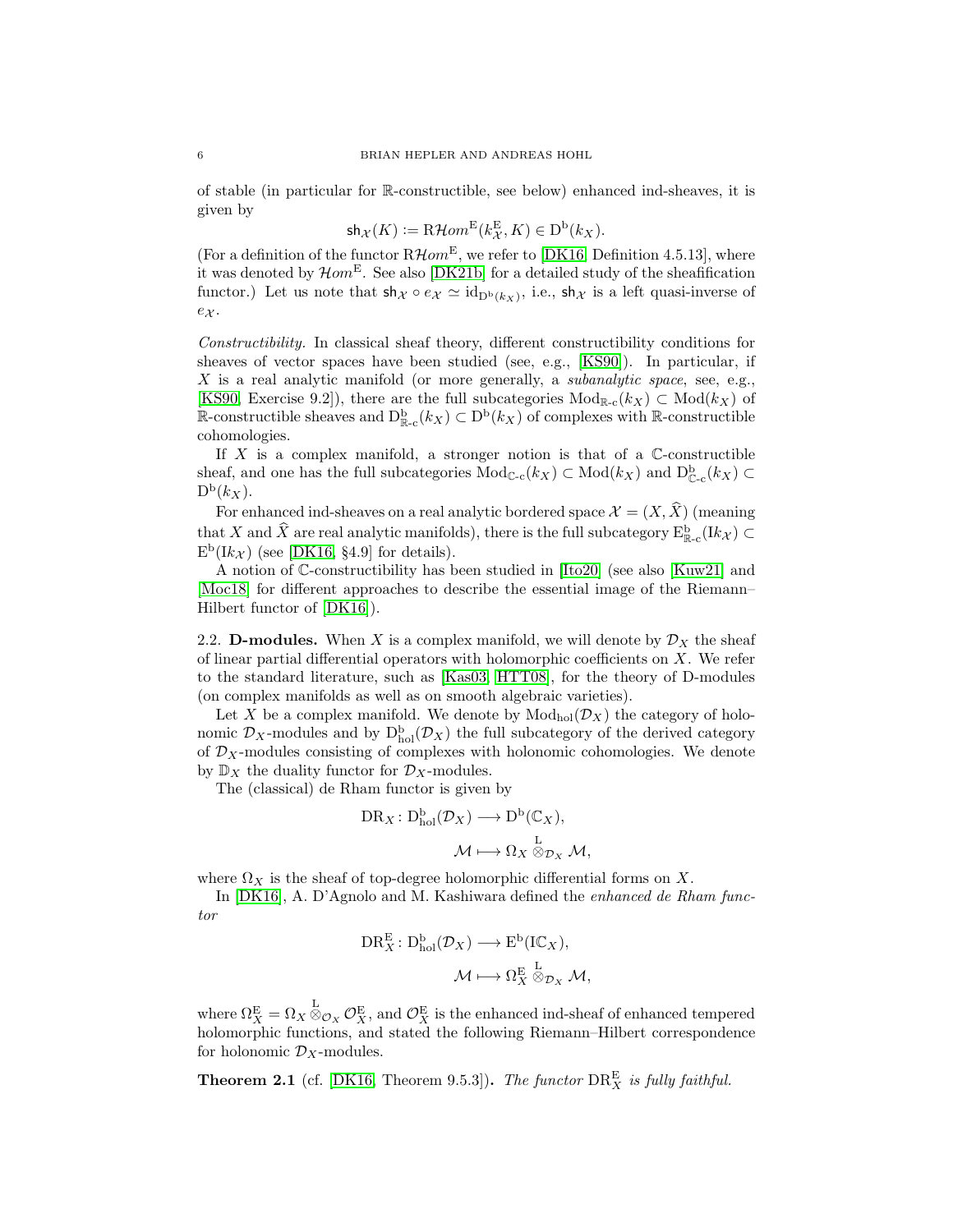The functors  $e_X$  and sh<sub>X</sub> make a connection between the classical and the enhanced de Rham functor: For a regular holonomic D-module  $\mathcal{R} \in D^{\text{b}}_{\text{reghol}}(\mathcal{D}_X)$ , one has

$$
\mathrm{DR}_{X}^{\mathrm{E}}(\mathcal{M}) \simeq e_X \mathrm{DR}_X(\mathcal{M}).
$$

On the other hand, for any holonomic D-module  $\mathcal{M} \in D_{hol}^{b}(\mathcal{D}_{X})$ , one has

$$
\mathsf{sh}_X \mathrm{DR}_X^{\mathrm{E}}(\mathcal{M}) \simeq \mathrm{DR}_X(\mathcal{M}).
$$

<span id="page-6-0"></span>2.3. Real blow-up spaces. In the following, we will recall two (in general different) constructions of a real oriented blow-up space (often simply called *real blow-up*) associated to a complex manifold and a divisor. We will also recall some important sheaves on these blow-up spaces. For more details, we refer to [\[Sab13\]](#page-29-7), [\[Moc14\]](#page-29-19), [\[DK16\]](#page-29-1), [\[KS16\]](#page-29-10).

*Real blow-up along a function.* Let X be a complex manifold and  $f: X \to \mathbb{C}$  a holomorphic function. Then the *real blow-up of* X along f is denoted by  $\varpi_f : X_f \to$ X and defined as follows: Consider the map  $f/|f|: X \to S^1$ , then  $\widetilde{X}_f$  is the closure of its graph in  $X \times S^1$ . The map  $\varpi_f : X_f \to X$  is induced by the projection to the first factor. It is a homeomorphism on  $X^* := X \setminus f^{-1}(0) \simeq \tilde{X}_f \setminus \partial \tilde{X}_f$ . Moreover, we have  $\partial \tilde{X}_f \simeq f^{-1}(0) \times S^1$ .

We denote by  $X^*_{\infty}$  the bordered space  $(X^*, X) \simeq (X^*, \overline{X}_f)$ , and we fix the following notation for the morphisms (all of them inclusions except for  $\varpi_f$ ) that will appear throughout the paper:

(1) 
$$
\partial \widetilde{X}_f \xrightarrow{i_f} \widetilde{X}_f \xleftarrow{j_f} X_{\infty}^* \xrightarrow{j} X
$$

This construction is functorial in the following sense: Given two complex manifolds X and Y with holomorphic functions  $f: X \to \mathbb{C}$  and  $q: Y \to \mathbb{C}$ , as well as a morphism of complex manifolds  $\tau: X \to Y$  such that  $g \circ \tau = f$ , then there is an induced morphism  $\tilde{\tau}: \tilde{X}_f \to \tilde{Y}_g$  such that the following diagram commutes:

<span id="page-6-1"></span>

In particular, for  $X = \mathbb{C}$  and  $f(z) = z$ , this construction gives the real blow-up space  $\widetilde{\mathbb{C}}_0 = \mathbb{R}_{\geq 0} \times S^1$  with  $\varpi_0 \colon \widetilde{\mathbb{C}}_0 \to \mathbb{C}$  given by  $\varpi_0(\rho, e^{i\theta}) = \rho e^{i\theta}$ .

For arbitrary X and holomorphic  $f: X \to \mathbb{C}$ , one can then alternatively describe the construction of  $X_f$  as the fiber product  $X_f := X \times_{\mathbb{C}} C_0$ , i.e., the space fitting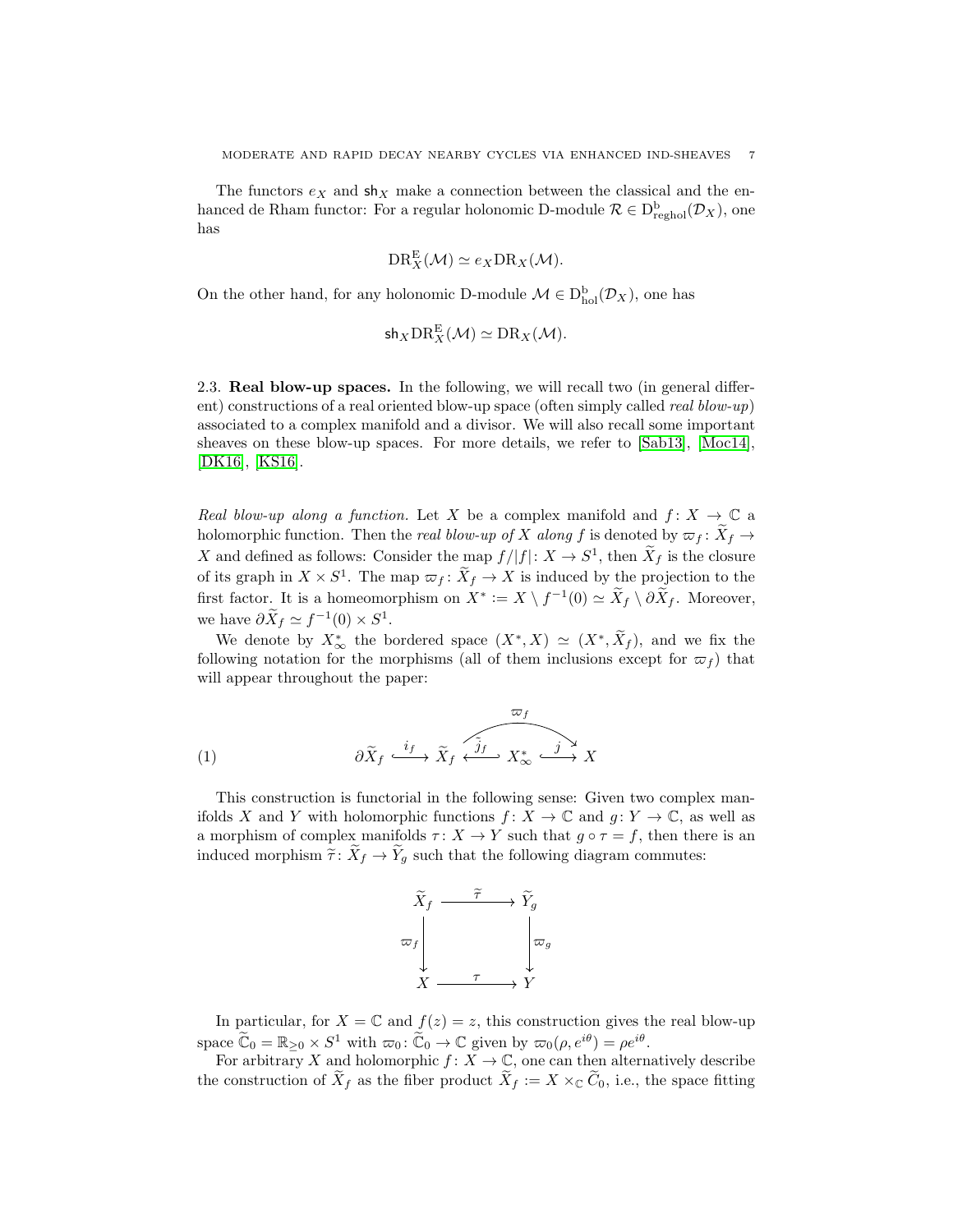into the Cartesian diagram



*Real blow-up along a simple normal crossing divisor.* Let X be a complex manifold and  $D \subset X$  a normal crossing divisor with smooth components. (We will always mean such a divisor when we say "normal crossing divisor".) Locally, one can write  $D = \{z_1 \cdot \ldots \cdot z_r = 0\} = D_1 \cup \ldots \cup D_r$  for an appropriate coordinate system  $z_1, \ldots, z_n$ and  $r \leq n$ , where we write  $D_i := \{z_i = 0\}$ . Then, setting  $f_i(z_1, \ldots, z_n) = z_i$ , we can define the real blow-up spaces  $\varpi_{f_i}: X_{f_i} \to X$  as above. (This amounts to replacing the coordinates  $z_1, \ldots, z_r$  by polar coordinates  $\rho_1, e^{i\theta_1}, \ldots, \rho_r, e^{i\theta_r}$ , where we allow  $\rho_i = 0$ .) The *real blow-up space of* X *along* D is then denoted by  $\varpi_D : X_D \to X$ and defined as the fiber product  $X_{f_1} \times_X \ldots \times_X X_{f_r}$ . This map is a homeomorphism on  $X^* := X \setminus D \simeq \widetilde{X}_D \setminus \partial \widetilde{X}_D.$ 

We fix the following notation for the morphisms (all of them inclusions except for  $\varpi_D$ ) that will appear throughout the paper:

(2) 
$$
\frac{\varpi_D}{\partial \tilde{X}_D \xrightarrow{i_D} \tilde{X}_D \xrightarrow{\tilde{j}_D} (X \setminus D)_{\infty} \xrightarrow{j}_{X} X}
$$

<span id="page-7-0"></span>In the context of a normal crossing divisor, one can also define the *total real* blow-up  $\widetilde{X}_D^{\text{tot}}$  (which amounts to allowing  $\rho_i \in \mathbb{R}$  in the construction above). It contains the real blow-up  $\tilde{X}_D$  as a closed subset, but—contrarily to the latter—is a real analytic manifold, which will be useful in some situations. Note, however, that it is not globally intrinsically defined (see [\[DK16,](#page-29-1) Remark 7.1.1] and [\[KS16,](#page-29-10) Remark 4.2.1])

*Comparison between the two constructions.* While the second definition requires the divisor to have normal crossings and smooth components, the first definition works in a more general setting. In the case of a normal crossing divisor given as the zero set of a holomorphic function, we therefore have two different notions of real blow-up spaces: Let D be a normal crossing divisor given by  $D = f^{-1}(0)$ for some holomorphic function  $f: X \to \mathbb{C}$ , then we can define the spaces  $\widetilde{X}_D$  and  $X_f$ , and there is a natural proper morphism  $\varpi_{D,f}: X_D \to X_f$  and a commutative diagram



It is easy to see that in the example  $X = \mathbb{C}$ ,  $f(z) = z$ , the two constructions of real blow-ups coincide.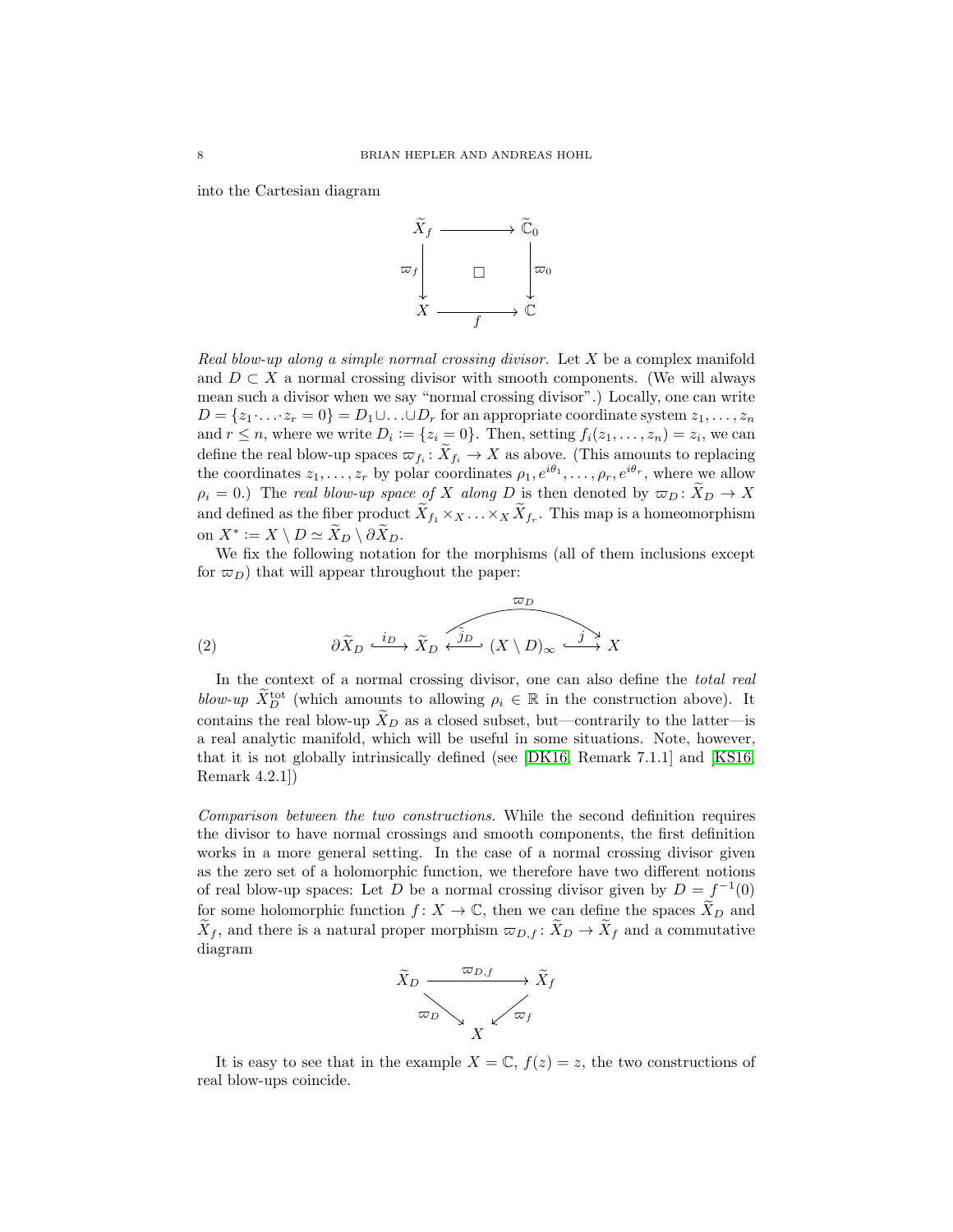*Sheaves of holomorphic functions with moderate growth and rapid decay.* Let X denote any of the real blow-up spaces defined above. Then one has the sheaves  $\mathcal{A}^{\text{mod}}_{\tilde{X}}$  and  $\mathcal{A}^{\text{rd}}_{\tilde{X}}$  of functions on  $\tilde{X}$  which are holomorphic in the interior  $X^*$  and have moderate growth and rapid decay at the boundary  $\partial \widetilde{X}$ , respectively.

For details on these notions, see, e.g., [\[Sab13,](#page-29-7) §8.3], [\[Moc14,](#page-29-19) §4.1.2, §4.1.5], [\[KS01,](#page-29-0) §7.2], [\[DK16,](#page-29-1) §5.1].

*Remark* 2.2*.* It is worth noting that the definitions of moderate (or polynomial) growth are phrased slightly differently in different works such as [\[KS01\]](#page-29-0), [\[Sab13\]](#page-29-7) and [\[Moc14\]](#page-29-19). However, they all lead to the same sheaf of holomorphic functions with moderate growth at the boundary.

Our notation  $\mathcal{A}_{\tilde{X}}^{\text{mod}}$  is closest to that in [\[Sab13\]](#page-29-7) and [\[Moc14\]](#page-29-19). This sheaf is denoted by  $\mathcal{A}_{\tilde{X}}$  in [\[DK16\]](#page-29-1). however, it is not the same as the sheaf  $\mathcal{A}_{\tilde{X}}$  in [\[Sab00\]](#page-29-20), and also should not be confused with the sheaf  $\mathscr{A}_{\widetilde{X}}$  in [\[Sab13\]](#page-29-7) or the sheaf A in [\[Mal91\]](#page-29-6).

In fact, it is not completely obvious from the beginning that the sheaf  $\mathcal{A}_{\tilde{X}}^{\text{mod}}$ , as defined above, is the same as the sheaf  $A_{\tilde{X}}$  defined in [\[DK16,](#page-29-1) Notation 7.2.1]: In loc. cit., it is defined as the sheaf of functions that are holomorphic in the interior of X and tempered at the boundary  $\partial X$ . This is a priori a stronger condition than the one imposed above (and in [\[Sab13\]](#page-29-7), [\[Moc14\]](#page-29-19), for example), since *tempered* means that the function *and all its derivatives* are of moderate growth. For holomorphic functions with moderate growth, this is, however, automatic due to Cauchy's integral formula for derivatives, as is shown in [\[Siu70,](#page-30-1) Lemma 3].

*De Rham complexes on real blow-ups.* Let X be a complex manifold and let a normal crossing divisor  $D \subset X$  or a holomorphic function  $f: X \to \mathbb{C}$  be given, and denote by  $\overline{X}$  any of the real blow-ups  $\overline{X}_D$  or  $\overline{X}_f$ .

**Definition 2.3.** The moderate de Rham complex of a holonomic  $\mathcal{D}_X$ -module M *is defined as (see, e.g.,*  $[\text{Sab13}]^2$  $[\text{Sab13}]^2$ )

$$
DR_{\tilde{X}}^{\text{mod}}(\mathcal{M}) := (\varpi^{-1}\Omega_X \otimes_{\varpi^{-1}\mathcal{O}_X} \mathcal{A}_{\tilde{X}}^{\text{mod}}) \overset{L}{\otimes}_{\varpi^{-1}\mathcal{D}_X} \varpi^{-1}\mathcal{M}
$$

$$
\simeq \varpi^{-1}\Omega_X \overset{L}{\otimes}_{\varpi^{-1}\mathcal{D}_X} (\mathcal{A}_{\tilde{X}}^{\text{mod}} \otimes_{\varpi^{-1}\mathcal{O}_X} \varpi^{-1}\mathcal{M}).
$$

 $We set M^{\mathcal{A}} := \mathcal{A}_{\tilde{X}}^{\text{mod}} \otimes_{\varpi^{-1}\mathcal{O}_X} \varpi^{-1} \mathcal{M}.$ 

*Similarly, the* rapid decay de Rham complex *is defined as*

$$
DR_{\tilde{X}}^{\text{rd}}(\mathcal{M}) := (\varpi^{-1}\Omega_X \otimes_{\varpi^{-1}\mathcal{O}_X} \mathcal{A}_{\tilde{X}}^{\text{rd}}) \overset{L}{\otimes}_{\varpi^{-1}\mathcal{D}_X} \varpi^{-1}\mathcal{M}
$$

$$
\simeq \varpi^{-1}\Omega_X \overset{L}{\otimes}_{\varpi^{-1}\mathcal{D}_X} (\mathcal{A}_{\tilde{X}}^{\text{rd}} \otimes_{\varpi^{-1}\mathcal{O}_X} \varpi^{-1}\mathcal{M}).
$$

<span id="page-8-0"></span><sup>&</sup>lt;sup>2</sup>We remark that we follow here the convention of [\[Kas03\]](#page-29-17): The objects  $DR_X$ ,  $DR_{\tilde{X}}^{\text{mod}}$  etc. here are those denoted by  ${}^p\text{DR}_X$ ,  ${}^p\text{DR}_X^{\text{mod}}$  in [\[Sab13\]](#page-29-7), i.e., these objects are already shifted appropriately such that, for instance,  $DR_X(\mathcal{M})$  is a perverse sheaf.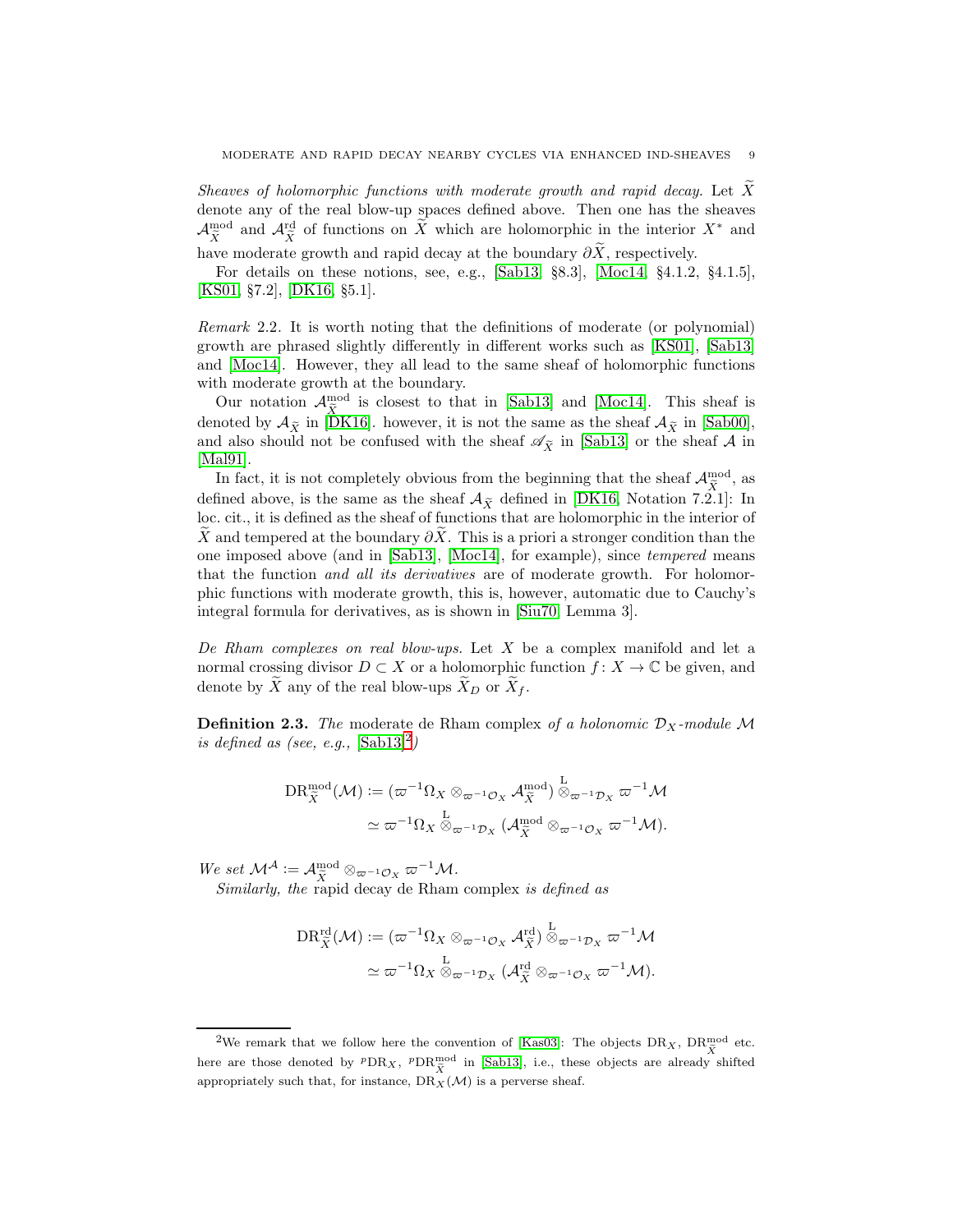## <span id="page-9-0"></span>3. De Rham complexes with growth conditions and enhanced ind-sheaves

In this section, we recall and put together some notions and constructions from previous works on enhanced ind-sheaves. The main aim is to motivate the formulas for our definitions in the following sections, by making the connection to the moderate and rapid decay de Rham functors.

<span id="page-9-1"></span>3.1. Dimension one. Let us first recall the construction of nearby cycles in dimension one given by A. D'Agnolo and M. Kashiwara in [\[DK20\]](#page-29-8).

Let X be a complex analytic curve and M a holonomic  $\mathcal{D}_X$ -module. Let  $a \in X$ be a point and denote by  $\overline{\alpha}$ :  $\overline{X} \to X$  the real oriented blow-up of X at a. Set  $S_a X := \varpi^{-1}(a) = \partial X$  and note that  $X \setminus \{a\} \simeq X \setminus S_a X$ .

Consider the morphisms

$$
S_a X \stackrel{i}{\xrightarrow{\hspace*{1.5cm}}} {\widetilde{X}} \stackrel{\widetilde{j}}{\longleftarrow} (X \setminus \{a\})_\infty \stackrel{j}{\xrightarrow{\hspace*{1.5cm}}} X
$$

where  $(X \setminus \{a\})_{\infty}$  is the bordered space  $(X \setminus \{a\}, X) \simeq (X \setminus \{a\}, X)$ . In [\[DK20\]](#page-29-8) (see also [\[DK18,](#page-29-9) §6]), the authors define the sheaves

<span id="page-9-3"></span>(3) 
$$
\Psi_a^{\leq 0}(K) := i^{-1} \text{sh}_{\tilde{X}}(\tilde{E}_{J*}^{\tilde{J}*} E_{J}^{j-1} K)[-1] \in D^b(\mathbb{C}_{S_a X}),
$$

$$
\Psi_a^0(K) := \text{sh}_{S_a X}(\tilde{E}_{J}^{j-1} E_{J*}^{\tilde{J}*} E_{J}^{j-1} K)[-1] \in D^b(\mathbb{C}_{S_a X})
$$

associated to an  $\mathbb{R}$ -constructible enhanced ind-sheaf  $K \in \mathcal{E}^{\mathbf{b}}_{\mathbb{R}-\mathbf{c}}(\mathbb{IC}_X)$ .

Moreover, if  $I \subset S_a X$  is open and f is a function in a neighbourhood  $U \subset X$  of I which is holomorphic on  $U \setminus S_a X$  and admits a Puiseux series expansion on I, they define

$$
\Psi_a^{\leq f}(K) := \Psi_a^{\leq 0}(K(f))|_I \in \mathcal{D}^{\mathbf{b}}(\mathbb{C}_I),
$$
  

$$
\Psi_a^f(K) := \Psi_a^0(K(f))|_I \in \mathcal{D}^{\mathbf{b}}(\mathbb{C}_I),
$$

where  $K(f) := R\mathcal{I}hom^+(\mathbb{E}^{\text{Re }f}_{U|X})$  $\frac{\text{Re } f}{U|X}$ , K). They prove that for  $K = \text{DR}_X^{\text{E}}(\mathcal{M})$  these formulas recover the Stokes filtration of M on the local system of flat sections  $\mathcal{L}_{\mathcal{M}} := i^{-1} \tilde{j}_* j^{-1} \text{DR}_X(\mathcal{M})[-1]$  on  $S_a X$ . In particular,  $\Psi^{\leq 0}(K)$  is the moderate growth de Rham complex of M on  $\tilde{X}$  (restricted to  $S_a X$ ) and  $\Psi^0(K)$  is the graded piece of the Stokes filtration corresponding to the regular part of the Levelt– Turrittin decomposition.

<span id="page-9-2"></span>3.2. Moderate de Rham complexes in higher dimensions: normal crossing divisors. We will now show how the ideas of [\[DK20\]](#page-29-8) naturally extend to the higherdimensional case for  $\mathcal{D}_X$ -modules on a manifold with a (simple) normal crossing divisor.

Let X be complex manifold and  $D \subset X$  a simple normal crossing divisor. Consider the real oriented blow-up along the components of  $D$  and recall the notation for morphisms from [\(2\)](#page-7-0).

As the next proposition shows, a formula similar to [\(3\)](#page-9-3) recovers the moderate de Rham complex from the enhanced de Rham complex of a holonomic D-module in the normal crossing case. Its proof is probably not new to experts and relies heavily on results already established in  $|DK16|$ , but we give it here since it does not seem to appear in other works. In particular, it gives a direct proof for the fact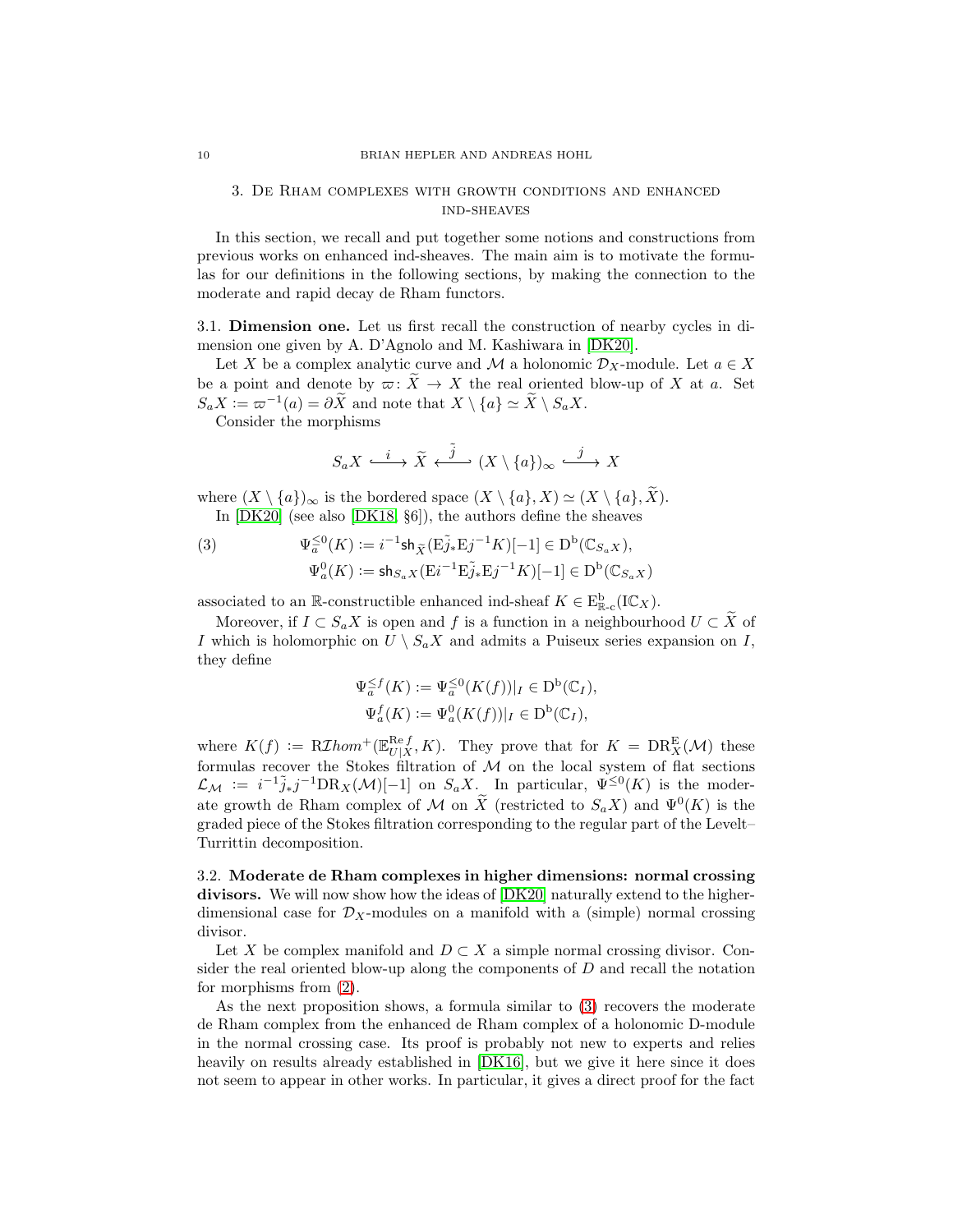that the object [\(3\)](#page-9-3) recovers the moderate growth part of the Stokes filtration in the one-dimensional case.

<span id="page-10-0"></span>**Proposition 3.1.** *Let*  $M$  *be a holonomic*  $\mathcal{D}_X$ *-module and*  $D \subset X$  *a simple normal crossing divisor. Then there is an isomorphism in*  $D^b(\mathbb{C}_{\tilde{X}_D})$ 

$$
\text{sh}_{\widetilde{X}_{D}}\big(\mathbf{E} \widetilde{j}_{D*}\mathbf{E}{j}^{-1} \mathbf{D} \mathbf{R}_{X}^{\mathbf{E}}(\mathcal{M})\big)\simeq \mathbf{D} \mathbf{R}_{\widetilde{X}_{D}}^{\text{mod}}(\mathcal{M}).
$$

*In particular, if*  $\dim_{\mathbb{C}} X = 1$ *, we have* 

$$
\Psi_a^{\leq 0} \big( \text{DR}_X^{\mathcal{E}} (\mathcal{M}) \big) \simeq F_{\leq 0} \mathcal{L}_{\mathcal{M}},
$$

*where the right-hand side denotes the "*≤ 0*" part of the Stokes filtration on the local* system  $\mathcal{L}_{\mathcal{M}} := i_D^{-1} \tilde{\mathbf{R}}_{jD*}^{\tilde{\jmath}} j^{-1} \mathbf{D} \mathbf{R}_X(\mathcal{M}).$ 

In the proof of this proposition, we will make use of the following lemma. It is the analogue for the de Rham functor on the real blow-up of [\[DK16,](#page-29-1) Lemma 9.7.1] (which shows that  $sh_X \text{DR}_X^E(\mathcal{M}) \simeq \text{DR}_X(\mathcal{M})$ , although the sheafification functor was not denoted like this in loc. cit.). We will use the constructions and notation for objects on the real blow-up along a normal crossing divisor from [\[DK16,](#page-29-1) §7, §9.2].

<span id="page-10-1"></span>**Lemma 3.2.** Let  $\mathcal{N} \in D^b(\mathcal{D}_{\tilde{X}_D}^A)$ . There is an isomorphism in  $D^b(\mathbb{C}_{\tilde{X}_D})$ 

$$
\mathsf{sh}_{\widetilde{X}_D} \text{DR}_{\widetilde{X}_D}^{\mathcal{E}}(\mathcal{N}) \simeq \text{DR}_{\widetilde{X}_D}(\mathcal{N}).
$$

*Proof.* Let us abbreviate  $\widetilde{X} := \widetilde{X}_D$  and  $\varpi := \varpi_D$ . First, one has isomorphisms

$$
\begin{aligned} \mathsf{sh}_{\widetilde{X}}\mathrm{DR}_{\widetilde{X}}^{\mathrm{E}}(\mathcal{N}) &\simeq \mathrm{R}\mathcal{H}om^{\mathrm{E}}\big(\mathbb{C}_{\widetilde{X}}^{\mathrm{E}},\mathrm{DR}_{\widetilde{X}}^{\mathrm{E}}(\mathcal{N})\big) \\ &\simeq \mathrm{R}\mathcal{H}om^{\mathrm{E}}\big(\mathbb{C}_{\widetilde{X}}^{\mathrm{E}},\Omega_{\widetilde{X}}^{\mathrm{E}}\otimes_{\beta\pi^{-1}\mathcal{D}_{\widetilde{X}}}^{\mathrm{L}}\beta\pi^{-1}\mathcal{N}\big) \\ &\simeq \mathrm{R}\mathcal{H}om^{\mathrm{E}}\big(\mathbb{C}_{\widetilde{X}}^{\mathrm{E}},\Omega_{\widetilde{X}}^{\mathrm{E}}\big)\otimes_{\mathcal{D}_{\widetilde{X}}^{\mathrm{L}}}\mathcal{N}, \end{aligned}
$$

where the last isomorphism follows with [\[KS01,](#page-29-0) Theorem 5.6.1(ii)]. Therefore, it suffices to show that

$$
\mathrm{R}\mathcal{H}om^{\mathrm{E}}(\mathbb{C}_{\widetilde{X}}^{\mathrm{E}}, \Omega_{\widetilde{X}}^{\mathrm{E}}) \simeq \varpi^{-1}\Omega_{X} \otimes_{\varpi^{-1}\mathcal{O}_{X}} \mathcal{A}_{\widetilde{X}}^{\mathrm{mod}}
$$

.

For this, we observe that

$$
\begin{split} \text{R}\mathcal{H}om^{\text{E}}(\mathbb{C}_{\tilde{X}}^{\text{E}},\mathcal{O}_{\tilde{X}}^{\text{E}}) &\simeq \text{R}\mathcal{H}om^{\text{E}}(\mathbb{C}_{\tilde{X}}^{\text{E}},\text{R}\mathcal{I}hom(\tilde{\varpi}^{-1}\pi^{-1}\mathbb{C}_{X\backslash D},\text{E}\varpi^{!}\mathcal{O}_{X}^{\text{E}})) \\ &\simeq \text{R}\mathcal{H}om^{\text{E}}(\tilde{\varpi}^{-1}\pi^{-1}\mathbb{C}_{X\backslash D}\otimes\mathbb{C}_{\tilde{X}}^{\text{E}},\text{E}\varpi^{!}\mathcal{O}_{X}^{\text{E}}) \\ &\simeq \text{R}\mathcal{H}om^{\text{E}}(\text{E}\varpi^{-1}(\pi^{-1}\mathbb{C}_{X\backslash D}\otimes\mathbb{C}_{X}^{\text{E}}),\text{E}\varpi^{!}\mathcal{O}_{X}^{\text{E}}) \\ &\simeq \text{R}\mathcal{H}om^{\text{E}}(\text{E}\varpi^{-1}\mathcal{S}ol_{X}^{\text{E}}(\mathcal{O}_{X}(*D)),\text{E}\varpi^{!}\mathcal{O}_{X}^{\text{E}}) \\ &\simeq \text{R}\mathcal{H}om^{\text{E}}(\mathcal{S}ol_{\tilde{X}}^{\text{E}}(\mathcal{O}_{X}(*D)^{\mathcal{A}}),\mathcal{O}_{\tilde{X}}^{\text{E}}) \\ &\simeq \mathcal{O}_{X}(*D)^{\mathcal{A}} \simeq \mathcal{A}_{\tilde{X}}^{\text{mod}}. \end{split}
$$

Here, the first isomorphism follows from [\[DK16,](#page-29-1) (9.6.7)], the second-to-last line follows from the computations in [\[DK16,](#page-29-1) p. 192] and the last line follows from [\[DK16,](#page-29-1) (9.6.8)].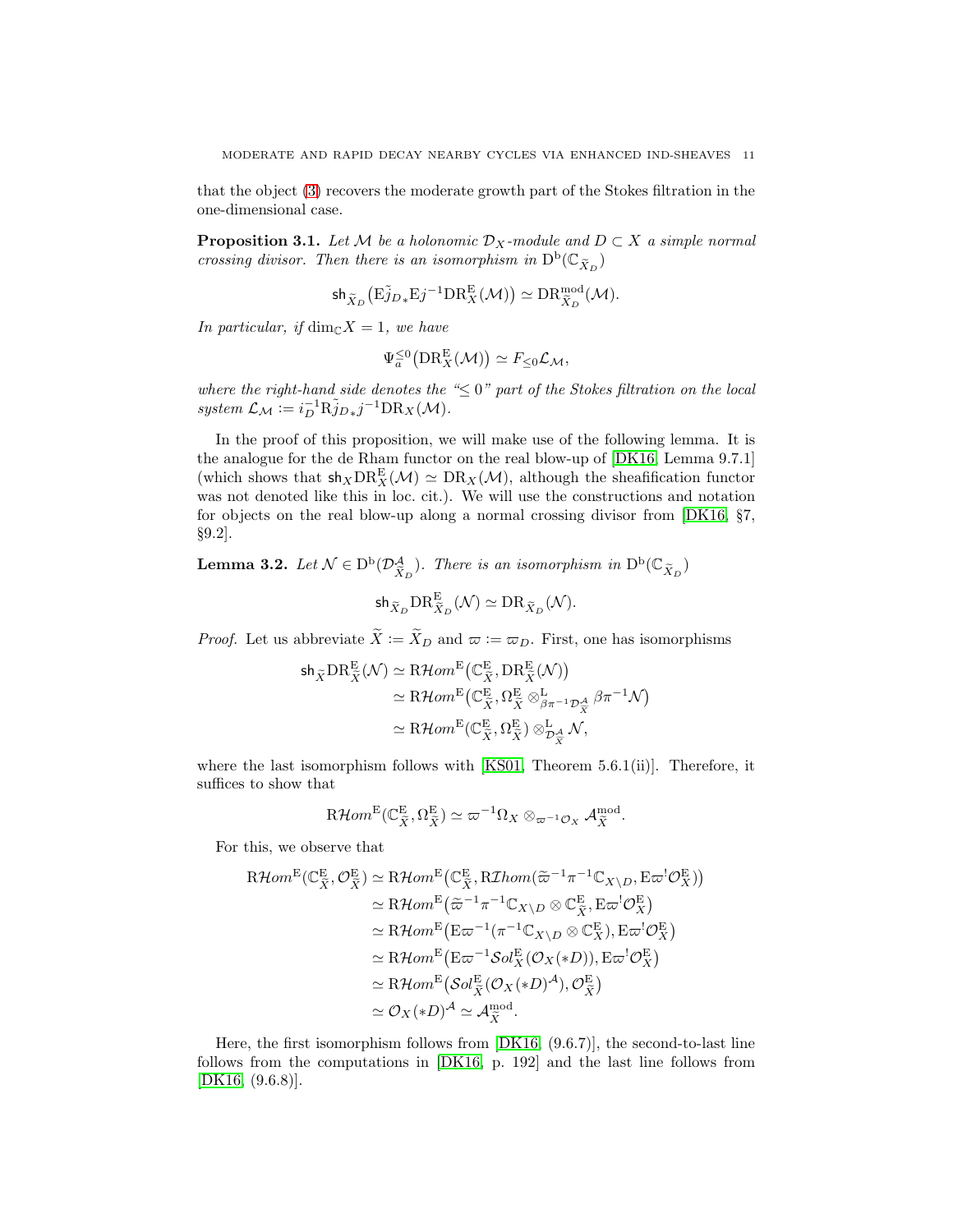Consequently, we can conclude

$$
\begin{split} \text{R}\mathcal{H}om^{\text{E}}\big(\mathbb{C}_{\tilde{X}}^{\text{E}},\Omega_{\tilde{X}}^{\text{E}}\big) &\simeq \text{R}\mathcal{H}om^{\text{E}}\big(\mathbb{C}_{\tilde{X}}^{\text{E}},\pi^{-1}\varpi^{-1}\Omega_{X}\otimes_{\pi^{-1}\varpi^{-1}\mathcal{O}_{X}}\mathcal{O}_{\tilde{X}}^{\text{E}}\big) \\ &\simeq \varpi^{-1}\Omega_{X}\otimes_{\varpi^{-1}\mathcal{O}_{X}}\text{R}\mathcal{H}om^{\text{E}}\big(\mathbb{C}_{\tilde{X}}^{\text{E}},\mathcal{O}_{\tilde{X}}^{\text{E}}\big) \\ &\simeq \varpi^{-1}\Omega_{X}\otimes_{\varpi^{-1}\mathcal{O}_{X}}\mathcal{A}_{\tilde{X}}^{\text{mod}}, \end{split}
$$

where the second isomorphism is due to [\[DK16,](#page-29-1) Lemma 4.10.3].  $\Box$ 

*Proof of Proposition [3.1.](#page-10-0)* Again we write  $\widetilde{X}$ ,  $\varpi$  instead of  $\widetilde{X}_D$ ,  $\varpi_D$ . For the lefthand side, one has

$$
\begin{aligned} \mathsf{sh}_{\widetilde{X}}\big(\mathrm{E}\widetilde{j}_{D*}\mathrm{E}j^{-1}\mathrm{DR}_{X}^{\mathrm{E}}(\mathcal{M})\big) &\simeq \mathsf{sh}_{\widetilde{X}}\big(\mathrm{E}\widetilde{j}_{D*}\mathrm{E}j^!\mathrm{DR}_{X}^{\mathrm{E}}(\mathcal{M})\big) \\ &\simeq \mathsf{sh}_{\widetilde{X}}\big(\mathrm{E}j_*\mathrm{E}j^!\mathrm{E}\varpi^!\mathrm{DR}_{X}^{\mathrm{E}}(\mathcal{M})\big) \\ &\simeq \mathsf{sh}_{\widetilde{X}}\mathrm{R} \mathrm{Z} hom\big(\pi^{-1}\mathbb{C}_{X\setminus D}, \mathrm{E}\varpi^!\mathrm{DR}_{X}^{\mathrm{E}}(\mathcal{M})\big) \\ &\simeq \mathsf{sh}_{\widetilde{X}}\mathrm{R} \mathrm{Z} hom\big(\widetilde{\varpi}^{-1}\pi^{-1}\mathbb{C}_{X\setminus D}, \mathrm{E}\varpi^!\mathrm{DR}_{X}^{\mathrm{E}}(\mathcal{M})\big) \\ &\simeq \mathsf{sh}_{\widetilde{X}}\mathrm{E}\varpi^!\mathrm{R} \mathrm{Z} hom\big(\pi^{-1}\mathbb{C}_{X\setminus D}, \mathrm{DR}_{X}^{\mathrm{E}}(\mathcal{M})\big) \\ &\simeq \mathsf{sh}_{\widetilde{X}}\mathrm{DR}_{\widetilde{X}}^{\mathrm{E}}(\mathcal{M}^{A}). \end{aligned}
$$

In the fourth isomorphism, we have used [\[DK19,](#page-29-21) Lemma 2.7.6] and the last isomorphism follows from [\[DK16,](#page-29-1) §9] (cf. also [\[IT20,](#page-29-22) p. 13]).

Since, by definition, we have  $\text{DR}_{\tilde{X}}^{\text{mod}}(\mathcal{M}) = \text{DR}_{\tilde{X}}(\mathcal{M}^{\mathcal{A}})$ , we can now conclude with Lemma [3.2.](#page-10-1)  $\Box$ 

One can deduce a similar result for the moderate de Rham functor on the real blow-up along the function defining a normal crossing divisor.

<span id="page-11-1"></span>**Corollary 3.3.** Let  $f: X \to \mathbb{C}$  be a holomorphic function such that  $D = f^{-1}(0) \subset$ X is a simple normal crossing divisor. Then there is an isomorphism in  $\mathrm{D}^{\mathrm{b}}(\mathbb{C}_{\widetilde X_f})$ 

$$
\text{sh}_{\widetilde{X}_f}\big(\mathrm{E}\widetilde{j}_{f_*}\mathrm{E}j^{-1}\mathrm{DR}^{\mathrm{E}}_X(\mathcal{M})\big)\simeq\mathrm{DR}^{\mathrm{mod}}_{\widetilde{X}_f}(\mathcal{M}).
$$

*Proof.* There is a natural morphism  $\varpi_{D,f}$ :  $\widetilde{X}_{D} \to \widetilde{X}_{f}$  and one has  $\widetilde{j}_f = \varpi_{D,f} \circ \widetilde{j}_D$ . Consequently,

$$
\begin{aligned} \mathsf{sh}_{\widetilde{X}_f}\big(\mathrm{E} \widetilde{j}_{f}{}_{*}\mathrm{E} j^{-1} \mathrm{DR}^{\mathrm{E}}_{X}(\mathcal{M})\big) &\simeq \mathrm{R} \varpi_{D,f}{}_{*} \mathsf{sh}_{\widetilde{X}_D}\big(\mathrm{E} \widetilde{j}_{D}{}_{*}\mathrm{E} j^{-1} \mathrm{DR}^{\mathrm{E}}_{X}(\mathcal{M})\big) \\ &\simeq \mathrm{R} \varpi_{D,f}{}_{*} \mathrm{DR}^{\mathrm{mod}}_{\widetilde{X}_D}(\mathcal{M}) \simeq \mathrm{DR}^{\mathrm{mod}}_{\widetilde{X}_f}(\mathcal{M}). \end{aligned}
$$

Here, the first isomorphism follows from [\[DK21b,](#page-29-15) Lemma 3.9] since  $\varpi_{D,f}$  is proper. The last isomorphism is proved in [\[Moc14,](#page-29-19) Proposition 4.7.4].  $\Box$ 

<span id="page-11-0"></span>3.3. Moderate de Rham complexes along a function. In the previous section, we have studied the moderate de Rham complex on real blow-ups  $\tilde{X}_D$  and  $\tilde{X}_f$  in the case of a normal crossing divisor. To do this, we could directly apply the constructions performed in [\[DK16\]](#page-29-1).

If X is a complex manifold and  $f: X \to \mathbb{C}$  is a holomorphic function, the divisor  $f^{-1}(0)$  does not need to have normal crossings. The blow-up space  $\tilde{X}_f$  can still be defined, but Corollary [3.3](#page-11-1) does not apply to this case. In this subsection, we define a version of the enhanced de Rham functor on  $X_f$  in order to prove an analogous statement without the normal crossing assumption. This works along the same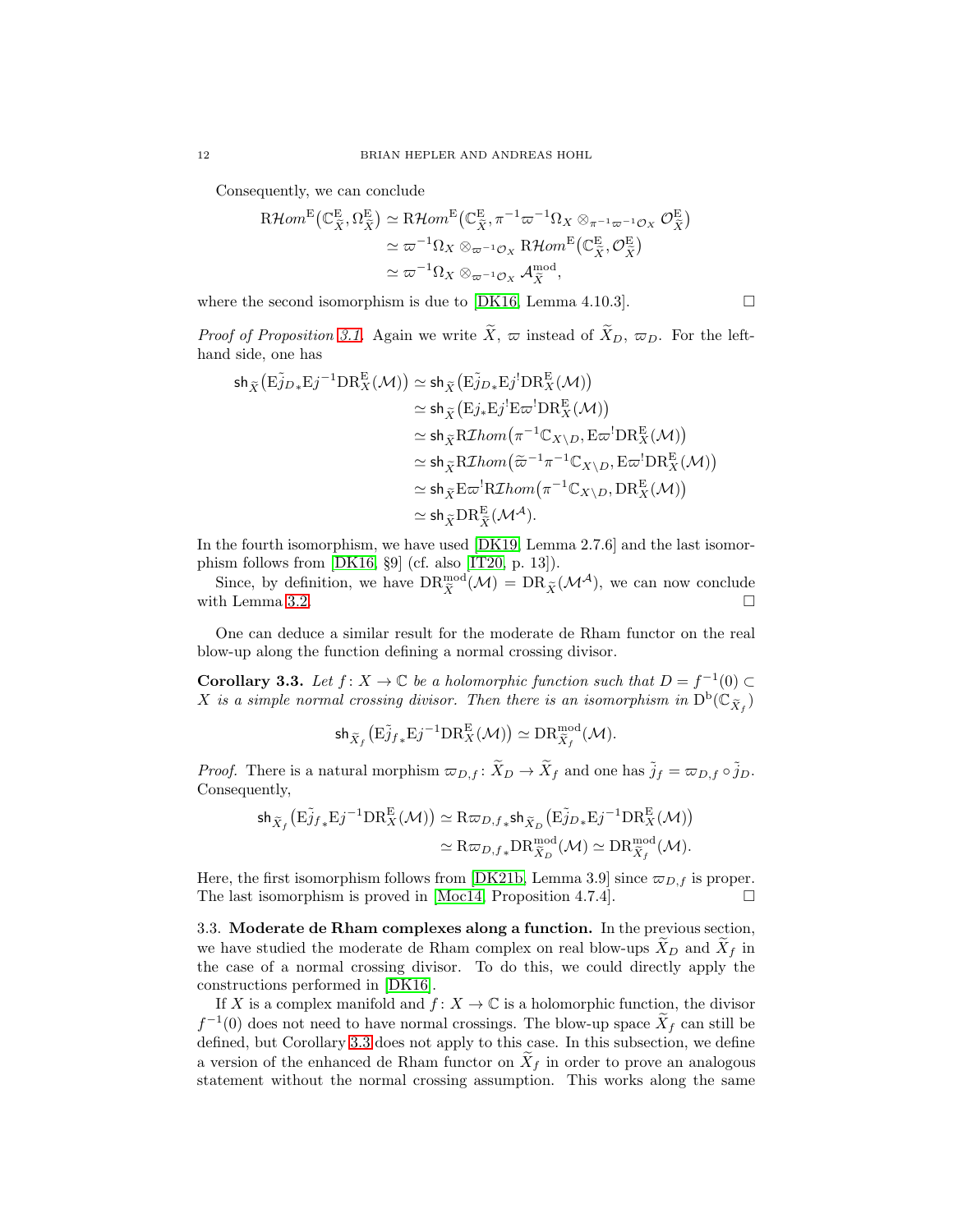lines as the version for  $\widetilde{X}_D$  in [\[DK16\]](#page-29-1) (simply denoted by  $\widetilde{X}$  in loc. cit.), but uses some interesting facts about resolutions of singularities.

Throughout this subsection, X will be a complex manifold and  $f: X \to \mathbb{C}$  a holomorphic function. We write  $X^* := X \setminus f^{-1}(0)$ . We denote by  $\tilde{X}_f$  the real blow-up of X along f. Recall the notation for morphisms from [\(1\)](#page-6-1). We set  $\mathcal{D}^{\mathcal{A}}_{\tilde{X}_f} :=$  $\mathcal{A}^{\rm mod}_{\widetilde{X}_f}\otimes_{\varpi^{-1}\mathcal{O}_X}\varpi^{-1}\mathcal{D}_X$ . Let  $\overline{X}$  denote the complex manifold conjugate to X.

The first step is to define a sheaf of tempered holomorphic functions on  $X_f$ , by analogy with [\[DK16,](#page-29-1) §7.2].

<span id="page-12-1"></span>Lemma-Definition 3.4. *We define the objects*

$$
\mathcal{D}b_{\widetilde{X}_f}^{\mathrm{t}}:=\varpi_f^!\mathrm{R}\mathcal{I}hom(\mathbb{C}_{X^*},\mathcal{D}b_X^{\mathrm{t}})
$$

*and*

$$
\mathcal{O}^{\mathrm{t}}_{\widetilde{X}_f} \coloneqq \mathrm{R}\mathcal{H}om_{\varpi_f^{-1}\mathcal{D}_{\overline{X}}} \big(\varpi^{-1}\mathcal{O}_{\overline{X}}, \mathcal{D}b^{\mathrm{t}}_{\widetilde{X}_f}\big),
$$

*and the latter is an object in*  $D^b(\mathcal{D}_{\tilde{X}_f}^{\mathcal{A}})$ *.* 

*Proof.* It is clear a priori that  $\mathcal{D}b^{\dagger}_{\widetilde{X}_f}$  thus defined is an object over  $\varpi^{-1}\mathcal{D}_X\otimes \varpi^{-1}\mathcal{D}_{\overline{X}_f}$ , and hence that  $\mathcal{O}_{\tilde{X}_f}^{\mathbf{t}}$  is a module over  $\varpi^{-1}\mathcal{D}_X$ . It thus remains to show that it is an  $\mathcal{A}_{\widetilde{X}_f}^{\text{mod}}$ -module.

(a) Set  $D := f^{-1}(0)$ . Assume that we can find a modification  $\tau: Y \to X$  (i.e., a proper morphism such that  $E := \tau^{-1}(D)$  has simple normal crossings and induces an isomorphism  $Y \setminus E \simeq X \setminus D$  and set  $g := f \circ \tau$ . Let us write  $X^* := X \setminus D$  and  $Y^* := Y \setminus E$ . Let  $\varpi_{E,g} : Y_E \to Y_g$  denote the natural proper morphism between the two real blow-ups on  $\overline{Y}$  associated to  $E = g^{-1}(0)$ , denote by  $\widetilde{\tau}: \widetilde{Y}_g \to \widetilde{X}_f$  the map induced by  $\tau$ , and let  $\widetilde{\tau}_g = \widetilde{\tau} \circ \varpi_{E,g} \colon Y_E \to X_f$  denote the composition. We have the following commutative diagram, where the square is Cartesian:

<span id="page-12-0"></span>

(4)

Since E is a normal crossing divisor, we know from  $[DK16, Notation 7.2.4]$ and Theorem 7.2.7] that

$$
\mathcal{O}_{\widetilde{Y}_E}^{\mathrm{t}} \simeq \varpi_E^! \mathrm{R}\mathcal{I}hom(\mathbb{C}_{Y^*}, \mathcal{O}_Y^{\mathrm{t}})
$$

is an  $\mathcal{A}_{\widetilde{Y}_E}^{\text{mod}}$ -module.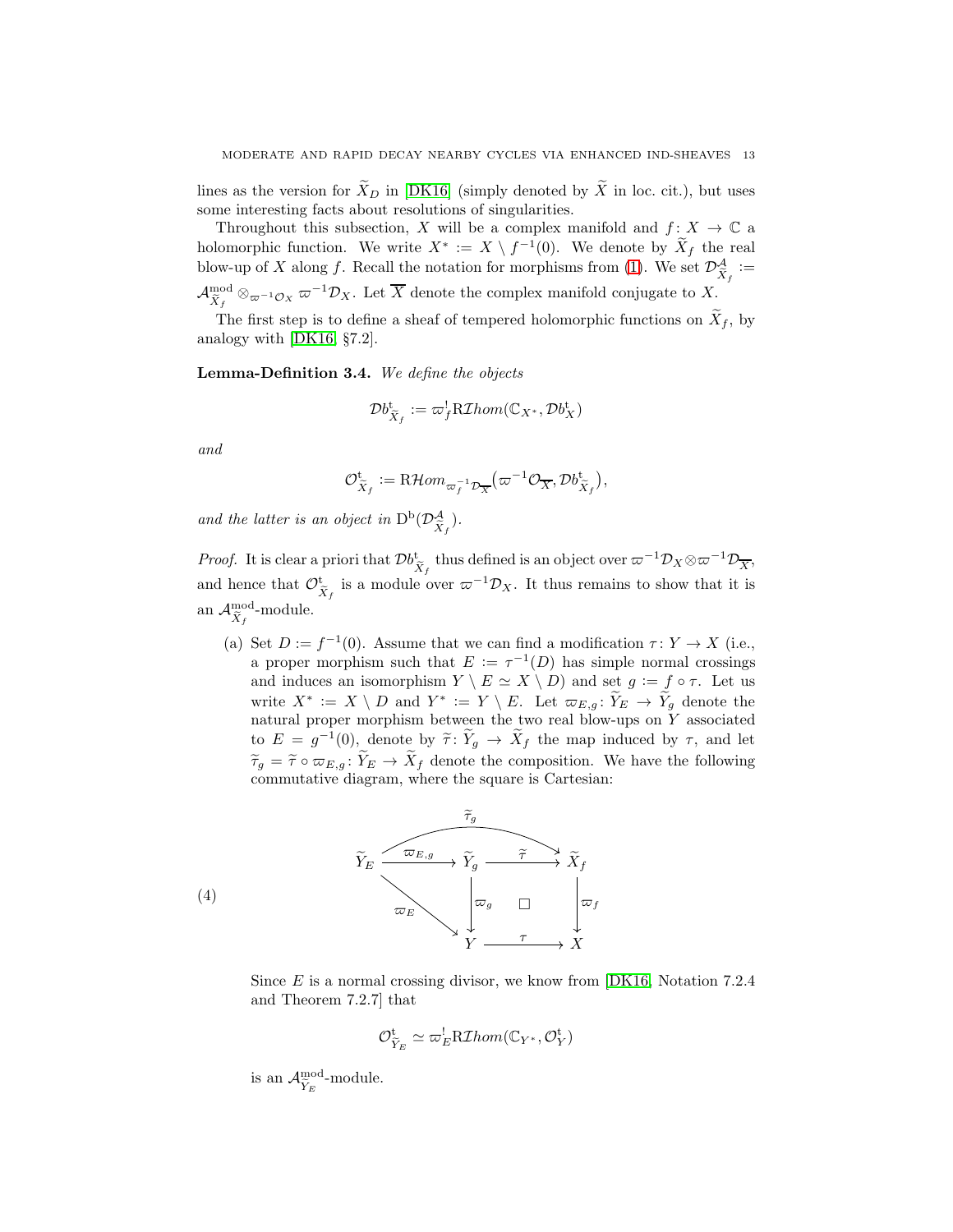Moreover, we have isomorphisms

$$
\begin{aligned}\n\mathbf{R}\widetilde{\tau}_{g*}\mathcal{O}_{\widetilde{Y}_{E}}^{\mathbf{t}} &\simeq \mathbf{R}\widetilde{\tau}_{*}\varpi_{E,g_{*}}\mathbf{R}\mathcal{I}hom(\mathbb{C}_{Y^{*}}, \varpi_{E}^{l}\mathcal{O}_{Y}^{\mathbf{t}}) \\
&\simeq \mathbf{R}\widetilde{\tau}_{*}\mathbf{R}\varpi_{E,g_{*}}\mathbf{R}\mathcal{I}hom(\mathbb{C}_{Y^{*}}, \varpi_{E,g}^{l}\varpi_{g}^{l}\mathcal{O}_{Y}^{\mathbf{t}}) \\
&\simeq \mathbf{R}\widetilde{\tau}_{*}\mathbf{R}\mathcal{I}hom(\mathbf{R}\varpi_{E,g_{*}}\mathbb{C}_{Y^{*}}, \varpi_{g}^{l}\mathcal{O}_{Y}^{\mathbf{t}}) \\
&\simeq \mathbf{R}\widetilde{\tau}_{*}\mathbf{R}\mathcal{I}hom(\mathbb{C}_{Y^{*}}, \varpi_{g}^{l}\mathcal{O}_{Y}^{\mathbf{t}}) \\
&\simeq \mathbf{R}\mathcal{I}hom(\mathbb{C}_{X^{*}}, \mathbf{R}\widetilde{\tau}_{*}\varpi_{g}^{l}\mathcal{O}_{Y}^{\mathbf{t}}) \\
&\simeq \mathbf{R}\mathcal{I}hom(\mathbb{C}_{X^{*}}, \mathbf{R}\varpi_{f}^{l}\tau_{*}\mathcal{O}_{Y}^{\mathbf{t}}) \\
&\simeq \varpi_{f}^{l}\mathbf{R}\mathcal{I}hom(\mathbb{C}_{X^{*}}, \mathbf{R}\tau_{*}\mathcal{O}_{X}^{\mathbf{t}}) \\
&\simeq \varpi_{f}^{l}\mathbf{R}\mathcal{I}hom(\mathbb{C}_{X^{*}}, \mathcal{O}_{X}^{\mathbf{t}}) \simeq \mathcal{O}_{\widetilde{X}_{f}}^{\mathbf{t}},\n\end{aligned}
$$

Here, we repeatedly use adjunction isomorphisms like [\[KS01,](#page-29-0) Proposition 5.3.8, Corollary 5.3.5] (together with the fact that all the morphisms in [\(4\)](#page-12-0) are isomorphisms outside the given divisors). The sixth isomorphism uses the [\[KS01,](#page-29-0) Theorem 5.3.10], relying on the fact that the square in [\(4\)](#page-12-0) is Cartesian. The last line follows from the tempered Grauert theorem [\[KS16,](#page-29-10) Theorem 3.1.5].

Consequently,  $\mathcal{O}_{\tilde{X}_f}^{\mathbf{t}}$  is a module (or, in general, a complex of modules) over  $\widetilde{\tau}_{g*} A_{\widetilde{Y}_E}^{\text{mod}} \simeq R \widetilde{\tau}_{g*} A_{\widetilde{Y}_E}^{\text{mod}} \simeq A_{\widetilde{X}_f}^{\text{mod}}$ . This isomorphism follows from [\[Moc14,](#page-29-19) Theorem 4.1.5].

(b) Let us show that the action of  $\mathcal{A}_{\tilde{X}_f}^{\text{mod}}$  on  $\mathcal{O}_{\tilde{X}_f}^{\text{t}}$  constructed in (a) is canonical and does not depend on the choice of the modification  $\tau: Y \to X$ .

First, we note that, similarly to the computation in (a), one obtains

$$
\widetilde{\tau}_{g}^{!} \mathcal{D} b_{\widetilde{X}_{f}}^{t} = \widetilde{\tau}_{g}^{!} \varpi_{f}^{!} \mathrm{R} \mathcal{I} hom(\mathbb{C}_{X^*}, \mathcal{D} b_X^t)
$$
\n
$$
\simeq \varpi_{E}^{!} \tau^{!} \mathrm{R} \mathcal{I} hom(\mathbb{C}_{X^*}, \mathcal{D} b_X^t)
$$
\n
$$
\simeq \varpi_{E}^{!} \mathrm{R} \mathcal{I} hom(\mathbb{C}_{Y^*}, \mathcal{D} b_Y^t)
$$
\n
$$
\simeq \mathcal{D} b_{\widetilde{Y}_{E}}^{t}.
$$

The second-to-last isomorphism is due to [\[KS16,](#page-29-10) Lemma 2.5.7], and the last isomorphism follows from  $[DK16, Theorem 7.2.7]$  (since E is a normal crossing divisor). Consequently, one has an isomorphism  $\mathcal{D}b_{\widetilde{Y}_E}^{\mathbf{t}} \simeq \widetilde{\tau}_g^{\mathbf{t}} \mathbf{R} \widetilde{\tau}_{g*} \mathcal{D}b_{\widetilde{Y}_E}^{\mathbf{t}}$ .

Now, observe that

$$
\begin{split} \mathcal{O}_{\widetilde{X}_{f}}^{\mathbf{t}} &\simeq \mathrm{R} \widetilde{\tau}_{g*} \mathcal{O}_{\widetilde{Y}_{E}}^{\mathbf{t}} \simeq \mathrm{R} \widetilde{\tau}_{g*} \mathrm{R} \mathcal{H} om_{\varpi_{E}^{-1} \mathcal{D}_{\overline{Y}}} (\varpi_{E}^{-1} \mathcal{O}_{\overline{Y}}, \mathcal{D} b_{\widetilde{Y}_{E}}^{\mathbf{t}}) \\ &\simeq \mathrm{R} \widetilde{\tau}_{g*} \mathrm{R} \mathcal{H} om_{\varpi_{E}^{-1} \mathcal{D}_{\overline{Y}}} (\varpi_{E}^{-1} \mathcal{O}_{\overline{Y}}, \widetilde{\tau}_{g}^{\mathbf{t}} \mathrm{R} \widetilde{\tau}_{g*} \mathcal{D} b_{\widetilde{Y}_{E}}^{\mathbf{t}}) \\ &\simeq \mathrm{R} \mathcal{H} om_{\widetilde{\tau}_{g*} \varpi_{E}^{-1} \mathcal{D}_{\overline{Y}}} (\mathrm{R} \widetilde{\tau}_{g*} \varpi_{E}^{-1} \mathcal{O}_{\overline{Y}}, \mathrm{R} \widetilde{\tau}_{g*} \mathcal{D} b_{\widetilde{Y}_{E}}^{\mathbf{t}}), \end{split}
$$

showing that the  $\mathcal{A}_{\tilde{X}_f}^{\text{mod}}$ -action on  $\mathcal{O}_{\tilde{X}_f}^{\text{t}}$  is induced by the  $\mathcal{A}_{\tilde{X}_f}^{\text{mod}}$ -action on  $R\widetilde{\tau}_{g*}\mathcal{D}b_{\widetilde{Y}_E}^{\mathrm{t}},$  which in turn is induced by the  $\mathcal{A}_{\widetilde{Y}_E}^{\mathrm{mod}}$ -action on  $\mathcal{D}b_{\widetilde{Y}_E}^{\mathrm{t}}$ . We remark that  $R\widetilde{\tau}_{g*}\mathcal{D}b_{\widetilde{Y}_E}^{\mathbf{t}} = \widetilde{\tau}_{g*}\mathcal{D}b_{\widetilde{Y}_E}^{\mathbf{t}}$  since tempered distributions form a quasi-injective object (cf. [\[Kas84,](#page-29-2) Theorem 3.18], [\[KS01,](#page-29-0) §7.2]).

In fact, the action of  $\mathcal{A}_{\widetilde{X}_f}^{\text{mod}} \simeq \widetilde{\tau}_{g*} \mathcal{A}_{\widetilde{Y}_E}^{\text{mod}}$  on  $\widetilde{\tau}_{g*} \mathcal{D} b_{\widetilde{Y}_E}^{\text{t}}$  does not depend on the choice of the projective morphism  $\tau$  above: Let  $U \subset X_f$  be a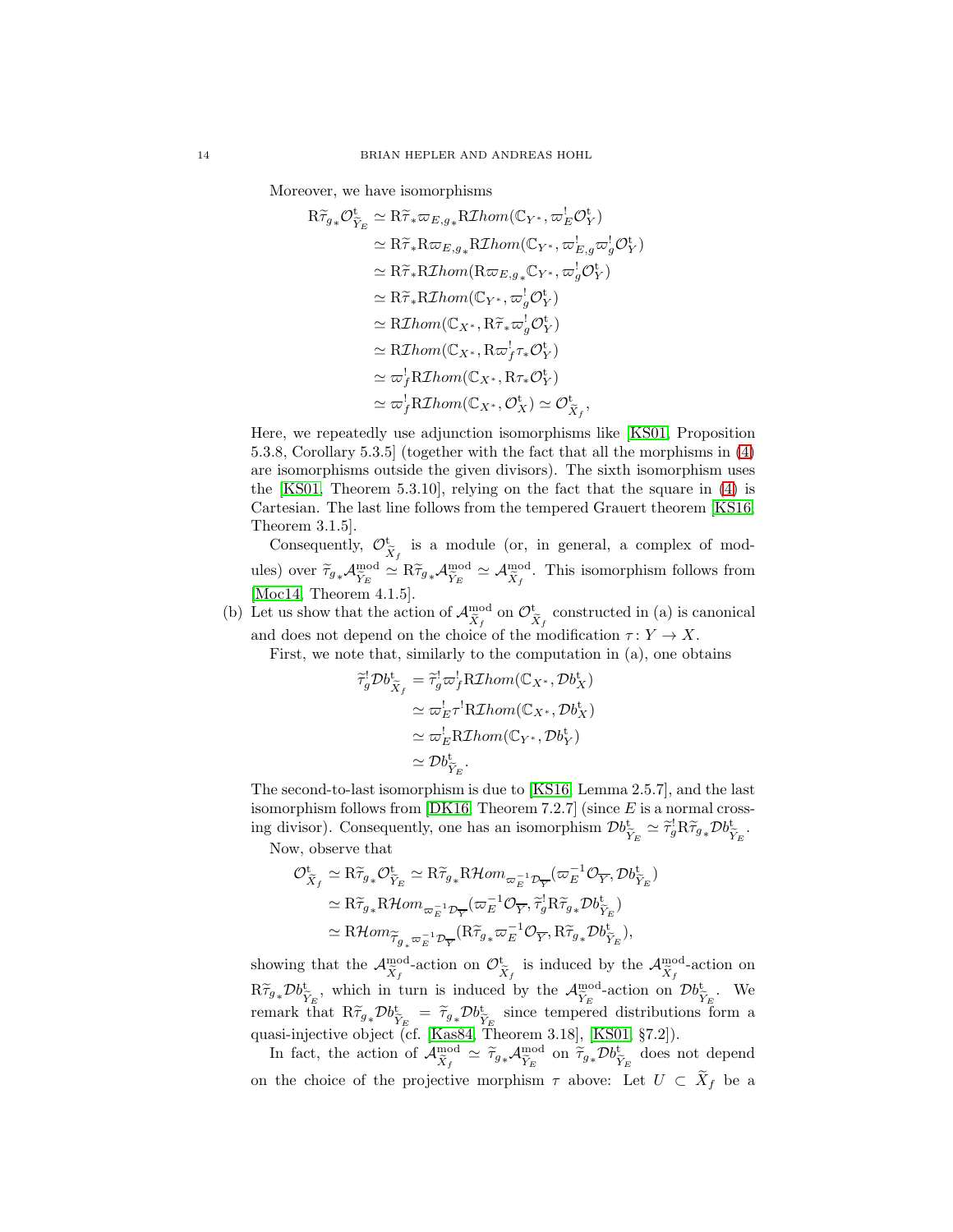subanalytic subset. A section of  $\mathcal{A}_{\tilde{X}_f}^{\text{mod}}$  on U is a holomorphic function, say  $\varphi$ , on  $U \cap X^* = \pi^{-1}(U) \cap Y^*$  that has tempered growth along  $U \cap \partial X_f$ (or along  $\tau^{-1}(U) \cap \partial \widetilde{Y}_E$ , which is equivalent, since  $\widetilde{\tau}_{g*} A_{\widetilde{Y}_E}^{\text{mod}} \simeq A_{\widetilde{X}_f}^{\text{mod}}$ ). On the other hand, we have  $(\tilde{\tau}_{g*} \mathcal{D}^{\text{bt}}_{\tilde{Y}_E})(U) = \mathcal{D}^{\text{bt}}_{\tilde{Y}_E}(\tilde{\tau}_g^{-1}(U)),$  so an element  $\delta$ thereof is by definition a (tempered) distribution on  $\tilde{\tau}_g^{-1}(U) \cap Y^* = U \cap X^*$ . The action of  $\varphi$  on  $\delta$  is given by the natural multiplication of a distribution by a function, all defined outside the divisors. Hence, the induced action is independent of the choice of  $\tau$ .

(c) In general, a modification similar to that in (a) exists by now well-known results on desingularization of analytic spaces (see, e.g., [\[AHV18\]](#page-28-3)). However, E might not have smooth components, but we know that, locally around each point  $x \in X$ , we can find such a modification. Therefore, (a) shows that  $\mathcal{O}_{\tilde{X}_f}^{\text{t}}$  has locally an action of  $\mathcal{A}_{\tilde{X}_f}^{\text{mod}}$ . Since the local actions are canonical (and hence compatible) by (b), they give a global action of  ${\cal A}^{\rm mod}_{\widetilde X_f}$ on  $\mathcal{O}_{\widetilde{X}_f}^{\operatorname{t}}$ .

 $\Box$ 

We can now define (using notation similar to the one in [\[DK16,](#page-29-1) §9.2])

$$
\mathcal{O}_{\widetilde{X}_f}^{\mathcal{E}} := \widetilde{i}^!\mathrm{R}\mathcal{H}om_{\mathcal{D}_{\mathbb{P}}}(\mathcal{E}_{\mathbb{C}|\mathbb{P}}^{\tau}, \mathcal{O}_{\widetilde{X}_f\times\mathbb{P}}^{\mathbf{t}})[2],
$$
  

$$
\Omega_{\widetilde{X}_f}^{\mathcal{E}} := \pi_{\widetilde{X}_f}^{-1} \varpi_f^{-1} \Omega_X \otimes_{\pi_{\widetilde{X}_f}^{-1} \varpi_f^{-1} \mathcal{O}_X}^{\mathcal{E}} \mathcal{O}_{\widetilde{X}_f}^{\mathcal{E}}
$$

and one sets

$$
\mathrm{DR}^{\mathrm{E}}_{\widetilde{X}_f}(\mathcal{L}):=\Omega^{\mathrm{E}}_{\widetilde{X}_f}\otimes^{\mathrm{L}}_{\mathcal{D}_{\widetilde{X}_f}^{\mathcal{A}}}\mathcal{L}\qquad\text{for }\mathcal{L}\in\mathrm{D}^{\mathrm{b}}(\mathcal{D}^{\mathcal{A}}_{\widetilde{X}_f}).
$$

As in loc. cit. we then get

$$
\text{DR}_{\widetilde{X}_f}^{\text{E}}(\mathcal{M}^{\mathcal{A}_f}) \simeq \text{E}\varpi_f^! \text{DR}_X^{\text{E}}(\mathcal{M}).
$$

for any meromorphic connection M (setting  $\mathcal{M}^{\mathcal{A}_f} := \mathcal{A}_{\widetilde{X}_f}^{\text{mod}} \otimes_{\varpi_f^{-1} \mathcal{O}_X} \varpi_f^{-1} \mathcal{M}$ ).

Then we can reproduce the proof of Lemma [3.2](#page-10-1) and Proposition [3.1](#page-10-0) along the exact same lines and obtain the following.

**Proposition 3.5.** Let X be a complex manifold and  $f: X \to \mathbb{C}$  a holomorphic function. Then there is an isomorphism in  $\mathrm{D}^{\mathrm{b}}(\mathbb{C}_{\widetilde{X}_f})$ 

$$
\mathsf{sh}_{\widetilde{X}_f}\big(\mathrm{E}\widetilde{j}_{f*}\mathrm{E}j^{-1}\mathrm{DR}_X^{\mathrm{E}}(\mathcal{M})\big) \simeq \mathrm{DR}_{\widetilde{X}_f}^{\mathrm{mod}}(\mathcal{M}).
$$

*Proof.* The main steps of this proof are the isomorphisms

$$
\mathcal{O}^{\mathrm{E}}_{\widetilde{X}_f} \simeq \text{R}\mathcal{I}hom(\widetilde{\varpi}^{-1}\pi^{-1}\mathbb{C}_{X^*}, \mathrm{E}\varpi^!\mathcal{O}_X^{\mathrm{E}})
$$

and

$$
\mathbf{E}\varpi^{-1}\mathcal{S}ol_X^{\mathbf{E}}(\mathcal{O}_X(*D))\simeq\mathcal{S}ol_{\widetilde{X}_f}^{\mathbf{E}}(\mathcal{O}_X(*D)^{\mathcal{A}_f}),
$$

which we both derive from Lemma-Definition [3.4](#page-12-1) as in the case of  $\tilde{X}_D$  in [\[DK16\]](#page-29-1), and the isomorphism

$$
\alpha_{\widetilde{X}_f} \mathcal{O}_{\widetilde{X}_f}^{\mathbf{t}} \simeq \mathcal{A}_{\widetilde{X}_f}^{\mathrm{mod}},
$$

and this follows again from a local consideration as in part (a) of the above proof since  $\alpha_{\widetilde{X}_f}$  is compatible with direct images (see [\[KS01,](#page-29-0) Proposition 4.3.6]) and we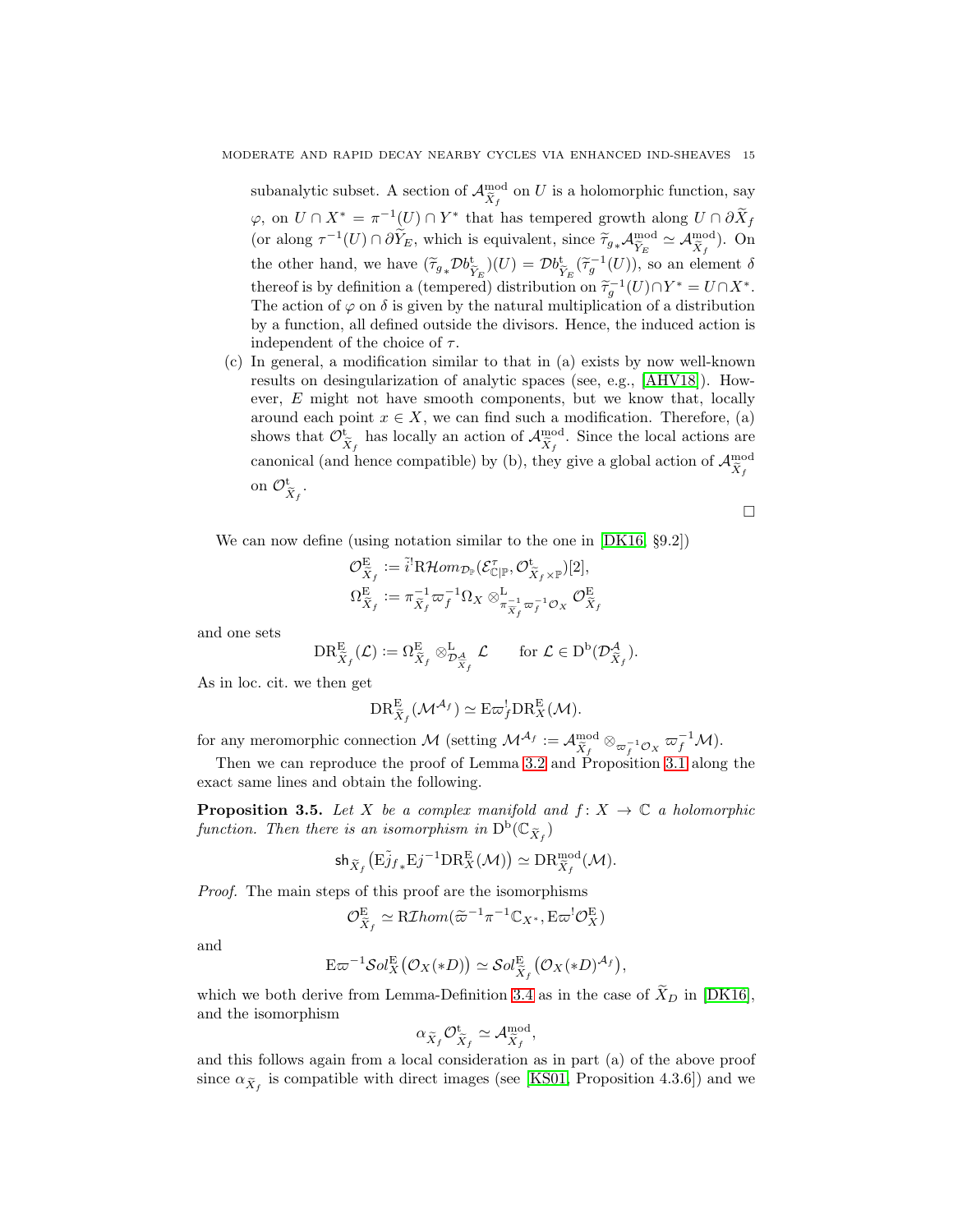know such a statement for the blow-up  $\widetilde{Y}_E$  along a normal crossing divisor (see [DK16, Proposition 7.2.10]). [\[DK16,](#page-29-1) Proposition 7.2.10]).

<span id="page-15-0"></span>3.4. Rapid decay de Rham complexes: a motivation in dimension one. So far we have studied moderate de Rham complexes. The aim is now to find a functorial way to extract the rapid decay de Rham complex from the enhanced de Rham complex. Rapid decay functions do not seem to have been studied in the context of enhances ind-sheaves.

Studying the one-dimensional case again, it is quite straightforward to find an expression similar to the one for the moderate de Rham complex. Let  $X$  be a complex manifold. Recall the notation from Section [3.1.](#page-9-1)

<span id="page-15-1"></span>**Lemma 3.6.** For an object  $K \in E^b(\mathbb{IC}_X)$ , one has a distinguished triangle in  $\mathrm{E}^{\mathrm{b}}(\mathrm{I}\mathbb{C}_{\widetilde{X}})$ 

$$
\mathrm{E} \tilde{j}_{!!}\mathrm{E} j^{-1} K \longrightarrow \mathrm{E} \tilde{j}_{*}\mathrm{E} j^{-1} K \longrightarrow \mathrm{E} i_{!!}\mathrm{E} i^{-1}\mathrm{E} \tilde{j}_{*}\mathrm{E} j^{-1} K \overset{+1}{\longrightarrow}
$$

*Proof.* By [\[DK19,](#page-29-21) Lemma 2.7.6], we know that there are isomorphisms

$$
\mathbf{E}\tilde{j}_{!!}\mathbf{E}\tilde{j}^{-1}H \simeq \pi^{-1}\mathbb{C}_{X\setminus D} \otimes H
$$

$$
\mathbf{E}i_{!!}\mathbf{E}i^{-1}H \simeq \pi^{-1}\mathbb{C}_{\partial\widetilde{X}} \otimes H
$$

for any  $H \in \mathrm{E}^{\mathrm{b}}(\mathrm{I}\mathbb{C}_{\widetilde{X}}).$ 

From the natural short exact sequence (cf. [\[KS90,](#page-29-12) Proposition  $2.3.6(v)$ ])

$$
0\longrightarrow \mathbb{C}_{X\backslash D}\longrightarrow \mathbb{C}_{\widetilde{X}}\longrightarrow \mathbb{C}_{\partial \widetilde{X}}\longrightarrow 0
$$

in  $D^b(\mathbb{C}_{\tilde{X}})$ , we therefore obtain (applying the functor  $\pi^{-1}(\bullet) \otimes \tilde{E}_{J*} \tilde{E}_{J}^{-1}K$ ) a distinguished triangle

$$
E\tilde{j}_{!!}E\tilde{j}^{-1}E\tilde{j}_{*}Ej^{-1}K \longrightarrow E\tilde{j}_{*}Ej^{-1}K \longrightarrow Ei_{!!}Ei^{-1}E\tilde{j}_{*}Ej^{-1}K \stackrel{+1}{\longrightarrow}
$$

and this is the desired triangle, noting that  $Ej^{-1}Ej_* \simeq Ej^!Ej_* \simeq id.$ 

<span id="page-15-2"></span>**Proposition 3.7.** Let  $K \in E^b(\mathbb{IC}_X)$ , then there is a short exact sequence

$$
0 \longrightarrow i^{-1} \mathsf{sh}_{\widetilde{X}}(\widetilde{\mathsf{EJ}_!} \mathsf{H} \widetilde{\mathsf{L}}^{j-1} K) \longrightarrow \Psi_a^{\leq 0}(K) \longrightarrow \Psi_a^0(K) \longrightarrow 0.
$$

*Proof.* We apply the functor  $i^{-1}$ sh $_{\tilde{X}}(\bullet)$  to the distinguished triangle from Lemma [3.6.](#page-15-1) Then the middle object becomes  $\Psi_a^{\leq 0}(K)$ . Moreover, the third object becomes  $\Psi_a^0(K)$ , noting that  $\mathsf{sh}_{\widetilde{X}} \circ \mathrm{E}i_{!!} \simeq i_! \circ \mathsf{sh}_{\partial \widetilde{X}}$  since i is proper (see [\[DK21b,](#page-29-15) Lemma 3.9(ii)]) and  $i^{-1}i_! \simeq \text{id}$ .

The distinguished triangle thus obtained is indeed a short exact sequence since we already know that the second and third objects are concentrated in degree zero and the morphism between them is an epimorphism (see [\[DK20,](#page-29-8) Lemma 4.3]), which implies that also the first object must be concentrated in degree 0.  $\Box$ 

Now let M a meromorphic connection with a pole at 0, and let  $K = \text{DR}_X^{\text{E}}(\mathcal{M})$ and  $\mathcal{L}_{\mathcal{M}} := i^{-1} \tilde{j}_* j^{-1} \text{DR}_X(\mathcal{M})[-1]$ . Then the objects in the short exact sequence of Proposition [3.7](#page-15-2) are related to the Stokes filtration by

$$
\Psi_a^{\leq 0}(K) \simeq F_{\leq 0} \mathcal{L}_{\mathcal{M}},
$$
  

$$
\Psi_a^0(K) \simeq \text{Gr}_0^F \mathcal{L}_{\mathcal{M}} = F_{\leq 0} \mathcal{L}_{\mathcal{M}} / F_{< 0} \mathcal{L}_{\mathcal{M}}.
$$

Therefore, this implies that there is an isomorphism

$$
F_{<0}\mathcal{L}_{\mathcal{M}}\simeq i^{-1}\mathrm{sh}_{\widetilde{X}}(\mathrm{E}\widetilde{j}_{!!}\mathrm{E}j^{-1}K).
$$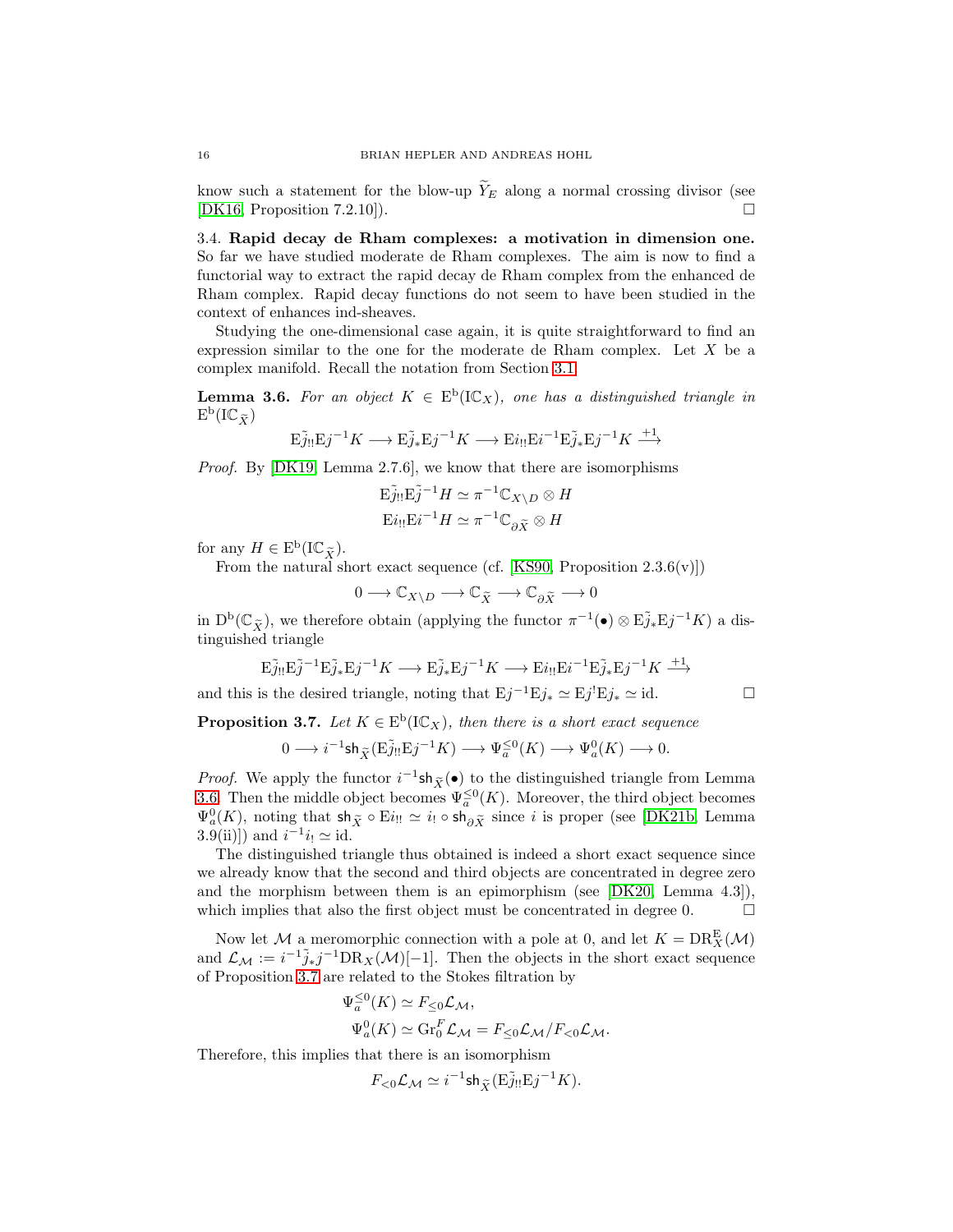Since the " $\leq 0$ " part of the Stokes filtration is nothing but the rapid decay de Rham complex, restricted to  $\partial \tilde{X}$ , this implies that it is reasonable to expect an isomorphism

<span id="page-16-1"></span>(5) 
$$
DR_{\tilde{X}}^{\text{rd}}(\mathcal{M}) \simeq \mathsf{sh}_{\tilde{X}}\big(E\tilde{j}_{!!}Ej^{-1}DR_X^E(\mathcal{M})\big),
$$

a formula similar to the ones proved for moderate de Rham complexes above.

*Remark* 3.8. Note that the functor  $\sin \tilde{x} \circ \tilde{E} \tilde{j}_! \approx \tilde{j}_! \circ \sin \chi_{\infty}$ , in particular this functor is not an "extension by zero" as known from the theory of classical sheaves.

A proof of this formula  $(5)$  in the case that f defines a normal crossing divisor (in any dimension) will be given in Section [6](#page-22-0) (see Corollary [6.11\)](#page-27-1), using deep results on duality of certain sheaves of functions.

# <span id="page-16-0"></span>4. Moderate and rapid decay objects associated to enhanced ind-sheaves

In Section [3,](#page-9-0) we have studied functorial ways to extract the moderate growth and rapid decay de Rham complexes from the enhanced de Rham complex. Inspired by these considerations, we define here moderate growth and rapid decay objects (more precisely, sheaves on the real blow-up space) to any enhanced ind-sheaf on  $X$  and establish some of their basic properties.

Throughout this section, let X be a complex manifold and let  $f: X \to \mathbb{C}$  be holomorphic function. Since we will only work on the blow-up  $X_f$  from here on, we will simplify the notation for the morphisms from diagram [\(1\)](#page-6-1) by suppressing the index  $f$  as follows:

$$
\partial \widetilde{X}_f \xrightarrow{i} \widetilde{X}_f \xleftarrow{\widetilde{j}} X^*_{\infty} \xrightarrow{j} X
$$

We will also work over an arbitrary field  $k$  here.

<span id="page-16-2"></span>**Definition 4.1.** For an enhanced ind-sheaf  $K \in E^b(K_X)$ , we define the objects of  $\mathrm{D}^{\mathrm{b}}(k_{\widetilde{X}})$ 

(6) 
$$
K^{\text{mod } f} := \mathsf{sh}_{\widetilde{X}_f} \big( \mathbb{E} \widetilde{j}_* \mathbb{E} j^{-1} K \big),
$$

(7) 
$$
K^{\text{rd } f} := \mathsf{sh}_{\widetilde{X}_f} \big( \mathbb{E} \widetilde{j}_{!!} \mathbb{E} j^{-1} K \big).
$$

*Remark* 4.2*.* Let us note here that we could also perform the same construction on the real blow-up  $\tilde{X}_D$  along a normal crossing divisor and in this way define objects  $K^{\text{mod }D}$  and  $K^{\text{rd }D}$ . We will, however, focus on the blow-up along a function from here on, although the constructions and results we prove in the present and the following section work analogously on  $X_D$ . We will use this fact in the proofs of Proposition [6.5](#page-23-1) and Proposition [6.12](#page-28-2) below.

The first easy observation is the following.

**Lemma 4.3.** If we write  $X^* := X \setminus f^{-1}(0)$ , there are isomorphisms for any  $K \in$  $\mathrm{E}^{\mathrm{b}}(\mathrm{I}k_X)$ 

$$
K^{\text{mod } f} \simeq (\pi^{-1}k_{X^*} \otimes K)^{\text{mod } f} \simeq \text{R} \mathcal{I}hom(\pi^{-1}k_{X^*}, K)^{\text{mod } f},
$$
  

$$
K^{\text{rd } f} \simeq (\pi^{-1}k_{X^*} \otimes K)^{\text{rd } f} \simeq \text{R} \mathcal{I}hom(\pi^{-1}k_{X^*}, K)^{\text{rd } f}.
$$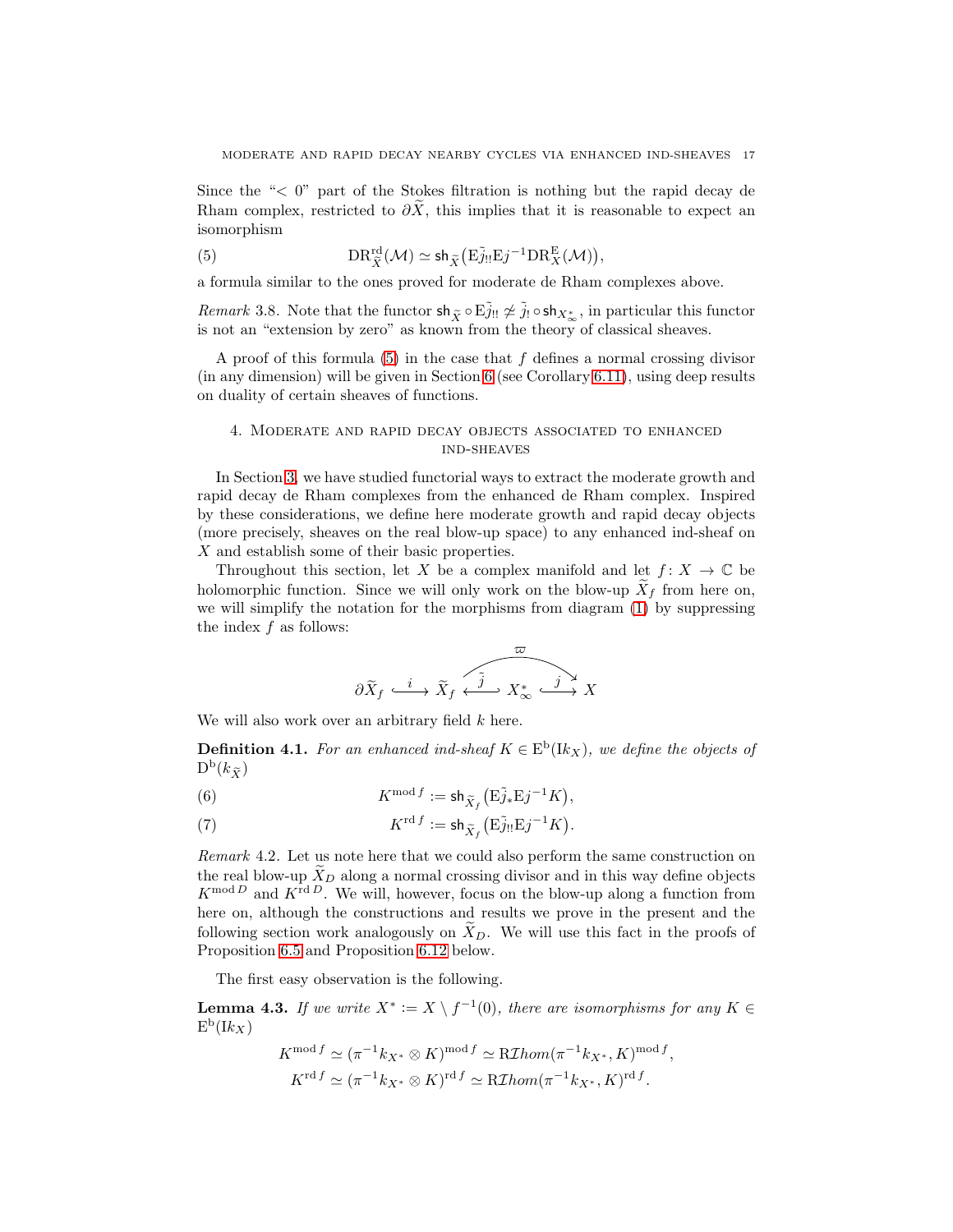*Proof.* It follows from [\[DK19,](#page-29-21) Lemma 2.7.6] that we have

$$
\pi^{-1}k_{X^*} \otimes K \simeq \mathrm{E}j_{!!}\mathrm{E}j^{-1}K,
$$
  
\nR*Thomas* $(k_{X^*}, K) \simeq \mathrm{E}j_*\mathrm{E}j^{-1}K.$ 

(For the second isomorphism, note that j is an open embedding and hence  $j^! = j^{-1}$ .) Then, the statement of the lemma is clear from the definition because  $Ej^{-1}Ej_* =$  $id = \mathrm{E}j^{-1}\mathrm{E}j_{!!}.$  $^{-1}$ Ej!!.

*Remark* 4.4. In the context of enhanced de Rham functors (in particular,  $k = \mathbb{C}$ ) here), the previous lemma tells us that the functors from Definition [4.1](#page-16-2) are not sensitive to localization of the D-module: If  $D = f^{-1}(0)$  and  $\mathcal{M} \in D_{hol}^{b}(\mathcal{D}_{X})$ , then by [\[DK16,](#page-29-1) Theorem 9.1.2], we know that

$$
DR_X^E(\mathcal{M}(*D)) \simeq R\mathcal{I}hom(\pi^{-1}k_{X^*}, DR_X^E(\mathcal{M})),
$$
  
\n
$$
DR_X^E(\mathcal{M}(!D)) \simeq \pi^{-1}k_{X^*} \otimes DR_X^E(\mathcal{M})
$$

and hence the lemma means nothing but

$$
(\text{DR}_X^{\mathcal{E}}(\mathcal{M}))^{\text{mod }f} \simeq (\text{DR}_X^{\mathcal{E}}(\mathcal{M}(*D)))^{\text{mod }f} \simeq (\text{DR}_X^{\mathcal{E}}(\mathcal{M}(!D)))^{\text{mod }f},
$$
  

$$
(\text{DR}_X^{\mathcal{E}}(\mathcal{M}))^{\text{rd }f} \simeq (\text{DR}_X^{\mathcal{E}}(\mathcal{M}(*D)))^{\text{rd }f} \simeq (\text{DR}_X^{\mathcal{E}}(\mathcal{M}(!D)))^{\text{rd }f}.
$$

By restricting the objects from Definition [4.1](#page-16-2) to the boundary of the real blowup, we can define objects that will be called *enhanced nearby cycles*; they are higher-dimensional analogues of the constructions in [\[DK20\]](#page-29-8) as well as analogues in the world of enhanced ind-sheaves of the constructions performed for D-modules in [\[Sab21\]](#page-30-0).

<span id="page-17-0"></span>**Definition 4.5.** *Let*  $K \in E^b(K_X)$ *, then we set* 

$$
\psi_f^{\leq 0} K := i^{-1} K^{\text{mod } f} = i^{-1} \text{sh}_{\widetilde{X}_f} \left( \mathbf{E} \widetilde{j}_* \mathbf{E} j^{-1} K \right)[-1],
$$
  

$$
\psi_f^{< 0} K := i^{-1} K^{\text{rd } f} = i^{-1} \text{sh}_{\widetilde{X}_f} \left( \mathbf{E} \widetilde{j}_! \mathbf{E} j^{-1} K \right)[-1],
$$
  

$$
\psi_f^{> 0} K := i^! K^{\text{mod } f} = i^! \text{sh}_{\widetilde{X}_f} \left( \mathbf{E} \widetilde{j}_* \mathbf{E} j^{-1} K \right),
$$
  

$$
\psi_f^{\geq 0} K := i^! K^{\text{rd } f} = i^! \text{sh}_{\widetilde{X}_f} \left( \mathbf{E} \widetilde{j}_! \mathbf{E} j^{-1} K \right).
$$

*Moreover, set*

$$
\psi_f^* K := i^{-1} \mathcal{R} \tilde{j}_* j^{-1} \mathsf{sh}_X K[-1].
$$

*All of them are objects in*  $D^b(k_{\partial \tilde{X}_f})$ *.* 

*Remark* 4.6. One can express these objects differently in the case where  $K$  is the enhanced de Rham or solution object of a meromorphic connection (and in particular  $k = \mathbb{C}$ .

For example, let  $M$  be a meromorphic connection with poles along the normal crossing divisor  $D = f^{-1}(0)$ . Then

$$
\psi_f^{\leq 0} \text{DR}_X^{\mathcal{E}}(\mathcal{M}) \cong i^{-1} \text{sh}_{\widetilde{X}_f} \left( \mathcal{E}_{J*} \widetilde{\mathcal{E}}_j^{-1} \text{DR}_X^{\mathcal{E}}(\mathcal{M}) \right) [-1]
$$
  
\n
$$
\cong i^{-1} \text{sh}_{\widetilde{X}_f} \left( \mathcal{E} \varpi^! \mathcal{E} j_* \mathcal{E} j^{-1} \text{DR}_X^{\mathcal{E}}(\mathcal{M}) \right) [-1]
$$
  
\n
$$
\cong i^{-1} \text{sh}_{\widetilde{X}_f} \left( \mathcal{E} \varpi^! \text{DR}_X^{\mathcal{E}}(\mathcal{M}) \right) [-1].
$$

Similarly, one can show  $\psi_f^{>0} \text{DR}_X^{\mathcal{E}}(\mathcal{M}) \cong i^!\mathsf{sh}_{\widetilde{X}_f}(\text{E}\varpi^!\text{DR}_X^{\mathcal{E}}(\mathcal{M})),$  which is the analogue of the complex  $^p\psi_f^{>mod}\mathcal{M}$  in [\[Sab21\]](#page-30-0).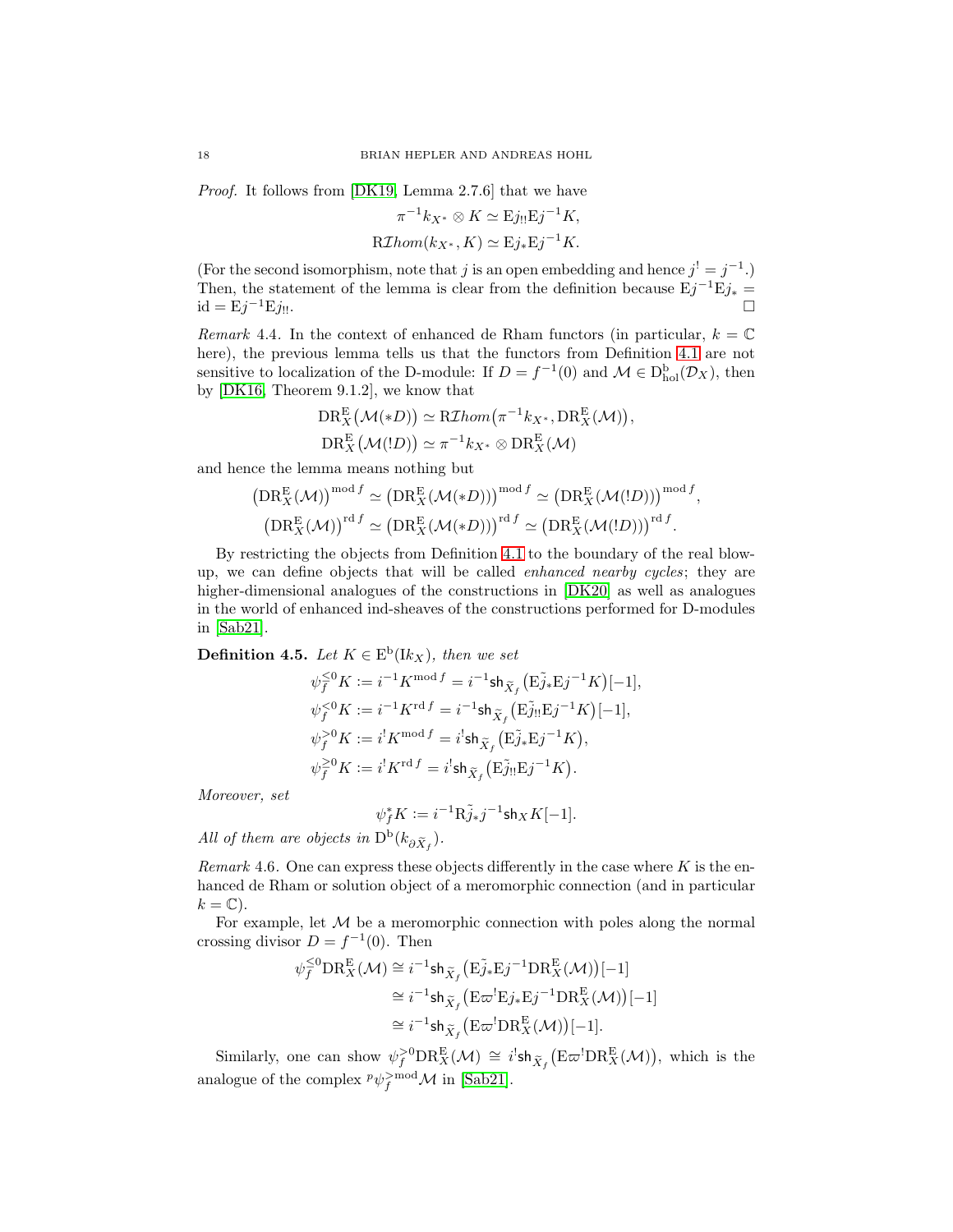Along the same lines, we get  $\psi_f^{<0} \mathcal{S}ol_X^{\mathcal{E}}(\mathcal{M}) \cong i^{-1} \mathsf{sh}_{\widetilde{X}_f} (\mathcal{E} \varpi^{-1} \mathcal{S}ol_X^{\mathcal{E}}(\mathcal{M}))[-1]$  and  $\psi_f^{\geq 0} {\mathcal S}ol^{\mathcal E}_X({\mathcal M}) \cong i^!{\mathsf {sh}}_{{\widetilde{X}}_f}\bigl({\mathcal E} \varpi^{-1} {\mathcal S}ol^{\mathcal E}_X({\mathcal M})\bigr).$ 

<span id="page-18-2"></span>Proposition 4.7. *We have the following natural distinguished triangles in the category*  $D^b(k_{\partial \widetilde{X}_f})$ *:* 

$$
\begin{aligned} \psi_f^{\leq 0} K @>v \to \psi_f^* K @>>> \psi_f^{> 0} K @>+1>> \\ \psi_f^{< 0} K @>>> \psi_f^* K @>c>> \psi_f^{\geq 0} K @>+1>> \end{aligned}
$$

*Proof.* We start with the natural distinguished triangle

<span id="page-18-0"></span>
$$
(8) \quad \mathsf{sh}_{\widetilde{X}_f}(\mathrm{E} \widetilde{j}_* \mathrm{E} j^{-1} K) \rightarrow R \widetilde{j}_* \widetilde{j}^{-1} \mathsf{sh}_{\widetilde{X}_f} (\mathrm{E} \widetilde{j}_* \mathrm{E} j^{-1} K) \rightarrow i_! i^! \mathsf{sh}_{\widetilde{X}_f} (\mathrm{E} \widetilde{j}_* \mathrm{E} j^{-1} K) [1] \xrightarrow{+1}
$$

(cf., e.g., [\[KS90,](#page-29-12) Proposition 2.4.6]). Applying  $i^{-1}[-1]$  and noting that we have natural isomorphisms (recall the compatibility of the sheafification functor with pullbacks along open embeddings from [\[DK21b,](#page-29-15) Lemma 3.9])

$$
i^{-1}R\tilde{j}_*\tilde{j}^{-1}\text{sh}_{\tilde{X}_f}(\mathbf{E}\tilde{j}_*\mathbf{E}j^{-1}K) \simeq i^{-1}R\tilde{j}_*\text{sh}_{X^*_{\infty}}(\mathbf{E}\tilde{j}^{-1}\mathbf{E}\tilde{j}_*\mathbf{E}j^{-1}K)
$$

$$
\simeq i^{-1}R\tilde{j}_*\text{sh}_{X^*_{\infty}}(\mathbf{E}j^{-1}K)
$$

$$
\simeq i^{-1}R\tilde{j}_*j^{-1}\text{sh}_X(K),
$$

we obtain the first distinguished triangle.

The second triangle is found analogously, replacing  $Ej_*$  by  $Ej_{!!}$  in [\(8\)](#page-18-0).

**Proposition 4.8.** *There is a natural distinguished triangle in*  $D^b(k_{\partial \tilde{X}_f})$ 

$$
\psi_f^{<0} K \longrightarrow \psi_f^{\leq 0} K \longrightarrow \psi_f^0 K \stackrel{+1}{\longrightarrow}
$$

 $where \ \psi_f^0 K := \mathsf{sh}_{\partial \widetilde{X}_f} (\mathbf{E} i^{-1} \mathbf{E} \widetilde{j}_* \mathbf{E} j^{-1} K).$ 

*Proof.* This follows directly from Lemma [3.6.](#page-15-1) □

Let  $p: X \to Y$  be a proper holomorphic map,  $q: Y \to \mathbb{C}$  any holomorphic map, and set  $f := g \circ p$ . Then, p lifts to a morphism between the real blow-up spaces  $\widetilde{p}: \widetilde{X}_f = X \times_Y \widetilde{Y}_g \to \widetilde{Y}_g$ , and we obtain a natural commutative diagram where all the squares are Cartesian:

<span id="page-18-1"></span>

We have the following statement, which is the analogue of [\[Sab21,](#page-30-0) Proposition 6.6].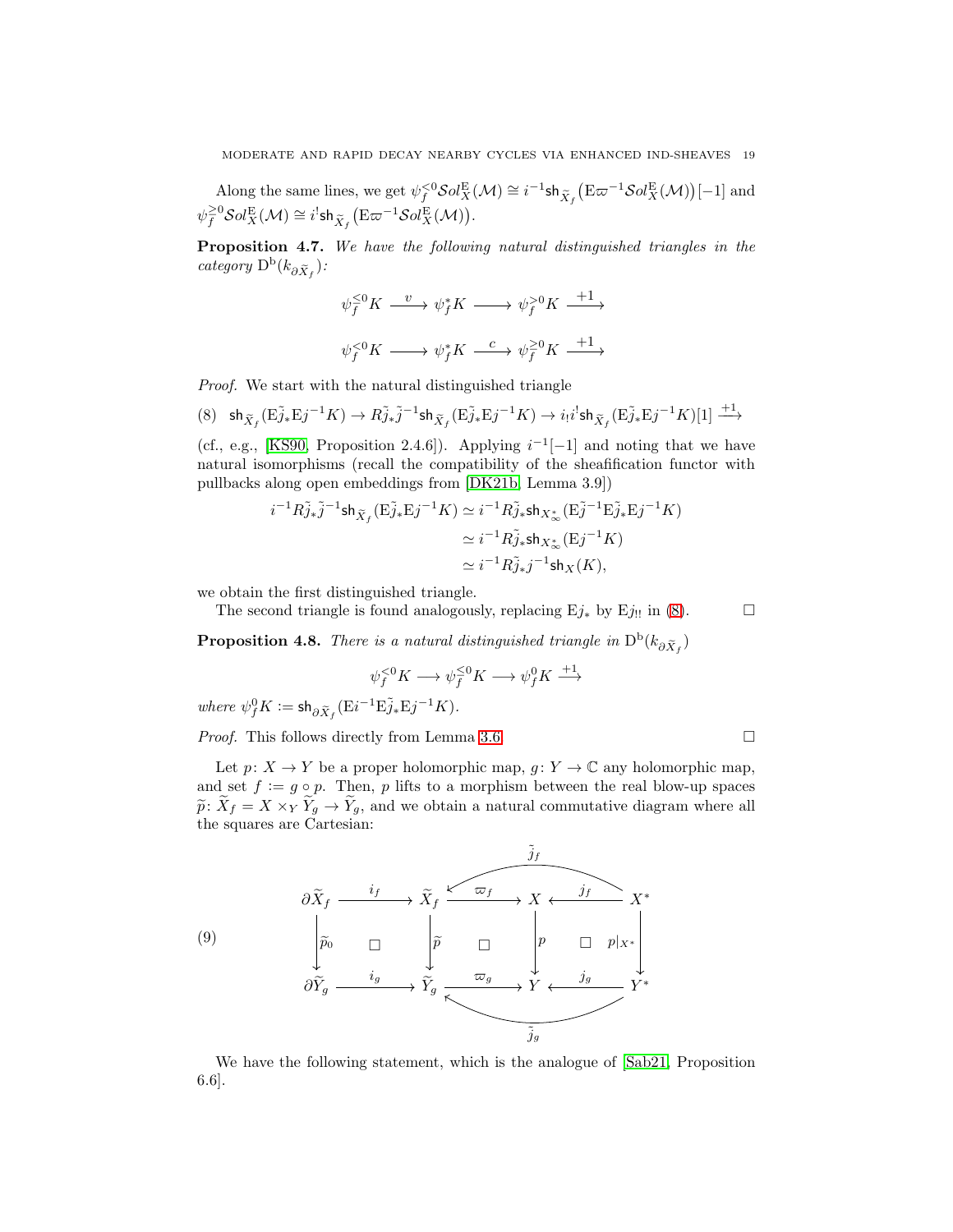**Proposition 4.9.** Let  $X, Y, f, g$ , and p be as above, and let  $K \in E^b(\mathbb{I}k_X)$ . Then *there is an isomorphism of distinguished triangles in*  $D_{\mathbb{R}-c}^{\mathbf{b}}(k_{\partial \widetilde{Y}_g})$ :

$$
\begin{array}{ccc}\n\mathrm{R}\widetilde{p}_{0*}\psi_{f}^{\leq 0}K & \longrightarrow & \mathrm{R}\widetilde{p}_{0*}\psi_{f}^{*}K \longrightarrow & \mathrm{R}\widetilde{p}_{0*}\psi_{f}^{>0}K \stackrel{+1}{\longrightarrow} \\
\downarrow \simeq & \downarrow \simeq & \downarrow \simeq & \\
\psi_{g}^{\leq 0}\mathrm{E}p_{*}K & \longrightarrow & \psi_{g}^{*}\mathrm{E}p_{*}K \longrightarrow & \psi_{g}^{>0}\mathrm{E}p_{*}K \stackrel{+1}{\longrightarrow} \\
\end{array}
$$

*Similarly, there is an isomorphism*

$$
\begin{array}{ccc}\n\mathrm{R}\widetilde{p}_{0*}\psi_{f}^{<0}K & \longrightarrow& \mathrm{R}\widetilde{p}_{0*}\psi_{f}^{*}K \longrightarrow\mathrm{R}\widetilde{p}_{0*}\psi_{f}^{\geq 0}K \stackrel{+1}{\longrightarrow} \\
& \downarrow\simeq & \downarrow\simeq & \downarrow\simeq \\
\psi_{g}^{<0}\mathrm{E}p_{*}K & \longrightarrow& \psi_{g}^{*}\mathrm{E}p_{*}K \longrightarrow& \psi_{g}^{\geq 0}\mathrm{E}p_{*}K \stackrel{+1}{\longrightarrow} \\
\end{array}
$$

*Proof.* Since all the isomorphisms work along the same lines, let us only prove the first one (on the left of the first isomorphism of triangles).

$$
\begin{aligned} \mathrm{R}\widetilde{p}_{0*}\psi_{f}^{\leq 0}K &\simeq \mathrm{R}\widetilde{p}_{0!}i_{f}^{-1}\mathrm{sh}_{\widetilde{X}_{f}}\big(\mathrm{E}\widetilde{j}_{f*}\mathrm{E}j_{f}^{-1}K\big)[-1] \\ &\simeq i_{g}^{-1}\mathrm{R}\widetilde{p}_{!}\mathrm{sh}_{\widetilde{X}_{f}}\big(\mathrm{E}\widetilde{j}_{f*}\mathrm{E}j_{f}^{-1}K\big)[-1] \\ &\simeq i_{g}^{-1}\mathrm{sh}_{\widetilde{X}_{f}}\big(\mathrm{E}\widetilde{p}_{!}\mathrm{E}\widetilde{j}_{f*}\mathrm{E}j_{f}^{-1}K\big)[-1] \\ &\simeq i_{g}^{-1}\mathrm{sh}_{\widetilde{X}_{f}}\big(\mathrm{E}\widetilde{j}_{g*}\mathrm{E}(p|x\ast)_{!!}\mathrm{E}j_{f}^{-1}K\big)[-1] \\ &\simeq i_{g}^{-1}\mathrm{sh}_{\widetilde{X}_{f}}\big(\mathrm{E}\widetilde{j}_{g*}\mathrm{E}j_{g}^{-1}\mathrm{E}p_{!!}K\big)[-1] \simeq \psi_{g}^{\leq 0}\mathrm{E}p_{*}K. \end{aligned}
$$

Here, we repeatedly used the facts that the squares in [\(9\)](#page-18-1) are Cartesian (see [\[DK16,](#page-29-1) Proposition 4.5.11] for a base change formula for operations on enhanced indsheaves) and that p is proper and hence  $Ep_* = Ep_{!!}$  (and similarly for  $\tilde{p}$ ).

The isomorphisms of objects thus obtained induce isomorphisms of distinguished triangles since the morphisms in the triangles of Proposition [4.7](#page-18-2) are all canonical and the isomorphism constructed above is natural.  $\Box$ 

### 5. Constructibility and duality

<span id="page-19-1"></span><span id="page-19-0"></span>5.1. Constructibility of moderate and rapid decay objects. The following lemma is clear by construction.

<span id="page-19-3"></span>**Lemma 5.1.** For  $K \in \mathbb{E}_{\mathbb{R}_{\infty}}^{\mathbb{b}}(lk_X)$  *(in particular for*  $K = \text{DR}_X^{\mathbb{E}}(\mathcal{M})$  *for a holonomic*  $D_X$ *-module in the case*  $k = \mathbb{C}$ *), the objects defined in Definition* [4.5](#page-17-0) *are* R*-constructible.*

*Proof.* It suffices to note that the functors  $E\tilde{j}_{f*}$ ,  $E\tilde{j}_{f}$ <sub>!!</sub>,  $Ej^{-1}$  and  $sh_{\tilde{X}_f}$  involved in the construction of  $K^{\text{mod }f}$  and  $K^{\text{rd }f}$  all preserve R-constructibility (see [\[DK19,](#page-29-21) Proposition 3.3.3] and [\[KS16,](#page-29-10) Theorem 6.6.4]).  $\Box$ 

<span id="page-19-2"></span>5.2. A short review on perfect pairings. Let  $k$  be a field and let  $M$  be a locally compact topological space. We recall the following notion of a perfect pairing in the derived category  $D^b(k_M)$ . A good reference is [\[KS90\]](#page-29-12), as well as [\[FSY21,](#page-29-23) Appendix C].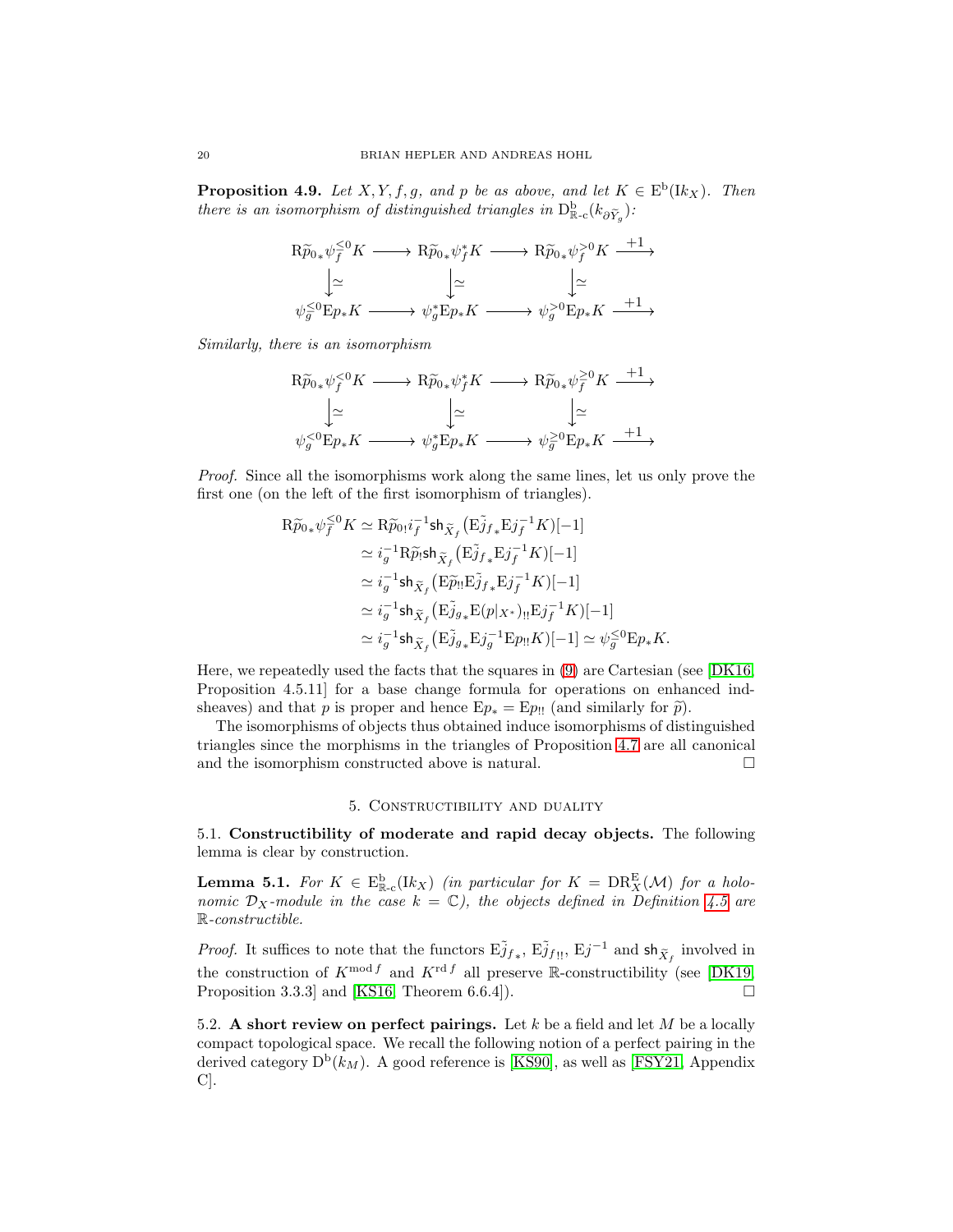Let  $F, G \in D^b(k_M)$ , and let  $\omega_M$  denote the Verdier dualizing complex. If  $a_M: M \to \{\text{pt}\}\$ is the canonical map to the one-point space, then we have  $\omega_M =$  $a_M^!k$ . The Verdier dual of  $F \in D^b(k_M)$  is the object  $D_M F := \mathbb{R} \mathcal{H}$ *om* $(F, \omega_M)$ .

**Definition 5.2.** *Recall that a* pairing  $\eta: F \otimes G \to \omega_M$  *is equivalent to the datum of a morphism*  $F \to D_M G$  *in*  $D^b(k_M)$  *(or, equivalently, a morphism*  $G \to D_M F$ *).* 

*We say that a pairing*  $\eta: F \otimes G \to \omega_M$  *is* perfect *if the associated morphism*  $F \to D_M G$  (or  $G \to D_M F$ ) is an isomorphism.

Now, suppose  $\eta: F \otimes G \to \omega_M$  is such a perfect pairing with an isomorphism  $G \simeq D_M F$ . Taking derived global sections, we find

$$
R\Gamma(M; D_M F) \simeq R\text{Hom}(F, \omega_M)
$$
  
\n
$$
\simeq R\text{Hom}(R\Gamma_c(M; F), k)
$$
  
\n
$$
=: R\Gamma_c(M; F)^{\vee}.
$$

In particular, the hypercohomology of this object satisfies, for all  $\ell \in \mathbb{Z}$ ,

$$
\mathbb{H}^{\ell}(M; \mathcal{D}_{M} F) \simeq \mathrm{H}^{0} \mathrm{R} \Gamma(M; (\mathcal{D}_{M} F)[\ell]) \simeq \mathrm{H}^{0} \mathrm{R} \mathrm{Hom}(\mathrm{R} \Gamma_{c}(M; F), k)[\ell] \simeq \mathrm{H}^{0} \mathrm{R} \mathrm{Hom}(\mathrm{R} \Gamma_{c}(X; F)[- \ell], k) \simeq \mathbb{H}_{c}^{-\ell}(M; F)^{\vee}.
$$

By [\[KS90,](#page-29-12) (2.6.23)], there is a natural morphism

<span id="page-20-1"></span>
$$
\mathrm{R}\Gamma(M;\mathrm{D}_MF)\otimes \mathrm{R}\Gamma_c(M;F)\to \mathrm{R}\Gamma_c(M;F\otimes \mathrm{D}_MF).
$$

Taking hypercohomology and composing with the morphism induced by  $\eta$  on global sections, we obtain perfect pairings for all  $\ell \in \mathbb{Z}$ :

(10) 
$$
\mathbb{H}^{\ell}(M; \mathcal{D}_M F) \otimes \mathbb{H}_c^{-\ell}(M; F) \longrightarrow \mathbb{H}_c^0(M; \omega_M) \simeq k.
$$

<span id="page-20-3"></span>**Proposition 5.3** ([\[FSY21,](#page-29-23) Corollary C.6]). Let  $F, G \in D^b(k_M)$ . If the pairing

$$
\eta:F\otimes G\to \omega_M
$$

*is perfect, then so are the pairings*

$$
\eta^{\ell} : \mathbb{H}^{\ell}(M; F) \otimes \mathbb{H}^{-\ell}_c(M; G) \to k
$$

*for all*  $\ell \in \mathbb{Z}$ *.* 

We will refer to the pairings  $(10)$  as the global duality pairings of F (on hypercohomology). Similarly, we will refer to  $\eta: F \otimes D_M F \to \omega_M$  as the local duality pairing of F.

<span id="page-20-0"></span>5.3. Local duality statements for enhanced nearby cycles. With our definition of the moderate growth and rapid decay objects, it is easy to see that for R-constructible enhanced ind-sheaves the associated moderate and rapid decay objects are related by duality.

Let X be a complex manifold and  $f: X \to \mathbb{C}$  a holomorphic function.

<span id="page-20-2"></span>**Proposition 5.4** (Local duality pairing on  $\tilde{X}_f$ ). Let  $K \in \mathbb{E}_{\mathbb{R}-c}^{\mathbf{b}}(lk_X)$ . Then, there *is a canonical isomorphism*

$$
\mathcal{D}_{\widetilde{X}_f} K^{\text{mod } f} \simeq (\mathcal{D}_X^{\mathcal{E}} K)^{\text{rd } f}
$$

.

*That is, there exists a perfect pairing*

$$
K^{\operatorname{mod} f}\otimes (\operatorname{D}^{\operatorname{E}}_X K)^{\operatorname{rd} f} \longrightarrow \omega_{\widetilde{X}_f},
$$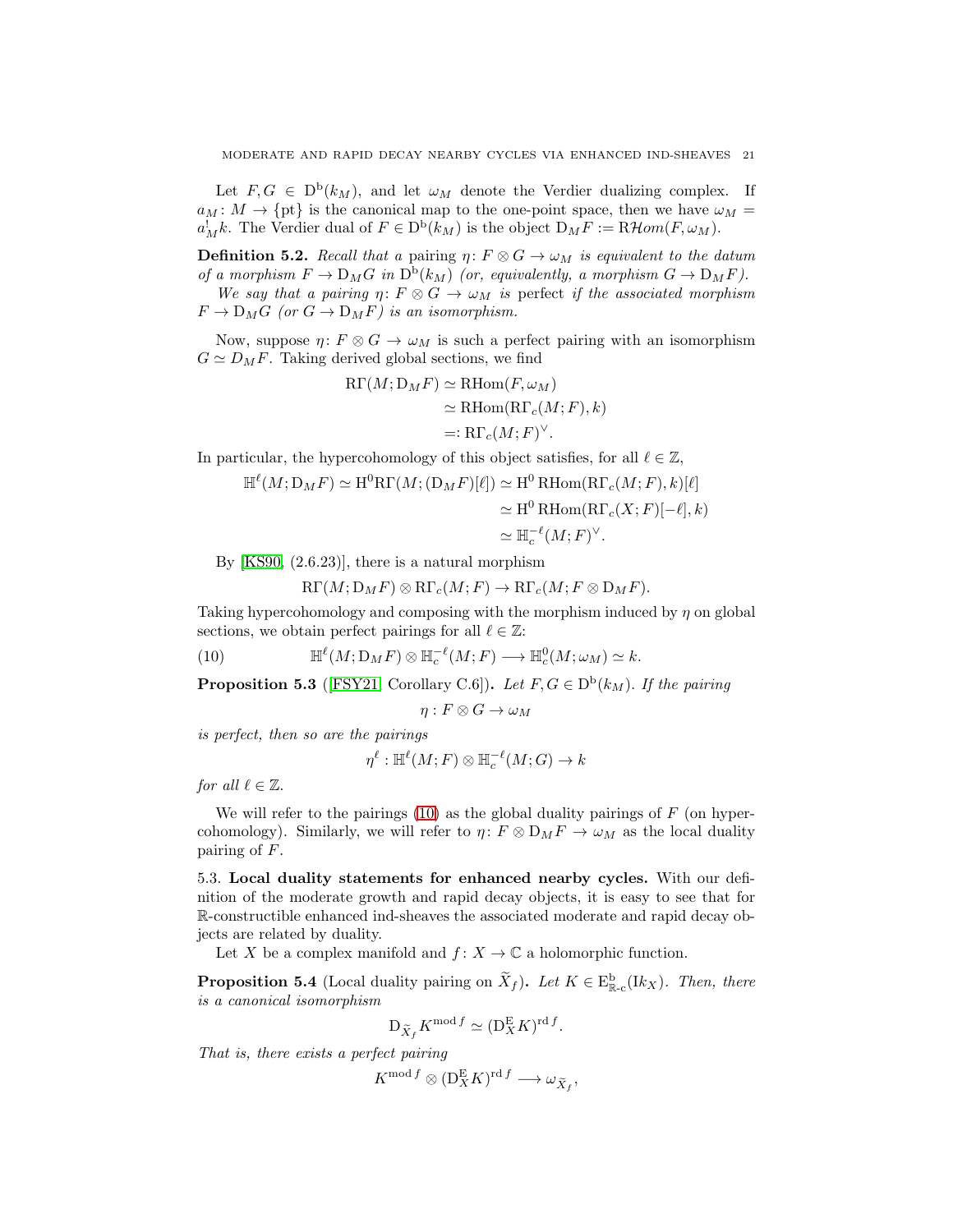where  $\omega_{\tilde{X}_f}$  is the Verdier dualizing complex in  $D^b(k_{\tilde{X}_f})$ .

*Proof.* There is the chain of isomorphisms

$$
\begin{split} \mathcal{D}_{\widetilde{X}_f} \mathsf{sh}_{\widetilde{X}_f} \big( \mathcal{E}_{Jf*}^{\widetilde{\jmath}} \mathcal{E}_{J}^{-1} K \big) &\simeq \mathsf{sh}_{\widetilde{X}_f} \big( \mathcal{D}_{\widetilde{X}_f}^{\mathcal{E}} \mathcal{E}_{Jf*}^{\widetilde{\jmath}} \mathcal{E}_{Jf}^{\widetilde{\jmath}} \mathcal{E}_{\varpi}^{-1} K \big) \\ &\simeq \mathsf{sh}_{\widetilde{X}_f} \big( \mathcal{D}_{\widetilde{X}_f}^{\mathcal{E}} \mathcal{R} \mathcal{I} hom(\pi^{-1} k_{X^*}, \mathcal{E} \varpi^! K) \big) \\ &\simeq \mathsf{sh}_{\widetilde{X}_f} \big( \pi^{-1} k_{X^*} \otimes \mathcal{D}_{\widetilde{X}_f}^{\mathcal{E}} \mathcal{E}^{-1} \mathcal{D} \mathcal{R}_{X}^{\mathcal{E}} (\mathcal{M}) \big) \\ &\simeq \mathsf{sh}_{\widetilde{X}_f} \big( \mathcal{E}_{JH}^{\widetilde{\jmath}} \mathcal{E}_{J}^{\widetilde{\jmath}}^{-1} \mathcal{E} \varpi^{-1} \mathcal{D}_{X}^{\mathcal{E}} K \big), \end{split}
$$

where the first isomorphism follows from the commutation of sheafification with duality (see [\[DK21b,](#page-29-15) Lemma 3.13]), the third isomorphism follows from [\[DK16,](#page-29-1) Lemma 4.3.2, Proposition 4.9.13], and in the last isomorphism we have used the fact that duality interchanges inverse image and exceptional inverse image (see [\[DK19,](#page-29-21) Proposition 3.3.3]). Moreover, in the second and fourth isomorphism we have applied [\[DK19,](#page-29-21) Lemma 2.7.6].

Note that, except for the second line, all the isomorphisms require R-constructibility, so it is essential here that  $K$  is R-constructible and that direct and inverse images preserve this R-constructibility (see [\[DK19,](#page-29-21) Proposition 3.3.3]).  $\Box$ 

By restricting the moderate growth and rapid decay functors to the boundary of the real blow-up, we immediately obtain as a consequence a duality between the functors  $\psi_f^{\leq 0}$  and  $\psi_f^{\geq 0}$  (see Definition [4.5\)](#page-17-0), up to a shift in the derived category  $\mathrm{D}^{\mathrm{b}}_{\mathbb{R}\text{-}c}(k_{\partial \widetilde{X}_f}).$ 

<span id="page-21-1"></span>**Corollary 5.5** (Local duality pairing on  $\partial \tilde{X}_f$ ). *For*  $K \in \mathbb{E}_{\mathbb{R}-c}^{\mathbb{b}}([k_X])$ , there is a *canonical isomorphism*

$$
D_{\partial \widetilde{X}_f}(\psi_f^{\leq 0} K) \simeq \psi_f^{\geq 0}(D_X^E K)[1],
$$

*so that the associated pairing*

$$
\psi_f^{\leq 0}(K) \otimes \psi_f^{\geq 0}(\mathcal{D}_X^{\mathcal{E}} K)[1] \longrightarrow \omega_{\partial \widetilde{X}_f}
$$

*is perfect.*

*Proof.* This is a similarly straightforward computation, using in addition the fact that Verdier dualizing interchanges  $i^{-1}$  and  $i'$ . В последните последните последните последните последните последните последните последните последните последн<br>В последните последните последните последните последните последните последните последните последните последнит

<span id="page-21-0"></span>5.4. The global duality pairings. Applying (derived) global sections to the objects in Proposition [5.4](#page-20-2) yields further duality statements that we can explore.

Let  $K \in \mathcal{E}_{\mathbb{R}-c}^{\mathbf{b}}(lk_X)$  be an  $\mathbb{R}$ -construcible enhanced ind-sheaf.

Specifically, the isomorphism  $K^{\text{mod } f} \simeq D_{\widetilde{X}_f}(\mathcal{D}_X^{\text{E}} K)^{\text{rd } f}$  implies the isomorphism

(11) 
$$
R\Gamma(\widetilde{X}_f; K^{\text{mod } f}) \xrightarrow{\sim} R\text{Hom}(R\Gamma_c(\widetilde{X}_f; (D^E_X K)^{\text{rd } f}), k)
$$

$$
=: R\Gamma_c(\widetilde{X}_f; (D^E_X K)^{\text{rd } f})^{\vee}
$$

of bounded complexes of finite-dimensional  $k$ -vector spaces. Likewise,

$$
\mathrm{D}_{\widetilde{X}_f}\left(K^{\operatorname{mod} f}\right) \simeq (\mathrm{D}_X^{\mathrm{E}} K)^{\operatorname{rd} f}
$$

implies

$$
\mathrm{R}\Gamma(\widetilde{X}_f;(\mathbf{D}_X^{\mathrm{E}}K)^{\mathrm{rd}\,f}) \xrightarrow{\sim} \mathrm{R}\Gamma_c(\widetilde{X}_f;K^{\mathrm{mod}\,f})^{\vee}.
$$

Either of these isomorphisms is equivalent to the following result.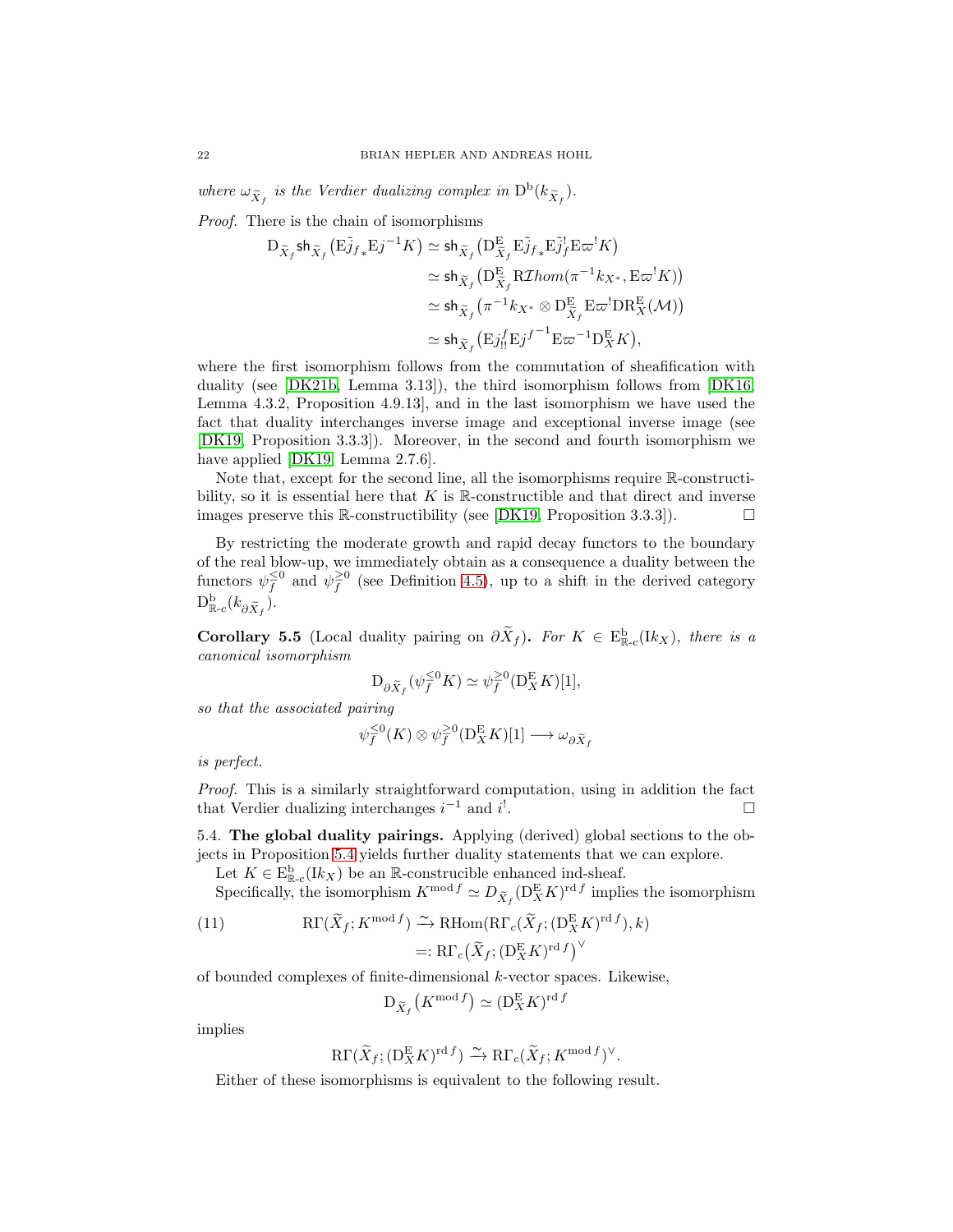### <span id="page-22-2"></span>Corollary 5.6. *The pairing*

$$
\mathbb{H}^{\ell}(\widetilde{X}_f; K^{\text{mod }f}) \otimes \mathbb{H}^{-\ell}_c(\widetilde{X}_f; (\mathbf{D}_X^{\mathbf{E}} K)^{\text{rd }f}) \longrightarrow k
$$

*is perfect for all*  $K \in E_{\mathbb{R}-c}^{\mathbf{b}}(\mathbf{I}k_X)$  *and*  $\ell \in \mathbb{Z}$ *.* 

*Proof.* This follows directly from Proposition [5.3](#page-20-3) and the above local duality, Propo-sition [5.4.](#page-20-2)  $\Box$ 

Likewise, Proposition [5.3](#page-20-3) and Corollary [5.5](#page-21-1) imply the following result.

Corollary 5.7. *The pairing*

$$
\mathbb{H}^{\ell}(\partial\widetilde{X}_f;\psi_f^{\leq 0}K)\otimes \mathbb{H}^{-\ell+1}_c(\partial\widetilde{X}_f;\psi_f^{\geq 0}\operatorname{D}^E_XK)\longrightarrow \mathbb{H}^0_c(\partial\widetilde{X}_f;\omega_{\partial\widetilde{X}_f})\simeq k
$$

<span id="page-22-0"></span>*is perfect for all*  $K \in E_{\mathbb{R}-c}^{\mathbf{b}}(\mathbf{I}k_X)$  *and*  $\ell \in \mathbb{Z}$ *.* 

6. Duality between de Rham functors with growth conditions

<span id="page-22-1"></span>6.1. A duality of Kashiwara–Schapira. In this section, we briefly recall a duality statement between tempered and Whitney holomorphic functions proved by M. Kashiwara and P. Schapira in [\[KS96\]](#page-29-11) and [\[KS16\]](#page-29-10).

It is well-known that the space of distributions is the topological dual of the space of compactly supported smooth functions (often called *test functions*). It is important to note that these spaces are infinite-dimensional complex vector spaces and this duality is really a duality of *topological* vector spaces, and not a duality in the category of complex vector spaces. The authors of [\[KS96\]](#page-29-11) use the language of Fréchet nuclear spaces (vector spaces of type FN) and duals of Fréchet nuclear spaces (vector spaces of type DFN) to formulate their results (see [\[Gro55\]](#page-29-24) for these notions, as well as [\[RR74\]](#page-29-25) and the references therein).

The notions of tempered distributions and Whitney functions were studied in [\[KS96\]](#page-29-11) and they are closely related to the notions of moderate growth and rapid decay (cf., e.g., [\[DK16,](#page-29-1) Proposition 7.2.10, Lemma 5.1.4]). On a real analytic manifold X, recall the functor  $\bullet \otimes^w \mathscr{C}_X^{\infty}$ :  $\text{Mod}_{\mathbb{R}\text{-}\mathrm{c}}(\mathbb{C}_X) \to \text{Mod}(\mathcal{D}_X)$  from loc. cit. as well as the ind-sheaf of tempered distributions  $\mathcal{D}b_X^{\dagger}$  from [\[KS01\]](#page-29-0). The ind-sheaf  $\mathcal{D}b^{\mathrm{t}\vee}_X$  is the ind-sheaf of tempered distribution densities on X (see, e.g., [\[KS16\]](#page-29-10)). In [\[KS96\]](#page-29-11), the authors proved the following duality result for these spaces (formulated here in the more modern notation of [\[KS01\]](#page-29-0) and [\[KS16\]](#page-29-10)).

Proposition 6.1 ([\[KS96,](#page-29-11) Proposition 2.2]). *Let* X *be a real analytic manifold and*  $F \in Mod_{\mathbb{R}^{\infty}}(\mathbb{C}_X)$ . Then there exist natural topologies of type FN on  $\Gamma(X; F \overset{w}{\otimes} \mathscr{C}_X^{\infty})$ *and of type* DFN *on*  $\Gamma_c(X; \alpha_X R\mathcal{I}hom(F, \mathcal{D}b_X^{t\vee}))$  *and they are dual to each other.* 

This result is then used to deduce the following duality in the context of holomorphic solutions of a coherent D-module on a complex manifold. We note that the transition from  $\mathscr{C}^\infty_X$  (resp.  $\mathcal{D}b_X^{\text{tV}}$  to  $\mathcal{O}_X$  (resp.  $\Omega_X$ ) amounts to taking Dolbeault complexes with coefficients in those objects (see [\[KS96,](#page-29-11) §5]).

Theorem 6.2 ([\[KS96,](#page-29-11) Theorem 6.1]). *Let* X *be a complex manifold of dimension*  $d_X$ ,  $\mathcal{M} \in D^{\text{b}}_{\text{coh}}(\mathcal{D}_X)$  and  $F, G \in D^{\text{b}}_{\mathbb{R}-\text{c}}(\mathbb{C}_X)$ *. Then the spaces*  $\mathrm{R}\Gamma(X;\text{R}\mathcal{H}om_{\mathcal{D}_X}(\mathcal{M}\otimes \mathcal{H}))$  $G, F \overset{w}{\otimes} \mathcal{O}_X$ )) and  $\mathrm{R}\Gamma_c(X; \alpha_X \mathrm{R}\mathcal{I}hom(F, \Omega_X^t)[d_X] \overset{\mathcal{L}}{\otimes}_{\mathcal{D}_X} (\mathcal{M} \otimes G))$  are objects of  $D^b(FN)$  and  $D^b(DFN)$ , respectively, and are dual to each other, functorially in  $M$ *, F and G.*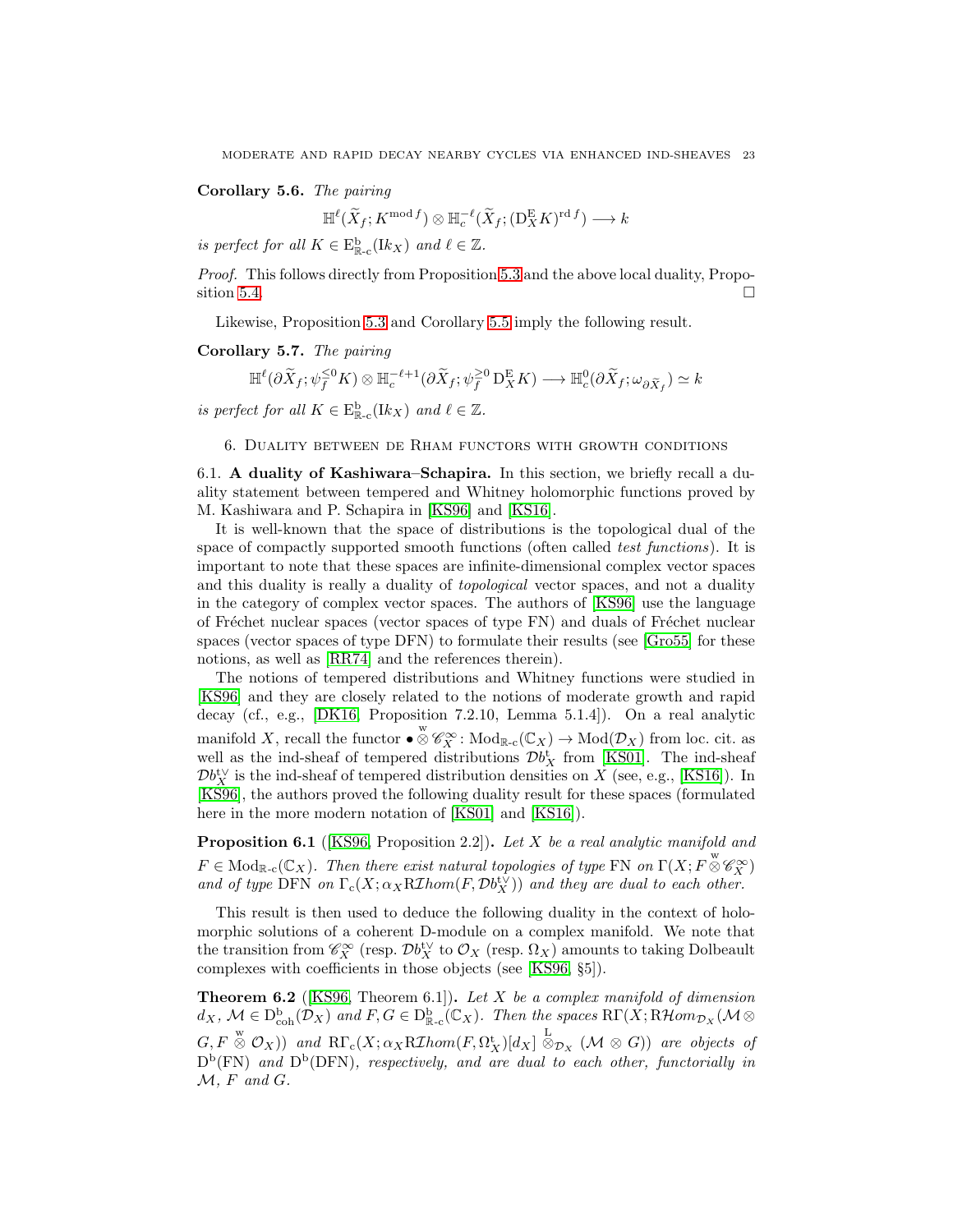Later, in [\[KS16\]](#page-29-10), this global result was extended to the following local statement in the category of R-constructible sheaves.

Theorem 6.3 (see [\[KS16,](#page-29-10) Theorem 2.5.13]). *Let* X *be a complex manifold of* dimension  $d_X$ ,  $\mathcal{M} \in D^b_{coh}(\mathcal{D}_X)$  and  $F, G \in D^b_{\mathbb{R}-c}(\mathbb{C}_X)$ . Then the two objects  $R\mathcal{H}om_{\mathcal{D}_X}(\mathcal{M}, F\overset{\text{w}}{\otimes}\mathcal{O}_X)$  and  $\alpha_XR\mathcal{I}hom(F, \Omega_X^{\mathbf{t}})[d_X]\overset{\text{L}}{\otimes}_{\mathcal{D}_X}\mathcal{M}$  are dual to each other *in the category*  $D_{\mathbb{R}-c}^b(\mathbb{C}_X)$ .

Let us remark that the key in deriving this result was the proof of the Rconstructibility of these two objects, which was derived from the constructiblity of enhanced solutions established in [\[DK16\]](#page-29-1). In particular, this allows the authors of [\[KS16\]](#page-29-10) to forget the topology, so this duality is really a duality of sheaves of complex vector spaces.

<span id="page-23-0"></span>6.2. A conjecture of Sabbah. In [\[Sab21\]](#page-30-0), C. Sabbah conjectured the following duality statement.

**Conjecture 6.4** (cf. [\[Sab21,](#page-30-0) Conjecture 4.13]). Let M be a holonomic  $D_X$ -module. Then there is an isomorphism in  $D^b(\mathbb{C}_{\widetilde{X}_f})$ 

$$
\mathrm{D}_{\widetilde{X}_f} \mathrm{DR}^{\mathrm{mod}}_{\widetilde{X}_f}(\mathcal{M}) \simeq \mathrm{DR}^{\mathrm{rd}}_{\widetilde{X}_f}(\mathbb{D}_X \mathcal{M}).
$$

In the rest of this subsection, we will indicate a proof of this conjecture in the case of a normal crossing divisor using arguments very similar to the ones of Kashiwara–Schapira.

We will first prove the following variant on the real blow-up of  $X$  along a normal crossing divisor.

<span id="page-23-1"></span>**Proposition 6.5.** *Let*  $D \subset X$  *be a simple normal crossing divisor. Let*  $M$  *be a holonomic*  $\mathcal{D}_X$ -module. Then there is an isomorphism in  $D^b(\mathbb{C}_{\widetilde{X}_D})$ 

$$
\mathrm{D}_{\widetilde{X}_D}\mathrm{DR}^{\mathrm{mod}}_{\widetilde{X}_D}(\mathcal{M})\simeq \mathrm{DR}^{\mathrm{rd}}_{\widetilde{X}_D}(\mathbb{D}_X\mathcal{M}).
$$

Let us first rewrite the objects in the statement of Proposition [6.5](#page-23-1) in terms of tempered and Whitney holomorphic functions, as studied in [\[KS96\]](#page-29-11), for example.

In the following, we will just write  $\tilde{X}, \varpi$  for  $\tilde{X}_D, \varpi_D$ . Let  $\tilde{X}_D^{\text{tot}}$  be the total blowup of X along a normal crossing divisor, and let  $\tilde{X} \subset \tilde{X}_{D}^{\text{tot}}$  be the real blowup.

For the sheaf of moderate growth holomorphic function, we have

$$
\mathcal{A}_{\tilde{X}}^{\text{mod}} \simeq \alpha_{\tilde{X}} \mathcal{O}_{\tilde{X}}^{\text{t}} \simeq \alpha_{\tilde{X}} \varpi^! \text{R} \mathcal{I} \text{hom}(\mathbb{C}_{X^*}, \mathcal{O}_X^{\text{t}})
$$

and hence the moderate de Rham complex of a holonomic  $\mathcal{D}_X$ -module M is

<span id="page-23-2"></span>(12)  
\n
$$
DR_{\tilde{X}}^{\text{mod}}(\mathcal{M}) \simeq (\varpi^{-1}\Omega_X \otimes_{\varpi^{-1}\mathcal{O}_X} \mathcal{A}_{\tilde{X}}^{\text{mod}}) \overset{\text{L}}{\otimes}_{\varpi^{-1}\mathcal{D}_X} \varpi^{-1}\mathcal{M}
$$
\n
$$
\simeq \alpha_{\tilde{X}} \varpi^! R \mathcal{I}hom(\mathbb{C}_{X^*}, \Omega_X^t) \overset{\text{L}}{\otimes}_{\varpi^{-1}\mathcal{D}_X} \varpi^{-1}\mathcal{M}
$$
\n
$$
\simeq \alpha_{\tilde{X}} \Omega_{\tilde{X}}^t \overset{\text{L}}{\otimes}_{\varpi^{-1}\mathcal{D}_X} \varpi^{-1}\mathcal{M}
$$

On the other hand, the sheaf of smooth functions on  $\widetilde{X}$  with rapid decay at  $\partial \widetilde{X}$ is

$$
\mathscr{C}^{\infty,\mathrm{rd}}_{\tilde{X}}:= (\mathbb{C}_{X^*}\overset{\mathrm{w}}{\otimes} \mathscr{C}^{\infty}_{\tilde{X}^\mathrm{tot}})\big|_{\tilde{X}}
$$

and the sheaf of holomorphic function with rapid decay at the boundary is then

$$
\mathcal{A}_{\tilde{X}}^{\text{rd}} := \text{R}\mathcal{H}om_{\varpi^{-1}\mathcal{D}_{\overline{X}}}(\varpi^{-1}\mathcal{O}_{\overline{X}}, \mathscr{C}_{\tilde{X}}^{\infty, \text{rd}}).
$$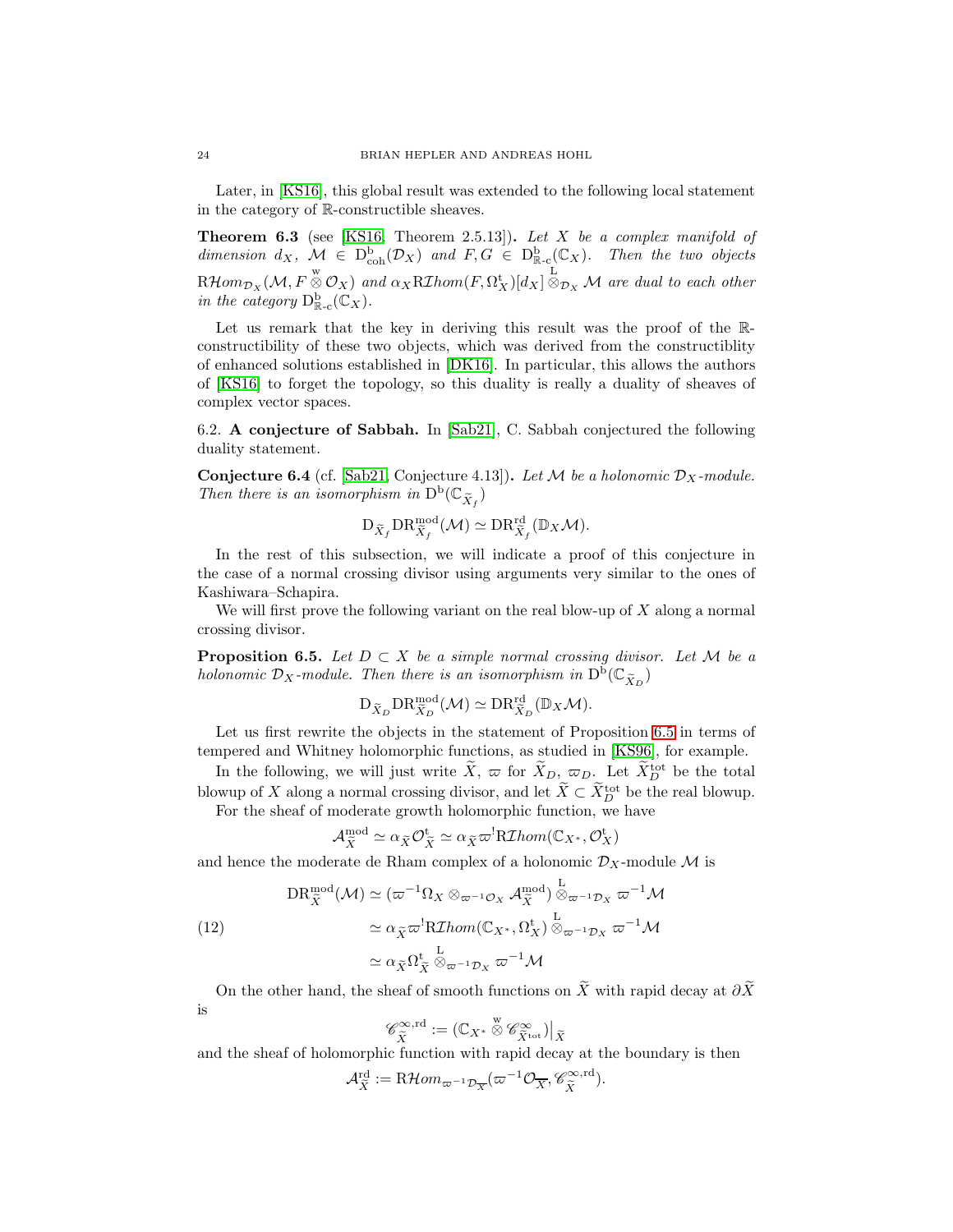Hence, the rapid decay de Rham complex of the dual of  $\mathcal M$  is

<span id="page-24-0"></span>(13) 
$$
DR_{\tilde{X}}^{\text{rd}}(\mathbb{D}_X \mathcal{M}) \simeq (\varpi^{-1}\Omega_X \otimes_{\varpi^{-1}\mathcal{O}_X} \mathcal{A}_{\tilde{X}}^{\text{rd}}) \stackrel{\text{L}}{\otimes}_{\varpi^{-1}\mathcal{D}_X} \varpi^{-1} \mathbb{D}_X \mathcal{M}
$$

$$
\simeq R\mathcal{H}om_{\varpi^{-1}\mathcal{D}_X}(\varpi^{-1}\mathcal{M}, \mathcal{A}_{\tilde{X}}^{\text{rd}})[d_X]
$$

In order to prove Proposition [6.5,](#page-23-1) the aim is to get a duality between [\(12\)](#page-23-2) and [\(13\)](#page-24-0), and this reminds us of the duality in [\[KS16,](#page-29-10) (2.5.12), Theorem 2.5.13]. However, our statement is a duality on the real blow-up and it does not follow directly from loc. cit., but our proof will proceed along the same lines.

We will first construct a pairing between the two objects [\(12\)](#page-23-2) and [\(13\)](#page-24-0).

*A pairing on*  $\tilde{X}_{D}^{\text{tot}}$ . Since  $\tilde{X}_{D}^{\text{tot}}$  is a real analytic manifold, we get from [\[KS16,](#page-29-10)  $(2.5.11)$ ] a pairing

(14) 
$$
(\mathbb{C}_{X^*} \overset{\text{w}}{\otimes} \mathscr{C}_{\widetilde{X}_D^{\text{tot}}}^{\infty}) \otimes \alpha_{\widetilde{X}_D^{\text{tot}}} R\mathcal{I}hom(\mathbb{C}_{X^*}, \mathcal{D}b_{\widetilde{X}_D^{\text{tot}}}^{\text{t}}) \to \omega_{\widetilde{X}_D^{\text{tot}}}.
$$

*The induced pairing on*  $\widetilde{X}$ . Equation [\(14\)](#page-24-1) is equivalent to a morphism

<span id="page-24-1"></span>
$$
\alpha_{\widetilde{X}^{\mathrm{tot}}_{D}}\mathrm{R}\mathcal{I}hom(\mathbb{C}_{X^*},\mathcal{D}b_{\widetilde{X}^{\mathrm{tot}}_{D}}^{\mathrm{t}\vee})\to \mathrm{D}_{\widetilde{X}^{\mathrm{tot}}_{D}}(\mathbb{C}_{X^*}\overset{\mathrm{w}}{\otimes} \mathscr{C}^{\infty}_{\widetilde{X}^{\mathrm{tot}}_{D}}).
$$

Apply the exceptional inverse image along the (closed) embedding  $i^{\text{tot}}$ :  $\bar{X} \hookrightarrow \bar{X}_{D}^{\text{tot}}$ to obtain

(15) 
$$
(i^{\text{tot}})^! \alpha_{\tilde{X}_D^{\text{tot}}} R \mathcal{I} hom(\mathbb{C}_{X^*}, \mathcal{D}b_{\tilde{X}_D^{\text{tot}}}^{\text{tot}}) \to D_{\tilde{X}}(i^{\text{tot}})^{-1}(\mathbb{C}_{X^*} \overset{\text{w}}{\otimes} \mathscr{C}_{\tilde{X}_D^{\text{tot}}}^{\infty}).
$$

<span id="page-24-4"></span>Now observe that the left-hand side can be manipulated as follows:

$$
(itot)1 \alpha_{\tilde{X}_{D}^{tot}} RThom(\mathbb{C}_{X^*}, \mathcal{D}b_{\tilde{X}_{D}^{tot}}^{t\vee})
$$
  
\n
$$
\simeq (itot)^{-1} RHom(\mathbb{C}_{\tilde{X}}, \alpha_{\tilde{X}_{D}^{tot}} RThom(\mathbb{C}_{X^*}, \mathcal{D}b_{\tilde{X}_{D}^{tot}}^{t\vee}))
$$
  
\n
$$
\simeq (itot)^{-1} RHom(\beta_{\tilde{X}_{D}^{tot}} \mathbb{C}_{\tilde{X}}, RThom(\mathbb{C}_{X^*}, \mathcal{D}b_{\tilde{X}_{D}^{tot}}^{t\vee}))
$$
  
\n
$$
\simeq (itot)^{-1} \alpha_{\tilde{X}_{D}^{tot}} RThom(\beta_{\tilde{X}_{D}^{tot}} \mathbb{C}_{\tilde{X}} \otimes \iota_{\tilde{X}_{D}^{tot}}^{t\vee} \mathbb{C}_{X^*}, \mathcal{D}b_{\tilde{X}_{D}^{tot}}^{t\vee})
$$
  
\n(16)  
\n
$$
\simeq \alpha_{\tilde{X}_{D}^{tot}}(itot)^{-1} RThom(\mathbb{C}_{X^*}, \mathcal{D}b_{\tilde{X}_{D}^{tot}}^{t\vee})
$$

<span id="page-24-3"></span>Here, the second isomorphism follows from [\[KS01,](#page-29-0) Proposition 5.1.10], and the last one from the fact that  $\beta_{\widetilde{X}_{D}^{\text{tot}}} \mathbb{C}_{\widetilde{X}} \otimes \iota_{\widetilde{X}_{D}^{\text{tot}}} \mathbb{C}_{X^*} \simeq \iota_{\widetilde{X}_{D}^{\text{tot}}} \mathbb{C}_{X^*}$  (see [\[KS01\]](#page-29-0) and also [\[Ho22,](#page-29-26) Proof of Lemma 3.2]).

Next, let us prove the following result similar to [\[KS16,](#page-29-10) Lemma 2.5.7].

**Lemma 6.6.** *Set*  $Y := (\varpi^{\text{tot}})^{-1}(X^*)$ . Then there is an isomorphism

<span id="page-24-2"></span>(17) 
$$
\mathrm{R}\mathcal{I}hom(\mathbb{C}_Y, \mathcal{D}b_{\tilde{X}_D^{\mathrm{tot}}}^{\mathrm{t}\vee}) \simeq (\varpi^{\mathrm{tot}})^{\mathrm{l}}\mathrm{R}\mathcal{I}hom(\mathbb{C}_{X^*}, \mathcal{D}b_X^{\mathrm{t}\vee}).
$$

*Proof.* Note that, locally, Y is the disjoint union of  $2<sup>r</sup>$  connected components (r being the number of smooth components of the normal crossing divisor  $D$ ), each homeomorphically mapped to  $X^*$  via  $\varpi^{\text{tot}}$ . Let us write  $Y = \bigsqcup_{\nu \in \{+,-\}^r} X^* \times \{\nu\}$ . (Recall that  $X^* \times \{+, \ldots, +\}$  is the component canonically identified with  $X^*$  in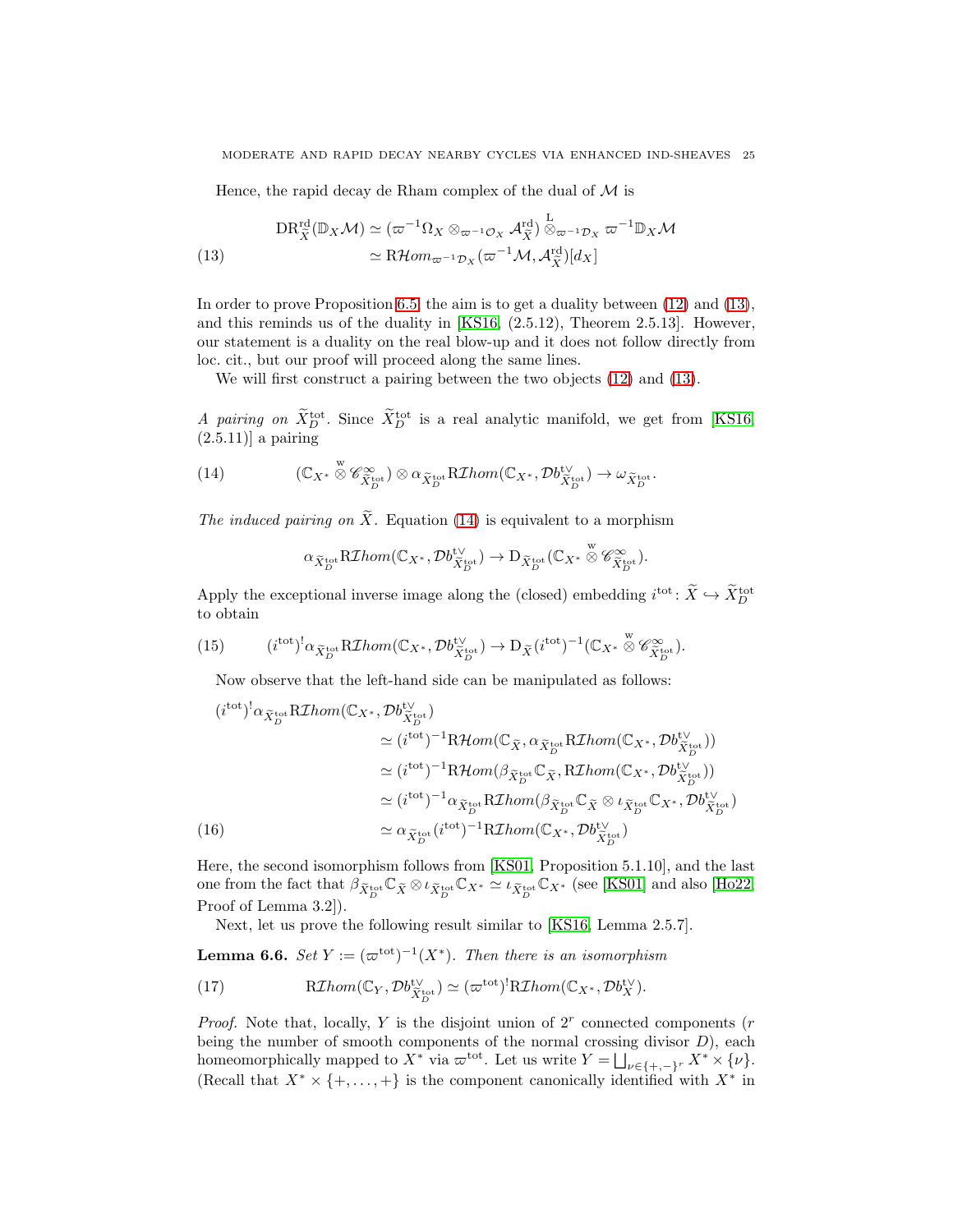$\tilde{X} \subset \tilde{X}_D^{\text{tot}}$ .) Then we have

$$
(\varpi^{\text{tot}})^{!} R\mathcal{I}hom(\mathbb{C}_{X^*}, \mathcal{D}b_X^{\text{tV}}) \simeq R\mathcal{I}hom((\varpi^{\text{tot}})^{-1}\mathbb{C}_{X^*}, (\varpi^{\text{tot}})^{!}\mathcal{D}b_X^{\text{tV}})
$$

$$
\simeq \bigoplus_{\nu \in \{+,-\}^r} R\mathcal{I}hom(\mathbb{C}_{X^*\times \{\nu\}}, (\varpi^{\text{tot}})^{!}\mathcal{D}b_X^{\text{tV}}).
$$

Now, by [\[KS16,](#page-29-10) Theorem 2.5.6], one has  $(\varpi^{\text{tot}})^! \mathcal{D} b_X^{\text{tV}} \simeq \mathcal{D} b_{\widetilde{X}_D^{\text{tot}}}^{\text{tV}}$ L<br>  $\otimes_{\mathcal{D}_{\widetilde{X}_D^{\mathrm{tot}}}} \mathcal{D}_{\widetilde{X}_D^{\mathrm{tot}} \to X},$ and since  $\mathcal{D}_{\tilde{X}_D^{\text{tot}} \to \mathcal{D}_{\tilde{X}_D^{\text{tot}} \to X}}$  is an isomorphism on each  $X^* \times \{\nu\}$ , we obtain the desired result.  $\Box$ 

Applying the functor  $(i<sup>tot</sup>)<sup>!</sup>$  to the isomorphism [\(17\)](#page-24-2), the left-hand side is the following:

$$
(itot)!RIhom(\mathbb{C}_Y, \mathcal{D}b_{\widetilde{X}_D^{tot}}^{\vee}) \simeq (itot)^{-1}RIhom(\mathbb{C}_{\widetilde{X}}, RIhom(\mathbb{C}_Y, \mathcal{D}b_{\widetilde{X}_D^{tot}}^{\vee}))
$$
  

$$
\simeq (itot)^{-1}RIhom(\mathbb{C}_{\widetilde{X}} \otimes \mathbb{C}_Y, \mathcal{D}b_{\widetilde{X}_D^{tot}}^{\vee})
$$
  

$$
\simeq (itot)^{-1}RIhom(\mathbb{C}_{X^*}, \mathcal{D}b_{\widetilde{X}_D^{tot}}^{\vee})
$$

Hence, taking together the isomorphism  $(17)$  with our computation  $(16)$ , we obtain

(18) 
$$
(itot)1 \alpha_{\tilde{X}_D^{tot}} R \mathcal{I} hom(\mathbb{C}_{X^*}, \mathcal{D}b_{\tilde{X}_D^{tot}}^{t\vee}) \simeq \alpha_{\tilde{X}} \varpi^! R \mathcal{I} hom(\mathbb{C}_{X^*}, \mathcal{D}b_X^{t\vee})
$$

and hence the morphism [\(15\)](#page-24-4) yields a pairing

(19) 
$$
(i^{\text{tot}})^{-1}(\mathbb{C}_{X^*} \overset{\text{w}}{\otimes} \mathscr{C}_{\widetilde{X}_D^{\text{tot}}}^{\infty}) \otimes \alpha_{\widetilde{X}} \varpi^! R \mathcal{I}hom(\mathbb{C}_{X^*}, \mathcal{D}b_X^{\text{tv}}) \to \omega_{\widetilde{X}}.
$$

*The pairing for the de Rham functors.* Making the transition to Dolbeault complexes (i.e., going to the holomorphic setting) and adding a D-module, the above pairing will induce a pairing

<span id="page-25-1"></span>(20) 
$$
\text{DR}_{\tilde{X}}^{\text{rd}}(\mathbb{D}_X \mathcal{M}) \otimes \text{DR}_{\tilde{X}}^{\text{mod}}(\mathcal{M}) \to \omega_{\tilde{X}}
$$

(just as (2.5.11) induces (2.6.12) in [\[KS16\]](#page-29-10)).

*Perfectness of the pairing.* We first prove an analogue (indeed, a corollary) of [\[KS96,](#page-29-11) Proposition 2.2], which will be the key to the proof of the perfectness.

<span id="page-25-0"></span>**Proposition 6.7.** *There exist natural topologies of type* FN *on*  $\Gamma(\widetilde{X}; (i^{\text{tot}})^{-1}(\mathbb{C}_{X^*})^{\otimes n})$  $(\mathscr{C}^{\infty}_{\tilde{X}})$  and of type DFN on  $\Gamma_c(\tilde{X}; (i^{\text{tot}})^{-1}R\mathcal{H}om(\mathbb{C}_{X^*}, \mathcal{D}b_{\tilde{X}_{D}^{\text{tot}}}^{t\vee})$  and the two spaces *are dual to each other with respect to these topologies.*

*Proof.* Since  $\tilde{X}_{D}^{tot}$  is a real analytic manifold, [\[KS96,](#page-29-11) Proposition 2.2] gives us a (topological) duality between the FN space  $\Gamma(\widetilde{X}_{D}^{\text{tot}}; \mathbb{C}_{X^*} \otimes \mathscr{C}_{\widetilde{X}_{D}^{\text{tot}}}^{\infty})$  and the DFN space  $\Gamma_c(\widetilde{X}_{D}^{\text{tot}}; R\mathcal{I}hom(\mathbb{C}_{X^*}, \mathcal{D}b_{\widetilde{X}_{D}^{\text{tot}}}^{\mathsf{tv}})).$  To conclude, we observe that both  $\mathbb{C}_{X^*} \overset{\text{w}}{\otimes} \mathscr{C}_{\widetilde{X}_{D}^{\text{tot}}}^{\infty}$ and R*Ihom*( $\mathbb{C}_{X^*}, \mathcal{D}b_{\tilde{X}_D^{tot}}^{t\vee}$ ) are supported on the closed subspace  $\tilde{X} \subset \tilde{X}_D^{tot}$ , and hence

$$
\Gamma\big(\widetilde{X}; (i^{\text{tot}})^{-1}(\mathbb{C}_{X^*} \overset{\text{w}}{\otimes} \mathscr{C}_{\widetilde{X}_D^{\text{tot}}}^{\infty})\big) \simeq \Gamma\big(X; \mathbb{C}_{X^*} \overset{\text{w}}{\otimes} \mathscr{C}_{\widetilde{X}_D^{\text{tot}}}^{\infty}\big)
$$

and

$$
\Gamma_c\big(\widetilde{X}; (i^{\text{tot}})^{-1}\mathrm{R}\mathcal{H}om(\mathbb{C}_{X^*}, \mathcal{D}b_{\widetilde{X}_D^{\text{tot}}}^{\mathbb{t}\vee})\big) \simeq \Gamma_c\big(X; \mathrm{R}\mathcal{I}hom(\mathbb{C}_{X^*}, \mathcal{D}b_{\widetilde{X}_D^{\text{tot}}}^{\mathbb{t}\vee})\big).
$$

 $\Box$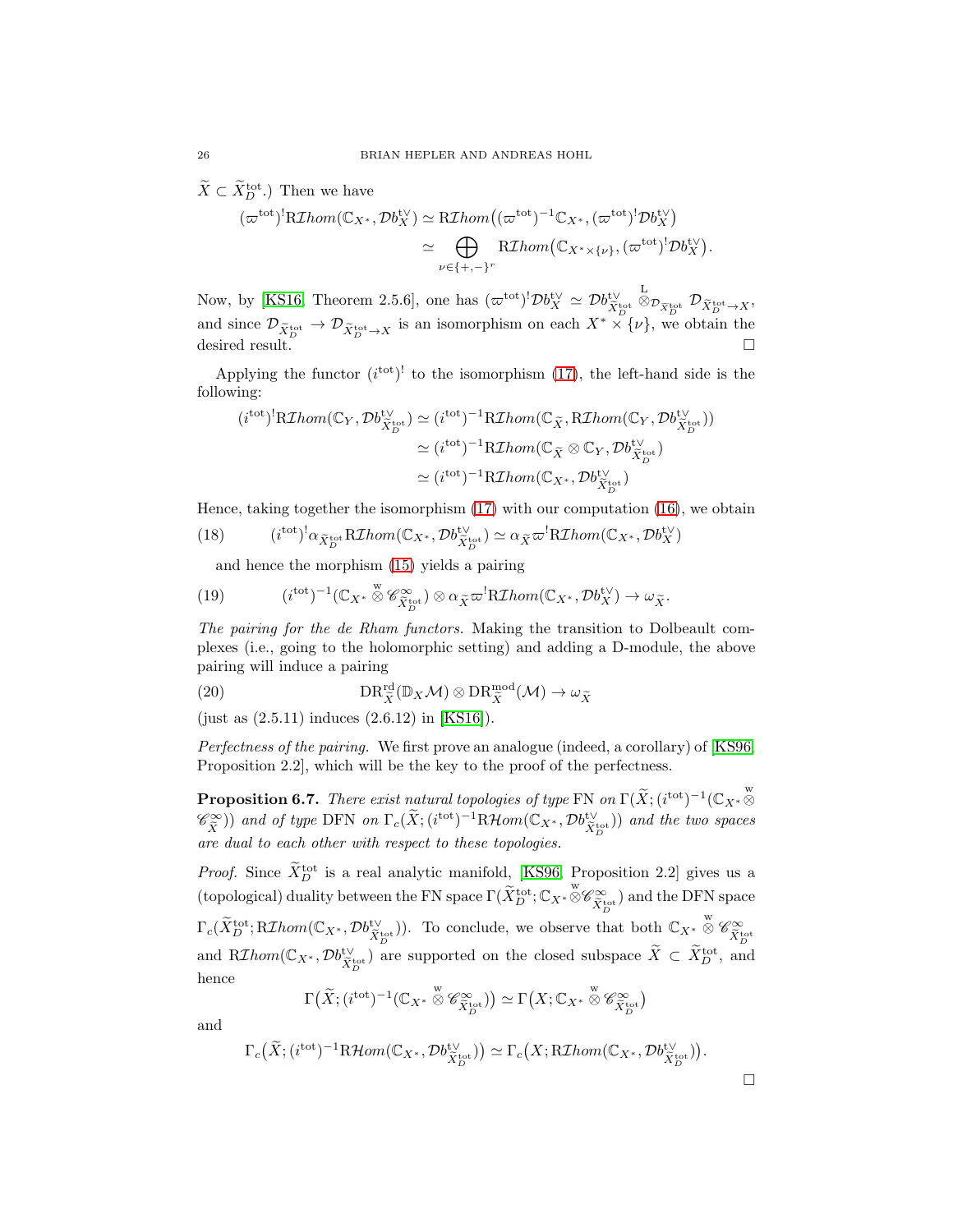This implies (going to the holomorphic setting similarly to [\[KS96,](#page-29-11) Proposition 5.2]) a duality between the objects

$$
\mathrm{R}\Gamma(X;\mathcal{A}_{\widetilde{X}}^{\mathrm{rd}})\in\mathrm{D}^{\mathrm{b}}(\mathrm{FN})
$$

and

$$
\mathrm{R}\Gamma_c(X;\alpha_{\widetilde{X}}\Omega_{\widetilde{X}}^{\mathrm{t}})\in\mathrm{D}^{\mathrm{b}}(\mathrm{D}\mathrm{F}\mathrm{N}).
$$

We can then use the technique of [\[KS96,](#page-29-11) Theorem 6.1 and Appendix] to prove the following.

<span id="page-26-0"></span>**Proposition 6.8.** Let  $M \in D_{hol}^b(\mathcal{D}_X)$  and let  $G \in D_{\mathbb{R}-c}^b(\mathbb{C}_{\widetilde{X}})$ . Then we can define  $\mathrm{R}\Gamma\left(X;\mathrm{R}\mathcal{H} om_{\varpi^{-1}\mathcal{D}_X}(\varpi^{-1}\mathcal{M}\otimes G,\mathcal{A}_{\widetilde{X}}^{\mathrm{rd}})\right)\simeq \mathrm{R}\mathrm{Hom}\big(G,\mathrm{DR}^{\mathrm{rd}}_{\widetilde{X}}(\mathbb{D}_X\mathcal{M})\big)\in \mathrm{D}^{\mathrm{b}}(\mathrm{FN})$ *and*

$$
\mathrm{R}\Gamma_c(X;\mathrm{DR}^{\mathrm{mod}}_{\widetilde{X}}(\mathcal{M})\otimes G)\in\mathrm{D}^{\mathrm{b}}(\mathrm{D}\mathrm{F}\mathrm{N})
$$

*and these are dual to each other.*

*Proof.* By the methods developed in loc. cit. (whose details we will not elaborate on here, see the proof of [\[KS96,](#page-29-11) Theorem 6.1]), the proof can be reduced to the case  $\mathcal{M} = (\mathcal{D}_X)_U$  for some relatively compact open  $U \subset X$  and  $G = \mathbb{C}_V$  for some relatively compact open subanalytic  $V \subset \tilde{X}$ , and this reduces the statement to Proposition 6.7 and its holomorphic analog. Proposition [6.7](#page-25-0) and its holomorphic analog.

The final step in proving Proposition [6.5](#page-23-1) is now the following lemma, which is analogous to the idea of [\[KS16,](#page-29-10) Lemma 2.5.12].

<span id="page-26-1"></span>**Lemma 6.9.** If one of the objects  $DR_{\tilde{X}}^{rd}(\mathbb{D}_X \mathcal{M})$  or  $DR_{\tilde{X}}^{mod}(\mathcal{M})$  is  $\mathbb{R}$ -constructible, *then the pairing* [\(20\)](#page-25-1) *is perfect and the objects*  $DR_{\tilde{X}}^{rd}(\mathbb{D}_X \mathcal{M})$  *and*  $DR_{\tilde{X}}^{mod}(\mathcal{M})$  *are dual to each other in the category*  $D_{\mathbb{R}_c}^{\mathbf{b}}(\mathbb{C}_{\widetilde{X}})$ *. In particular, the other object is also* R*-constructible.*

*Proof.* Assume that  $DR_{\tilde{X}}^{\text{mod}}(\mathcal{M})$  is R-constructible. Apply the functor  $R\Gamma_c(U; \bullet)$ for any relatively compact open subanalytic  $U \subset \widetilde{X}$  to the morphism

$$
\text{DR}^{\text{mod}}_{\widetilde{X}}(\mathcal{M}) \to \text{D}_{\widetilde{X}}\text{DR}^{\text{rd}}_{\widetilde{X}}(\mathbb{D}_X\mathcal{M})
$$

coming from the pairing [\(20\)](#page-25-1) to obtain

$$
\mathrm{R}\Gamma(U; \mathrm{DR}^{\mathrm{rd}}_{\widetilde{X}}(\mathbb{D}_X \mathcal{M})) \to \mathrm{R}\Gamma_c(U; \mathrm{DR}^{\mathrm{mod}}_{\widetilde{X}}(\mathcal{M}))^*.
$$

Since  $\text{DR}^{\text{mod}}_{\tilde{X}}(\mathcal{M})$  was assumed to be R-constructible, we know (see [\[KS90,](#page-29-12) Corollary 8.4.11]) that  $R\Gamma_c(U;DR_{\tilde{X}}^{\text{mod}}(\mathcal{M}))$  is a perfect complex and therefore has, in particular, finite-dimensional cohomologies, and hence the topological dual and the usual dual as a vector space coincide. This morphism is an isomorphism by Proposition [6.8,](#page-26-0) which concludes the proof.

The case where  $DR_{\tilde{X}}^{\text{rd}}(\mathcal{M})$  is R-constructible is similar.

We can now finally prove the above duality statement in the case of a normal crossing divisor.

*Proof of Proposition [6.5.](#page-23-1)* By Lemma [6.9,](#page-26-1) we are reduced to proving that the complex  $DR_{\tilde{X}}^{\text{mod}}(\mathcal{M})$  is R-constructible. This is, however, clear by (a version on  $\tilde{X}_D$  of) Lemma [5.1](#page-19-3) since we have already proved  $\text{DR}_{\tilde{X}_D}^{\text{mod}}(\mathcal{M}) \simeq \text{sh}_{\tilde{X}_D}(\text{E} \tilde{j}_{D*} \text{E} j^{-1} \text{DR}_X^{\text{E}}(\mathcal{M}))$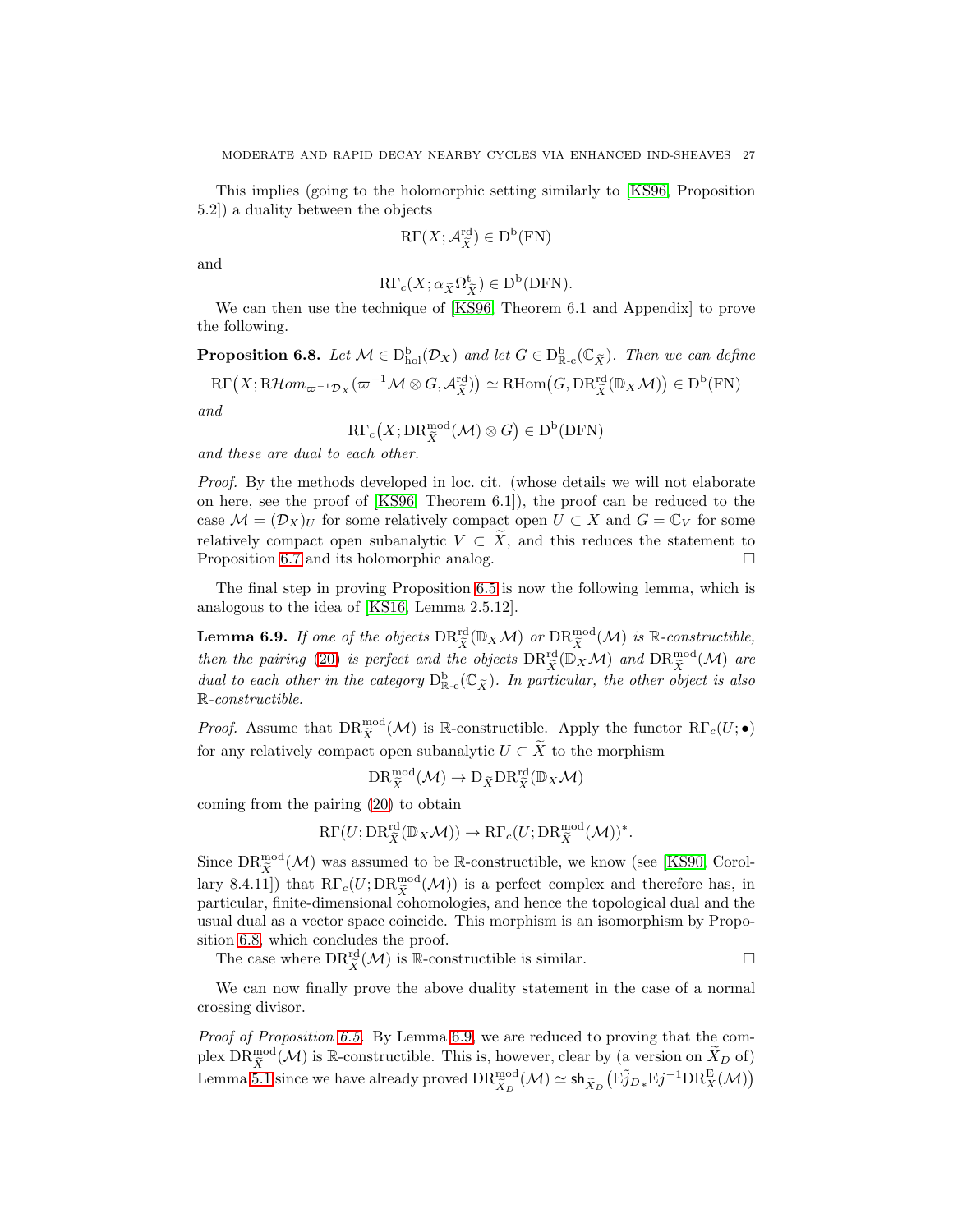(see Proposition [3.1\)](#page-10-0) and we know that  $DR_X^E(\mathcal{M})$  is R-constructible (see [\[DK16,](#page-29-1) Theorem 9.3.2]). This concludes the proof.  $\square$ 

**Corollary 6.10.** Let  $f: X \to \mathbb{C}$  be a holomorphic function such that  $D := f^{-1}(0)$ *is a simple normal crossing divisor. Let*  $M$  *be a holonomic*  $D_X$ -module. Then there *is an isomorphism in*  $D^b(\mathbb{C}_{\widetilde{X}_f})$ 

$$
\mathrm{D}_{\widetilde{X}_f} \mathrm{DR}^{\mathrm{mod}}_{\widetilde{X}_f}(\mathcal{M}) \simeq \mathrm{DR}^{\mathrm{rd}}_{\widetilde{X}_f}(\mathbb{D}_X \mathcal{M}).
$$

*Proof.* This follows directly from Proposition [6.5](#page-23-1) by applying the direct image functor along the natural morphism  $\varpi_{D,f} : X_D \to X_f$ . We note that this morphism is proper and hence self-dual, and that this direct image turns the moderate (resp. rapid decay) de Rham complex on  $\widetilde{X}_D$  into the moderate (resp. rapid decay) de Rham complex on  $\widetilde{X}_f$  (see [\[Moc14,](#page-29-19) Proposition 4.7.4]).

With this result in hand, we can now derive the statement motivated in [\(5\)](#page-16-1) in the case of a normal crossing divisor.

<span id="page-27-1"></span>**Corollary 6.11.** *If*  $D \subset X$  *is a simple normal crossing divisor, we have an isomorphism*

$$
\mathrm{DR}^{\mathrm{rd}}_{\widetilde{X}_D}(\mathbb{D}_X\mathcal{M})\simeq \mathsf{sh}_{\widetilde{X}_D}\big(\mathrm{E}\widetilde{j}_{D!!}\mathrm{E}j^{-1}\mathrm{DR}^\mathrm{E}_X(\mathbb{D}_X\mathcal{M})\big).
$$

*If*  $f: X \to \mathbb{C}$  *is a holomorphic function such that*  $f^{-1}(0)$  *is a simple normal crossing divisor, we have an isomorphism*

$$
\mathrm{DR}^{\mathrm{rd}}_{\widetilde{X}_f}(\mathbb{D}_X\mathcal{M})\simeq \mathsf{sh}_{\widetilde{X}_f}\big(\mathrm{E}\widetilde{j}_{f!!}\mathrm{E}j^{-1}\mathrm{DR}^{\mathrm{E}}_X(\mathbb{D}_X\mathcal{M})\big).
$$

*Proof.* The proofs of the two statements are indentical, so let us give the argument for  $X_D$ .

Recall (from Proposition [3.1\)](#page-10-0) that

$$
\mathrm{DR}^{\mathrm{mod}}_{\widetilde{X}_D}(\mathcal{M})\simeq \mathrm{sh}_{\widetilde{X}_D}(\mathrm{E}\widetilde{j}_{D*}\mathrm{E}j^{-1}\mathrm{DR}^\mathrm{E}_X(\mathcal{M})).
$$

Then the assertion of the corollary is just the dual of this isomorphism: The lefthand sides are dual to each other by Proposition [6.5](#page-23-1) just proved. For the right-hand sides, we see that

$$
\begin{split} \mathsf{sh}_{\widetilde{X}_D}(\mathrm{E} \widetilde{j}_{D*}\mathrm{E} j^{-1} \mathrm{DR}^\mathrm{E}_X(\mathbb{D}_X \mathcal{M})) &\simeq \mathsf{sh}_{\widetilde{X}_D}(\mathrm{E} \widetilde{j}_{D*}\mathrm{E} j^{-1} \mathrm{D}^\mathrm{E}_X \mathrm{DR}^\mathrm{E}_X(\mathbb{D}_X \mathcal{M})) \\ &\simeq \mathsf{sh}_{\widetilde{X}_D}(\mathrm{D}^\mathrm{E}_{\widetilde{X}_D} \mathrm{E} \widetilde{j}_{D\mathrm{II}} \mathrm{E} j^! \mathrm{DR}^\mathrm{E}_X(\mathcal{M})) \\ &\simeq \mathrm{D}_{\widetilde{X}_D} \mathsf{sh}_{\widetilde{X}_D}(\mathrm{E} \widetilde{j}_{D\mathrm{II}} \mathrm{E} j^{-1} \mathrm{DR}^\mathrm{E}_X(\mathcal{M})) \end{split}
$$

since duality commutes with the enhanced de Rham functor (see [\[DK16,](#page-29-1) Theorem 9.4.8] and the sheafification functor (see [\[DK21b,](#page-29-15) Proposition 3.13]), and duality interchanges  $E\tilde{j}_{D*}$  with  $E\tilde{j}_{D!!}$  and  $Ej^{-1}$  with  $Ej'$  (see [\[DK19,](#page-29-21) Proposition 3.3.3]). Note that  $Ej^{-1} \simeq Ej^!$  since j is an open embedding. Since all the objects involved are R-constructible (and hence duality is an involution on these objects), this concludes the proof.

<span id="page-27-0"></span>6.3. Duality pairings for algebraic connections. A well-known result of S. Bloch and H. Esnault (in dimension one, see [\[BE04\]](#page-28-4)) and M. Hien (for dimensions greater than one, see [\[Hie09\]](#page-29-13) and also  $[He07]$  shows that, for a flat algebraic connection  $(E, \nabla)$  on a smooth quasi-projective variety U, there is a pairing between algebraic de Rham cohomology with coefficients in  $(E, \nabla)$  and rapid decay homology cycles, inducing a duality between the respective (co-)homology spaces (see [22](#page-28-5) for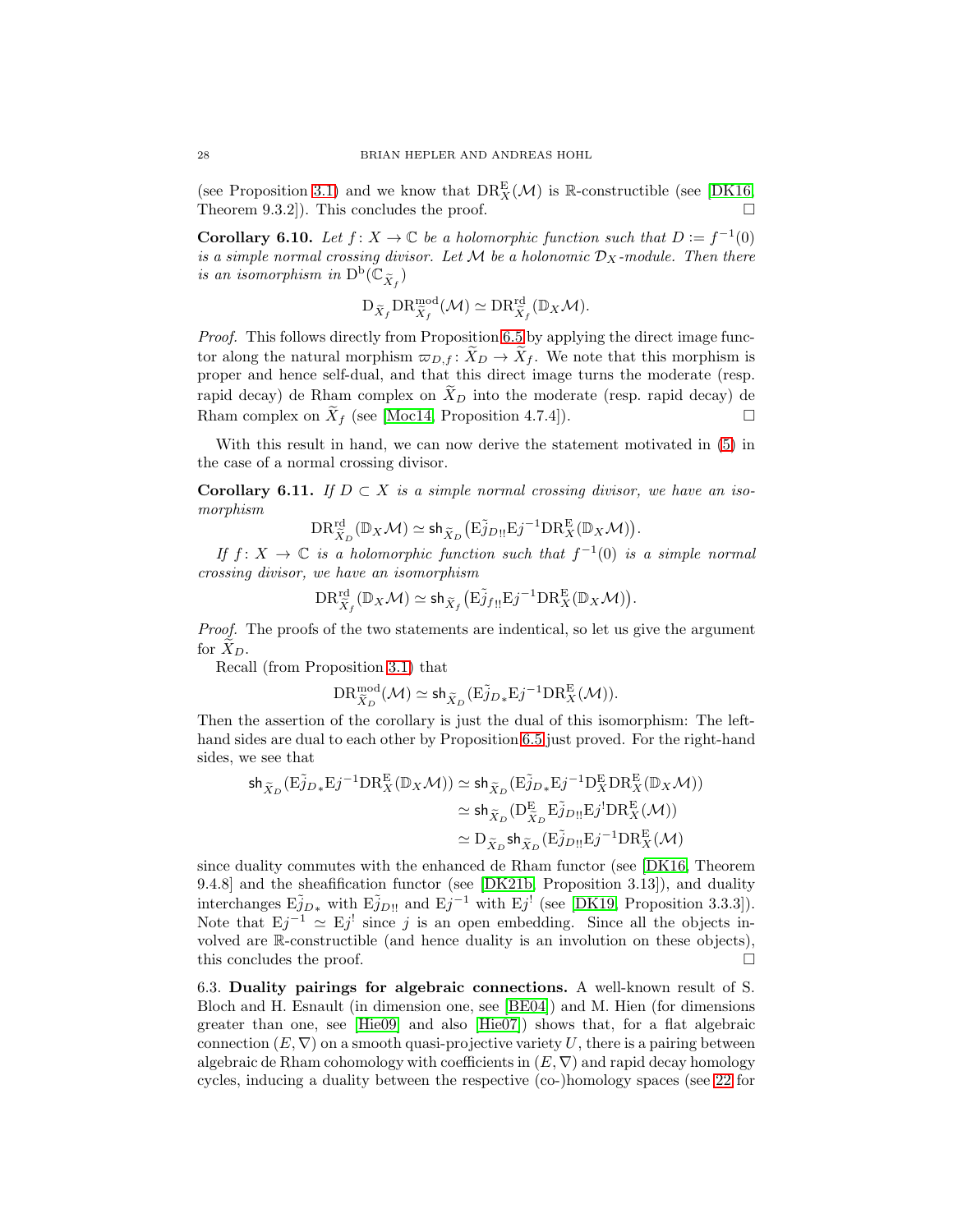the precise statement). Concretely, the pairing can be realized as an integration, or period, pairing of differential forms  $\alpha \otimes e$  with coefficients in E and of chains  $\gamma \otimes \epsilon^{\vee}$  with coefficients in  $E^{\vee}$  having rapid decay along the boundary:

(21) 
$$
(\alpha \otimes e, \gamma \otimes \epsilon^{\vee}) \mapsto \int_{\gamma} \langle e, \epsilon^{\vee} \rangle \, \alpha
$$

where  $\langle e, \epsilon^{\vee} \rangle$  denotes the natural contraction  $E \otimes_{\mathcal{O}_U} E^{\vee} \to \mathcal{O}_U$ .

<span id="page-28-2"></span>**Proposition 6.12.** Let  $(E, \nabla)$  be a flat (algebraic) connection on a smooth quasi*projective variety* U *over*  $\mathbb{C}$ *, and let*  $(E^{\vee}, \nabla^{\vee})$  *be the dual connection on* U. Then *there is a perfect pairing of finite-dimensional* C*-vector spaces*

<span id="page-28-5"></span>(22) 
$$
H_{\text{dR}}^{\ell}(U;(E,\nabla)) \otimes H_{\ell}^{\text{rd}}(U;(E^{\vee},\nabla^{\vee})) \to \mathbb{C}
$$

*where* HdR *denotes algebraic de Rham cohomology, and* Hrd *denotes rapid decay homology (see* [\[BE04\]](#page-28-4) *and* [\[Hie09\]](#page-29-13)*).*

*Proof.* Recall from [\[Hie09\]](#page-29-13) that we can describe these de Rham cohomology groups and rapid decay homology groups as the hypercohomologies of complexes of sheaves on the real blow-up space: We have

$$
\mathrm{H}^{\ell}_{\operatorname{dR}}\big(U; (E, \nabla)\big) \simeq \mathbb{H}^{\ell}\big(\widetilde{X}_{D}; \operatorname{DR}^{\operatorname{mod}}_{\widetilde{X}_{D}}(\mathcal{M})\big)
$$

(see [\[Sab00\]](#page-29-20)) and

$$
\textnormal{H}^{\textnormal{rd}}_{\ell}\big(U; (E^\vee,\nabla^\vee)\big) \simeq \mathbb{H}^{-\ell}\big(\widetilde{X}_D; \textnormal{DR}^{\textnormal{rd}}_{\widetilde{X}_D}(\mathcal{M}^\vee)\big).
$$

Here,  $(X, D)$  is a good compactification of U, i.e.,  $D = X \setminus U$  has normal crossings and  $(E, \nabla)$  admits a good formal structure with respect to  $(X, D)$ . (The existence of such a good compatification was conjectured and proved in certain cases in [\[Sab00\]](#page-29-20), and it was proved in general in [\[Moc09\]](#page-29-28), [\[Moc11\]](#page-29-29).) Furthermore,  $\mathcal{M}$ is the (analytic) meromorphic connection associated to the algebraic connection  $(E, \nabla)$ . In other words, if  $\mathcal E$  is the algebraic  $\mathcal D_U$ -module defined by the connection  $(E, \nabla)$  and  $j: U \hookrightarrow X$  is the inclusion, then  $\mathcal{M} = (j_* \mathcal{E})^{\text{an}}$  is the associated analytic  $\mathcal{D}_X$ -module and satisfies  $\mathcal{M}(*D) \simeq \mathcal{M}$ . Moreover,  $\mathcal{M}^{\vee}$  denotes the dual meromorphic connection, which is the meromorphic connection associated to  $(E^{\vee}, \nabla^{\vee})$  (or, equivalently,  $\mathcal{M}^{\vee} = (\mathbb{D}_X \mathcal{M})(*D)).$ 

With these identifications, the claim follows after noting

$$
\mathrm{DR}^{\mathrm{mod}}_{\widetilde{X}}(\mathcal{M}) \simeq \left(\mathrm{DR}^{\mathrm{E}}_{X}(\mathcal{M})\right)^{\mathrm{mod} D},
$$

and

$$
\mathrm{DR}^{\mathrm{rd}}_{\widetilde{X}_D}(\mathcal{M}^\vee) \simeq \left(\mathrm{DR}^{\mathrm{E}}_X(\mathcal{M}^\vee)\right)^{\mathrm{rd}\,D} \simeq \left(\mathrm{DR}^{\mathrm{E}}_X(\mathbb{D}_X\mathcal{M})\right)^{\mathrm{rd}\,D} \simeq \left(\mathrm{D}^{\mathrm{E}}_X(\mathrm{DR}^{\mathrm{E}}_X(\mathcal{M}))\right)^{\mathrm{rd}\,D},
$$

and then applying (a version on  $\widetilde{X}_D$  of) Proposition [5.6.](#page-22-2) (Note that  $\widetilde{X}_D$  is compact.)  $\Box$ 

## <span id="page-28-0"></span>**REFERENCES**

- <span id="page-28-3"></span>[AHV18] J. M. Aroca, H. Hironaka, J. L. Vicente, *Complex Analytic Desingularization*, Springer, Tokyo 2018.
- <span id="page-28-4"></span>[BE04] S. Bloch and H. Esnault, *Homology for irregular connections*, J. de Théorie des Nom. de Bordeaux 16-2 (2004), 357–371.
- <span id="page-28-1"></span>[Boa21] P. Boalch, Topology of the Stokes phenomenon, Proc. Symp. Pure Math 103 (2021), 55–100.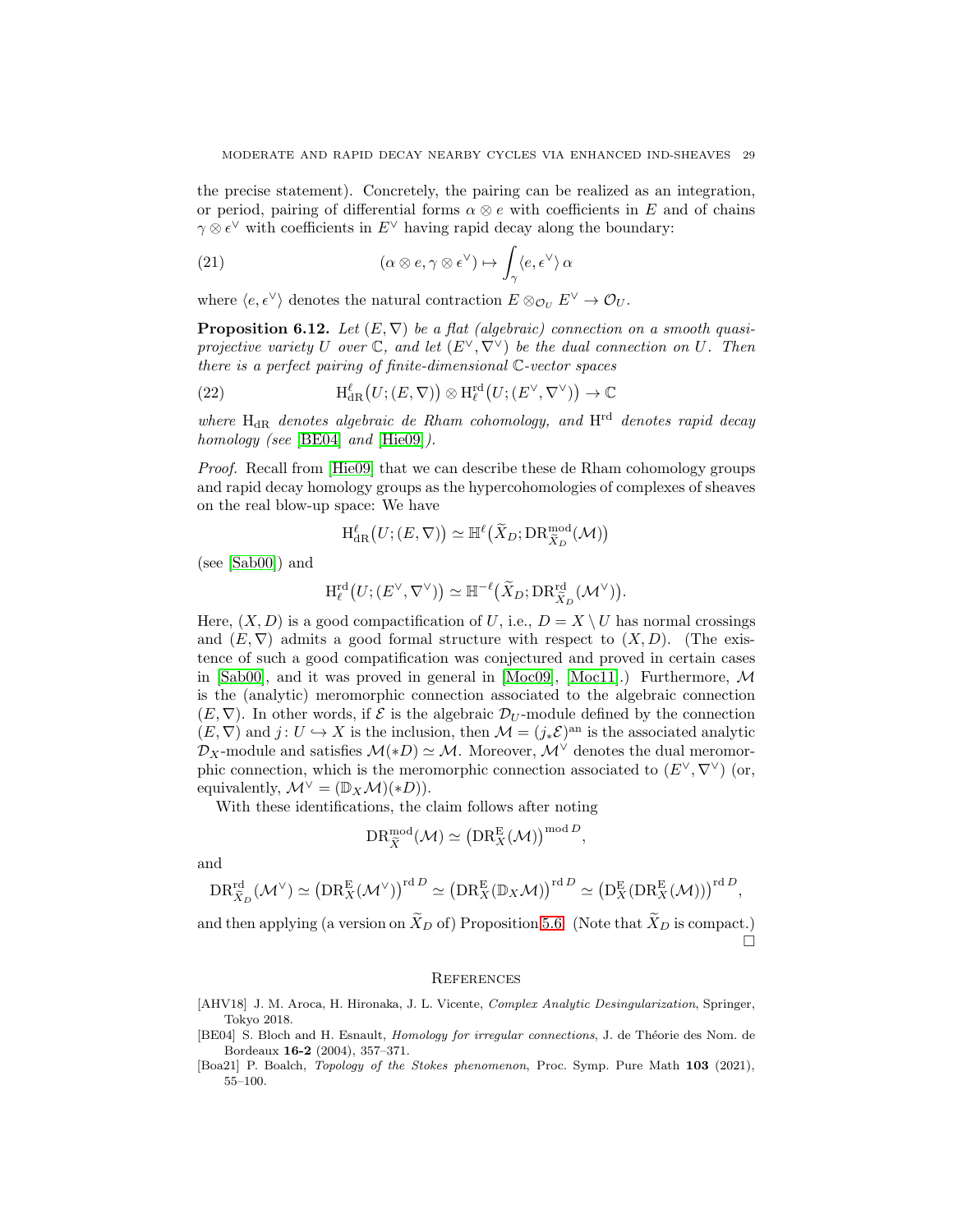- <span id="page-29-1"></span>[DK16] A. D'Agnolo and M. Kashiwara, Riemann-Hilbert correspondence for holonomic Dmodules, Publ. Math. Inst. Hautes Études Sci.  $123$  (2016), 69–197.
- <span id="page-29-9"></span>[DK18] A. D'Agnolo and M. Kashiwara, A microlocal approach to the enhanced Fourier–Sato transform in dimension one, Adv. Math.  $339$  (2018), 1–59.
- <span id="page-29-21"></span>[DK19] A. D'Agnolo and M. Kashiwara, Enhanced perversities, J. reine angew. Math. 751 (2019), 185–241.
- <span id="page-29-8"></span>[DK20] A. D'Agnolo and M. Kashiwara, Enhanced nearby and vanishing cycles in dimension one and Fourier transform, arXiv:2002.11341v2 (2021), to appear in Publ. Res. Inst. Math. Sci.
- [DK21a] A. D'Agnolo and M. Kashiwara, Enhanced specialization and microlocalization, Selecta Math. 27, Article no. 7 (2021).
- <span id="page-29-15"></span>[DK21b] A. D'Agnolo and M. Kashiwara, On a topological counterpart of regularization for holonomic  $D$ -modules, J. Ec. polytech. Math.  $\bf{8}$  (2021), 27–55.
- <span id="page-29-23"></span>[FSY21] J. Fresán, C. Sabbah, and J.-D. Yu, Quadratic relations between periods of connections,arXiv:2005.11525 (2021), to appear in Tohoku Math. J.
- <span id="page-29-24"></span>[Gro55] A. Grothendieck, Produits Tensoriels Topologiques et Espaces Nucléaires, Mem. Amer. Math. Soc. 16 (1955).
- <span id="page-29-27"></span>[Hie07] M. Hien, *Periods for irregular singular connections on surfaces*, Math. Ann. **337** (2007), 631–669.
- <span id="page-29-13"></span>[Hie09] M. Hien, Periods for flat algebraic connections, Invent. Math. 178 (2009), 1–22.
- <span id="page-29-26"></span>[Ho22] A. Hohl, D-modules of pure Gaussian type and enhanced ind-sheaves, Manuscripta Math. 167 (2022), 435-467.
- <span id="page-29-18"></span>[HTT08] R. Hotta, K. Takeuchi, and T. Tanisaki, D-Modules, Perverse Sheaves, and Representation Theory, Progress in Mathematics, vol. 236, Birkhäuser, Boston 2008.
- <span id="page-29-4"></span>[Ito20] Y. Ito, C-constructible enhanced ind-sheaves, Tsukuba J. Math. 44 (2020), 155–201.
- <span id="page-29-22"></span>[IT20] Y. Ito and K. Takeuchi. On Irregularities of Fourier Transforms of Regular Holonomic D-Modules, Adv. Math. 366 (2020), 107093.
- <span id="page-29-2"></span>[Kas84] Masaki Kashiwara, The Riemann-Hilbert problem for holonomic systems, Publ. Res. Inst. Math. Sci. 20 (1984), 319–365.
- <span id="page-29-17"></span>[Kas03] Masaki Kashiwara, D-modules and Microlocal Calculus, Translations of Mathematical Monographs, vol. 217, American Mathematical Society, Providence, RI 2003.
- <span id="page-29-12"></span>[KS90] M. Kashiwara, P. Schapira, Sheaves on Manifolds, Grundlehren der mathematischen Wissenschaften 292, Springer, Berlin 1990.
- <span id="page-29-11"></span>[KS96] M. Kashiwara, P. Schapira, Moderate and formal cohomology associated with constructible sheaves, Mem. Soc. Math. France 64 (1996).
- <span id="page-29-0"></span>[KS01] M. Kashiwara and P. Schapira, Ind-sheaves, Astérisque 271 (2001).
- <span id="page-29-14"></span>[KS06] M. Kashiwara and P. Schapira, Categories and Sheaves, Grundlehren der mathematischen Wissenschaften 332, Springer, Berlin 2006.
- <span id="page-29-10"></span>[KS16] M. Kashiwara and P. Schapira, Regular and irregular holonomic D-modules, London Mathematical Society Lecture Note Series 433, Cambridge University Press, Cambridge 2016.
- <span id="page-29-5"></span>[Kuw21] T. Kuwagaki, Irregular Perverse sheaves, Compositio Math. 157 (2021), 573–624.
- <span id="page-29-6"></span>[Mal91] B. Malgrange, *Équations Différentielles à Coefficients Polynomiaux*, Progress in Mathematics 96, Birkhäuser, Boston 1991.
- <span id="page-29-3"></span>[Meb84] Z. Mebkhout, Une autre équivalence de catégories, Compos. Math. 51 (1984), 63-88.
- <span id="page-29-28"></span>[Moc09] T. Mochizuki, Good formal structure for meromorphic flat connections on smooth projective surfaces, Adv. Stud. Pure Math. 2009 (2009), 223–253.
- <span id="page-29-29"></span>[Moc11] T. Mochizuki, Wild harmonic bundles and wild pure twistor D-modules, Astérisque 340 Soc. Math. France, 2011.
- <span id="page-29-19"></span>[Moc14] T. Mochizuki, *Holonomic D-modules with Betti structure*, Mém. Soc. Math. Fr. (N.S.) 139–140 (2014).
- <span id="page-29-16"></span>[Moc18] T. Mochizuki, *Curve test for enhanced ind-sheaves and holonomic D-modules*, Preprint, arXiv:1610.08572v3 (2018).
- <span id="page-29-20"></span>[Sab00] C. Sabbah, Équations différentielles à points singuliers irréguliers et phénomène de Stokes en dimension 2, Astérisque 263, Soc. Math. France, 2000.
- <span id="page-29-25"></span>[RR74] J.-P. Ramis and G. Ruget, Residus et dualité, Inventiones Math. 26 (1974), 89–131.
- <span id="page-29-7"></span>[Sab13] C. Sabbah, Introduction to Stokes Structures, Lecture Notes in Mathematics 2060, Springer, Berlin 2013.